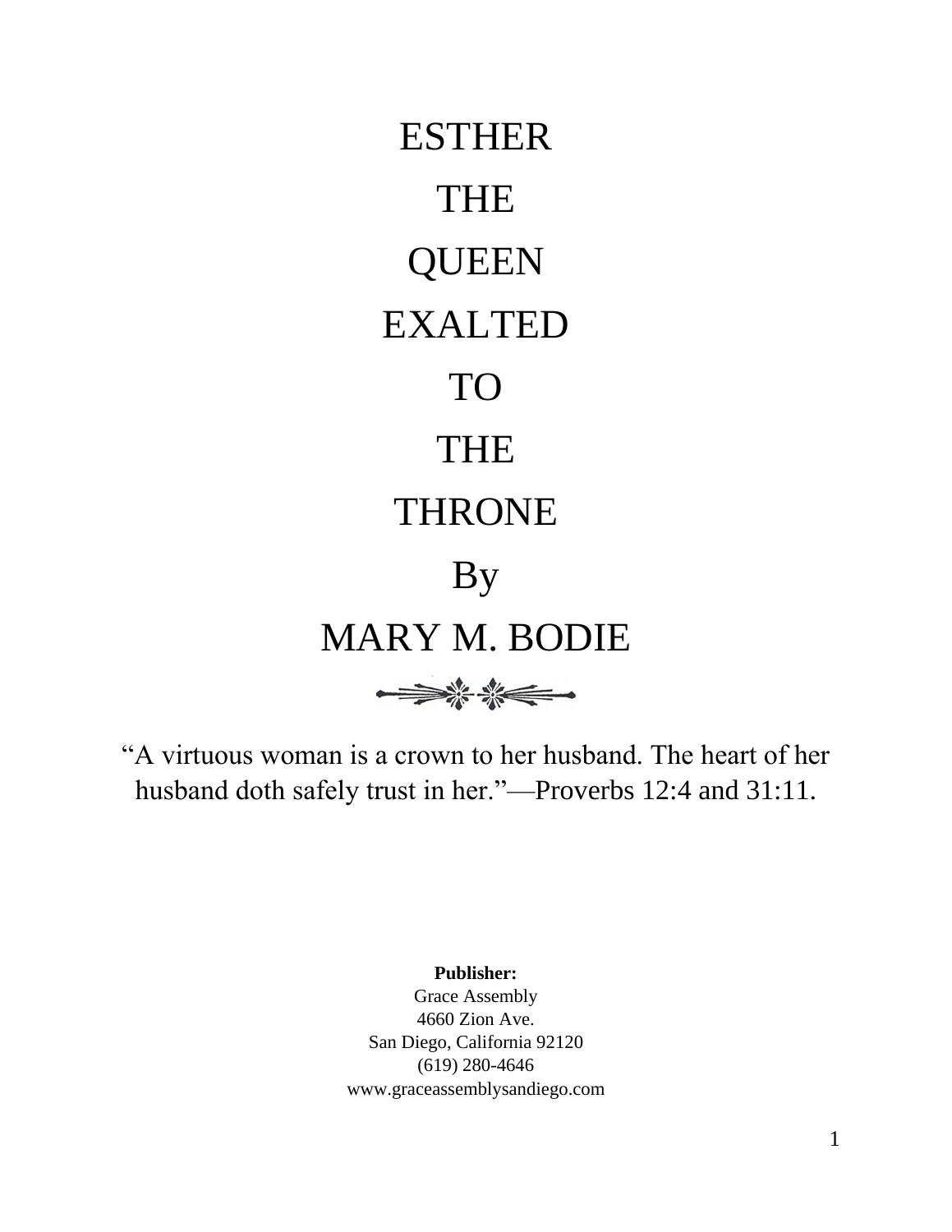## Preface

These lessons on Ruth and Esther appeared in Grace and Glory ten years ago. Now the Authoress has revised them and is sending them forth in book form. They are original and striking meditations. The interpretation of each book is given; then the dispensational setting of each is made plain. Finally, rich and racy personal lessons are deduced for our own individual interest and practical profit. These are two fascinating stories of two charming Bible characters. And our Sister's expositions of them also are alluringly interesting. Read and ruminate; then run with the glad tidings to others.

— (1926) The Publishers (Grace and Glory).

#### **Note from Publisher (Grace Assembly):**

Grace Assembly is privileged to publish and post this commentary on our Web Site, www.graceassemblysandiego.com. We believe these commentaries rank among the best for Bible students who desire to learn about the Word of God and the Pauline Revelation. These commentaries were written during the early days of the latter rain outpour of God's Spirit and they continue to provide enlightenment to the reader. These are the original writings of the authors. Grace Assembly has not made any changes or additions to these writings other than format changes for the convenience of the Bible student. In the left hand column we have added the King James Bible version as it applies to the commentary on that page. Where the authors have referred to scripture references without quoting the scripture in the text, we have added the scripture as a footnote. In some places the authors have referred to Bible versions other than the King James. Since Grace Assembly holds to the King James Version as the preserved text, we, therefore, have added in the text the same scripture from the King James Version. We trust these ancillary changes with be helpful to the Bible student.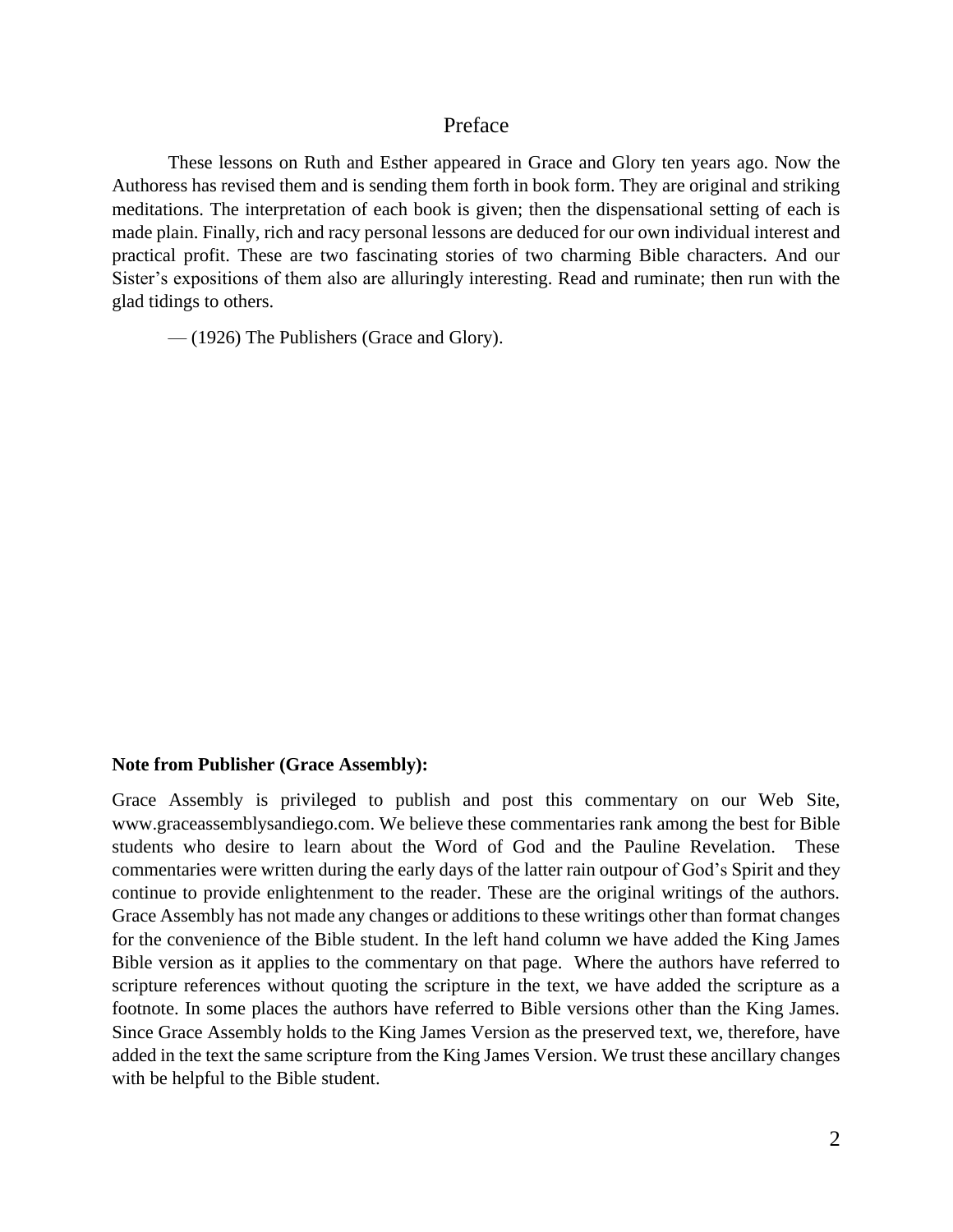#### The Introduction

"Now it came to pass in the days of Ahasuerus, in the third year of his reign, he made a feast unto all his princes and his servants; the power of Persia and Media, the nobles and princes of the provinces being before him, when he showed the riches of his kingdom and the honor of his excellent majesty, many days, even an hundred and four score days. On the seventh day, when the heart of the king was merry with wine, he commanded the seven chamberlains that served in the presence of the king, to bring Vashti the queen before the king, with the crown royal, to show the people and the princes her beauty; for she was fair to look upon. But the queen refused to come at the king's command" *("Now it came to pass in the days of Ahasuerus, (this is Ahasuerus which reigned, from India even unto Ethiopia, over an hundred and seven and twenty provinces:) In the third year of his reign, he made a feast unto all his princes and his servants; the power of Persia and Media, the nobles and princes of the provinces, being before him: When he shewed the riches of his glorious kingdom and the honour of his excellent majesty many days, even an hundred and fourscore days. On the seventh day, when the heart of the king was merry with wine, he commanded Mehuman, Biztha, Harbona, Bigtha, and Abagtha, Zethar, and Carcas, the seven chamberlains that served in the presence of Ahasuerus the king, To bring Vashti the queen before the king with the crown royal, to shew the people and the princes her beauty: for she was fair to look on. But the queen Vashti refused to come at the king's commandment by his chamberlains"— Esther 1:1, 3, 4, 10-12 KJV)*—Esther 1:1, 4, 11, 12.

The book of Esther contains a most marvelous unfolding of dispensational truth. A veritable mine of treasures is herein hidden. It is a most fascinating story. It is interesting from the beginning to the end, even tho' we see nothing more in it than a wonderful proof of God's watchcare of His own people.

The historical setting of the book is after the captivity of the seventy years in Babylon. The Jews who returned to their land and city (see Ezra) had built and dedicated the temple again to the service of Jehovah; but the wall was not yet built. The book of Esther properly belongs between Ezra and Nehemiah as we have noted previously (See notes on the book of Daniel). All the Jews did not return to Jerusalem and Palestine when the way was opened. It was a small company, comparatively speaking, that availed themselves of the privilege and God-given opportunity to return at the time of which our story dates. The greater number had settled down thru-out the Persian empire, type of the world, and were content to remain in the place where they were successful, or at least comfortable in the natural, tho' out of fellowship with the God of their fathers. It was nothing to them, of no vital interest that God had chosen Israel to be His people and Jerusalem as the city where He would meet with them, the favored nation, by the way of sacrifice. But we say, some of the Jews did not take any stock in these things. They did not care for Jehovah, or the fatherland. Their own interests were paramount, and yet these very ungrateful folks are the ones who are on the stage in the book of Esther. They are the people who are manifested in the limelight as those for whom Jehovah cares. We would have left them to the reaping of their own folly. They had settled down outside of their privileged country, hence could not blame anyone but themselves if they were not protected; yet God's arm is long enough to reach them even here.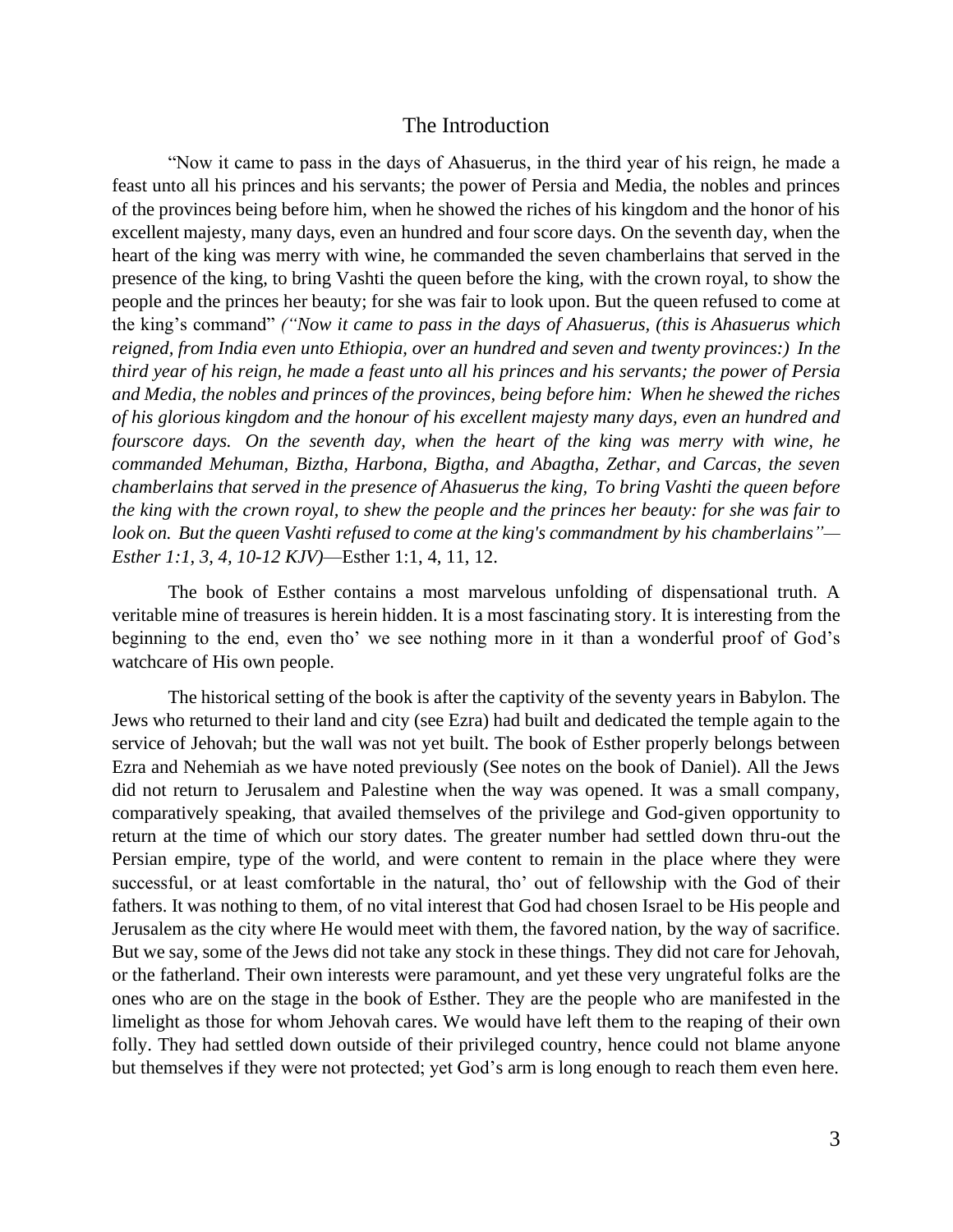The books of Ezra and Nehemiah recount Jehovah's faithful dealings with the faithful remnant of His people in the land, who humbly and gladly accepted the offer and opportunity to return to the city of promise and covenant; while the book of Esther tells altogether of Jehovah's faithful dealings with the unfaithful greater number of His people who refused to return. Hence, we need not be surprised that the name of God does not appear in the book; for it is the record of a people out of fellowship with Him and more; they preferred such a condition. Yet everywhere we are confronted with His love and care for them. His providences are continually working good for them, tho' His face and name are hidden.

#### **Divisions of the Book**

The book of Esther may be seen readily to fall into seven parts.

- 1. The Abasement of Vashti—Chap. 1:1-22.
- 2. The Exaltation of Esther—Chap. 2:1-23.
- 3. The Conspiracy of Haman—Chap. 3:1-15.
- 4. The Intercession of Esther—Chap. 4:1-7:10.
- 5. The Reaping of Haman—Chap. 8:1-17.
- 6. The Vindication of Mordecai—Chap. 9:1-32.
- 7. The Exaltation of the Jews—Chap. 10:1-3.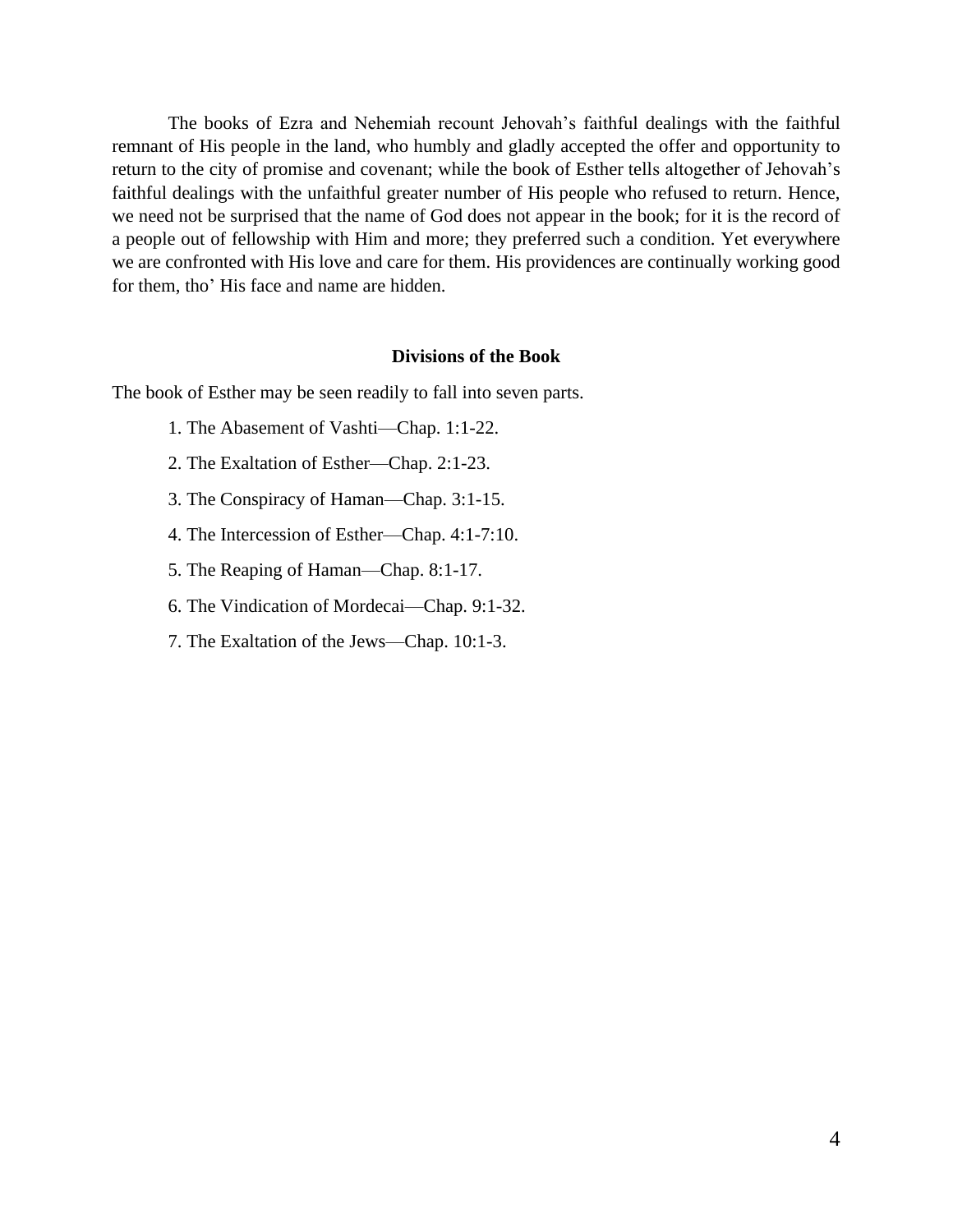# **Esther KJV**

# **Esther Commentary**

## **Division One**

**Abasement of Vashti**

**Chapter 1:1 to 22**

Chapter One

As was stated, all the history of this book of Esther is typical of far greater happenings that are yet future. The history of the book of Ruth figures last day events also, but not the same ones that are figured in our present book. Certain prominent end-time phases are emphasized in Ruth; while others of equal importance are marked out in Esther.

Ahasuerus—"chief," in his relationships here is viewed as God. This is not an unusual occurrence in the scriptures. There are several other instances of the same thing. Note the case of Pharaoh in the time of Joseph (Gen. 41), and Darius the Mede in connection with Daniel—Dan. 6. This does not imply that they are as God in every respect, but only as regard sovereignty and power. Ahasuerus, in his dealings with all the characters mentioned in the book, represents God; for these are truly typical characters upon God's stage. And the setting and scenery are most realistic and spiritual, as we learn by a reading and rereading of the book in dependence upon the Author and Illuminator, the blessed Holy Spirit.

The interesting story commences with a great feast. The king is entertaining all the princes and the nobles of his provinces. Then later, he makes a feast to all the people, great and small. These banquets no doubt figure the heavenly holiday that God will order when His heavenly people are with Him. There will be such a time of feasting in the upper galleries in glory as never was known before. God will lavishly entertain, in royal splendor, His people who will at that time be resurrected and translated. Ahasuerus is manifesting "the riches of His glorious kingdom and the honor of His excellent majesty"— V. 4. It is the time, in type, of which Jesus spoke when He said He would drink "the fruit of the vine new in the kingdom of God" *("I will drink no more of the fruit of the vine, until that day that I drink it new in the kingdom of God." KJV)*—Mark 14:25. Notice that they have the wine of the kingdom (V. 7, margin) in abundance. It was served in vessels of gold, diverse one from the other, according to the state of the king. All was profusion and magnificence, with the greatest liberty; for so the king had appointed that they should do according to every appointed that they should do according to every man's pleasure. The perfect law of liberty was in evidence in that gathering.

Then at the end of the seventh day (number of dispensational fullness) the king sends for the queen, Vashti, to come before them and "show her

#### Chapter 1

**1:1** Now it came to pass in the days of Ahasuerus, (this *is* Ahasuerus which reigned, from India even unto Ethiopia, *over* an hundred and seven and twenty provinces:)

**1:2** *That* in those days, when the king Ahasuerus sat on the throne of his kingdom, which *was* in Shushan the palace,

**1:3** In the third year of his reign, he made a feast unto all his princes and his servants; the power of Persia and Media, the nobles and princes of the provinces, *being* before him:

**1:4** When he shewed the riches of his glorious kingdom and the honour of his excellent majesty many days, *even* an hundred and fourscore days.

**1:5** And when these days were expired, the king made a feast unto all the people that were present in Shushan the palace, both unto great and small, seven days, in the court of the garden of the king's palace;

**1:6** *Where were* white, green, and blue, *hangings*, fastened with cords of fine linen and purple to silver rings and pillars of marble: the beds *were of* gold and silver, upon a pavement of red, and blue, and white, and black, marble.

**1:7** And they gave *them* drink in vessels of gold, (the vessels being diverse one from another,) and royal wine in abundance, according to the state of the king.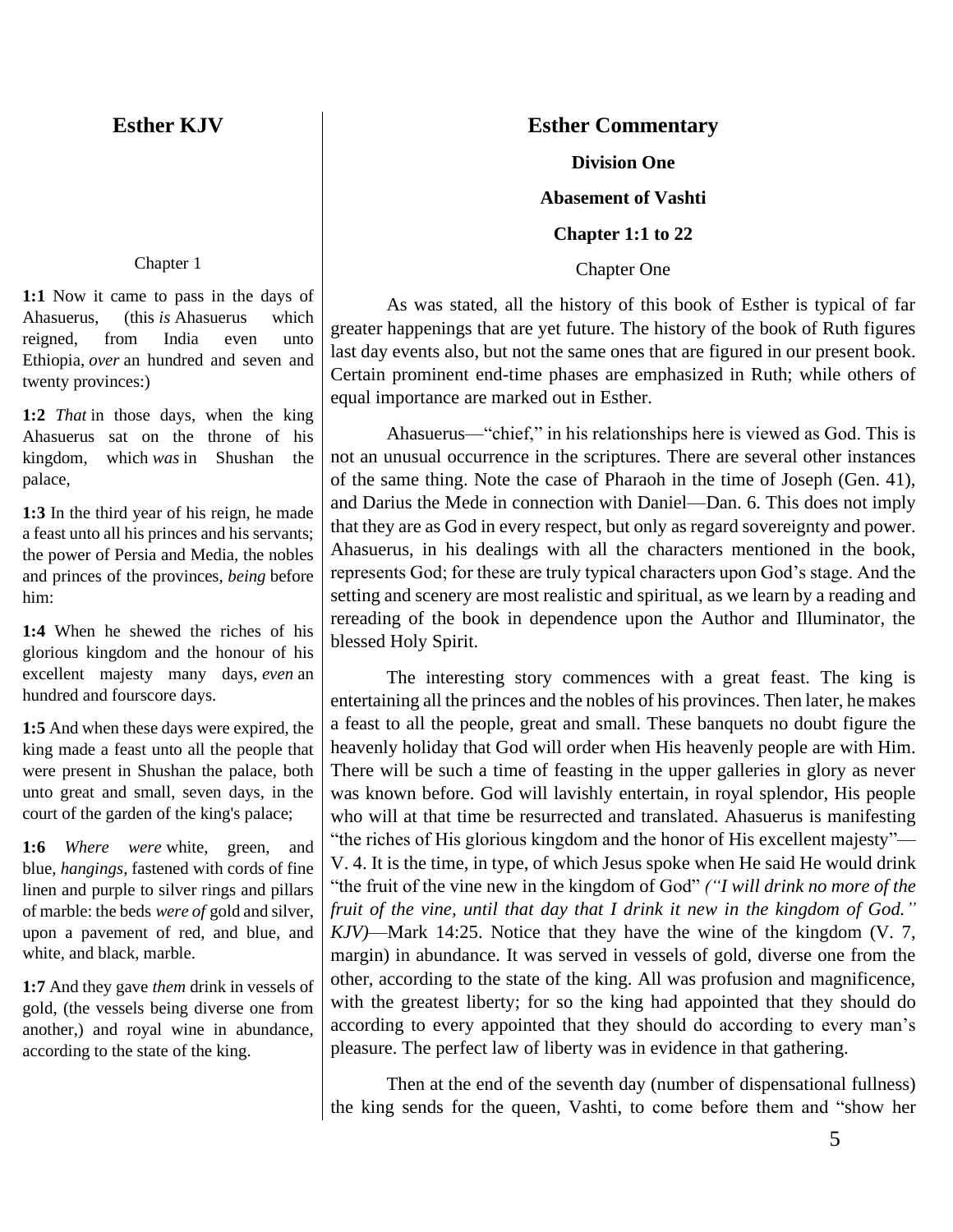**1:8** And the drinking *was* according to the law; none did compel: for so the king had appointed to all the officers of his house, that they should do according to every man's pleasure.

**1:9** Also Vashti the queen made a feast for the women *in* the royal house which *belonged* to king Ahasuerus.

**1:10** On the seventh day, when the heart of the king was merry with wine, he commanded Mehuman, Biztha, Harbona, Bigtha, and Abagtha, Zethar, and Carcas, the seven chamberlains that served in the presence of Ahasuerus the king,

**1:11** To bring Vashti the queen before the king with the crown royal, to shew the people and the princes her beauty: for she *was* fair to look on.

**1:12** But the queen Vashti refused to come at the king's commandment by *his* chamberlains: therefore was the king very wroth, and his anger burned in him.

**1:13** Then the king said to the wise men, which knew the times, (for so *was* the king's manner toward all that knew law and judgment:

**1:14** And the next unto him *was* Carshena, Shethar, Admatha, Tarshish, Meres, Marsena, *and* Memucan, the seven princes of Persia and Media, which saw the king's face, *and* which sat the first in the kingdom;)

1:15 What shall we do unto the queen Vashti according to law, because she hath not performed the commandment of the king Ahasuerus by the chamberlains?

beauty, for she was fair to look upon"—Chap. 1:11. In the meantime, Vashti had also made a feast for the women in the royal house, and she refuses to appear at the king's behest. He sends "seven chamberlains" to bring the fair lady; but she will not obey her husband's command. She has business of her own to which she must attend. She is entertaining her friends. Why should she leave them for his friends? she argues.

All this is most divinely significant. Vashti is an old acquaintance of our own. Most of us have known her before we were acquainted with Ahasuerus, and we thought her fair and fascinating. She captivated us. And she is living in our midst today, still charming to those who do not understand the far-reaching, demoralizing results of her refusal to obey her lord and master. For as was stated by the seven princes of Persia, "she hath not done wrong to the king only but to all the people of the provinces of the king"—V. 16 R. V. Vashti has done wrong to the whole world, is the verdict. And thus also has the Church failed in her allegiance to Christ, to be an example to wives to obey their husbands. For as the Holy Spirit saith, "Therefore as the Church is subject unto Christ, so let the wives be to their husbands in every thing."—Eph. 5:24. Her obedience, her subjection, her chastity was the pattern set before the world, figure of a perfect wife.

"Then the king said to the wise men, who knew the times" (notice the significance of these words); "What shall we do unto the queen, Vashti, according to law, because she hath not performed the commandment of the king Ahasuerus?" And the answer is pregnant with meaning to the Church. Those wise men said, "If it please the king, let there go a royal commandment from him and let it be written among the laws of the Persians and the Medes, that it be not altered, that Vashti come no more before king Ahasuerus; and let the king give her royal estate unto another that is better than she"—Chap. 1:13- 19.

# The Crime of Christendom

Vashti represents the apostatized church, the laodicean condition of Christendom—"rich and increased with goods" (Rev. 3:17), having need of nothing, ready to be spued out of the mouth of God. She has refused to yield to the Holy Spirit, figured by the seven chamberlains. She has closed her ears to the Word of God. For the time has come, when the people, professedly Christian, "will not endure sound doctrine" (2 Tim. 4:3). The Scripture is fulfilled—"having itching ears, they heap to themselves teachers" *("shall they heap to themselves teachers, having itching ears"—2 Tim. 4:3)*, who tickle them with fables. This is the truth, deny it who dares. By far, the greater part of church-members know nothing of the doctrine of the Church of Jesus Christ. The ignorance is appalling. And yet they will not admit the truth, but are boasting in their wealth, influence, membership, etc., a woeful lack of the boast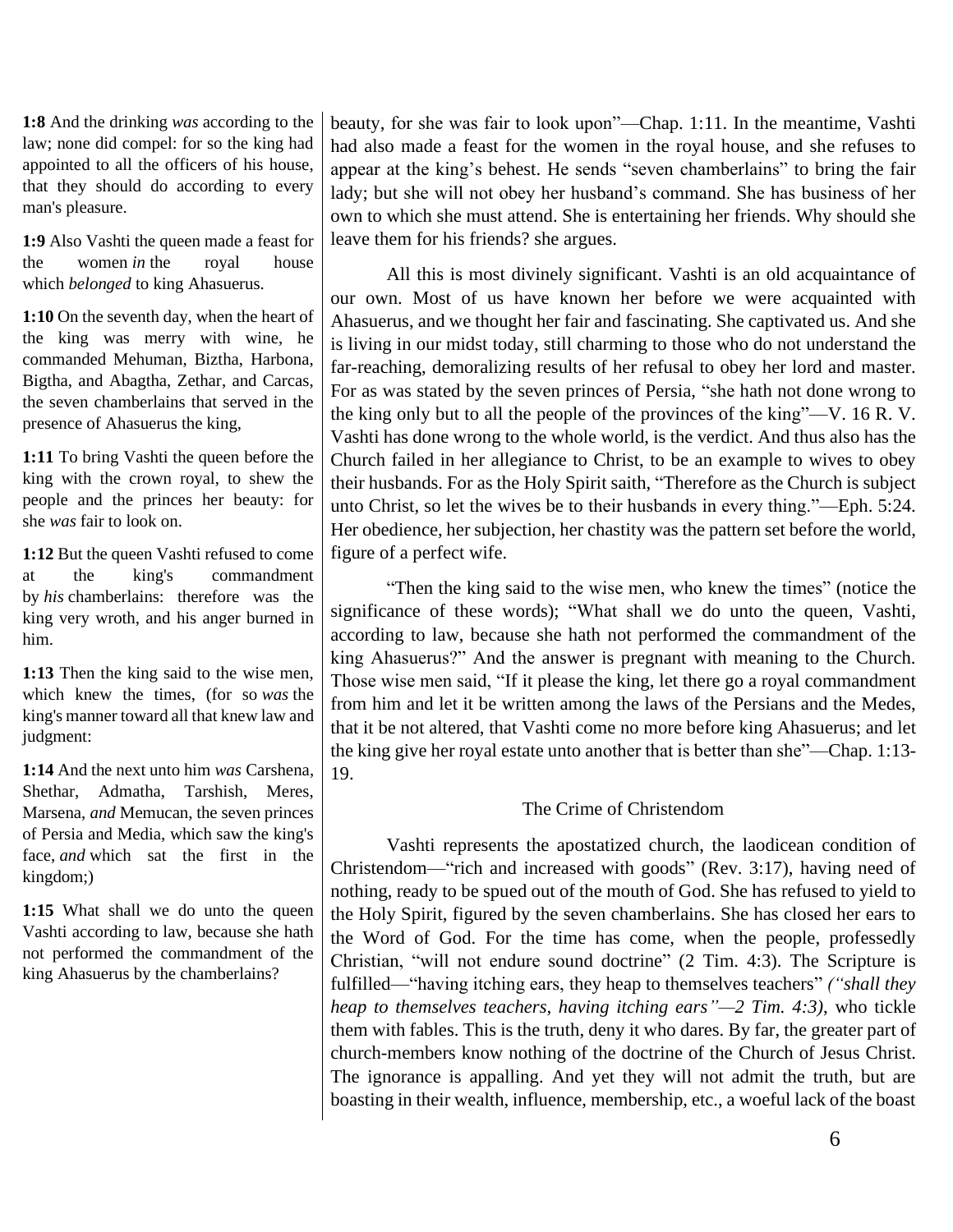**1:16** And Memucan answered before the king and the princes, Vashti the queen hath not done wrong to the king only, but also to all the princes, and to all the people that *are* in all the provinces of the king Ahasuerus.

**1:17** For *this* deed of the queen shall come abroad unto all women, so that they shall despise their husbands in their eyes, when it shall be reported, The king Ahasuerus commanded Vashti the queen to be brought in before him, but she came not.

**1:18** *Likewise* shall the ladies of Persia and Media say this day unto all the king's princes, which have heard of the deed of the queen. Thus *shall there arise* too much contempt and wrath.

**1:19** If it please the king, let there go a royal commandment from him, and let it be written among the laws of the Persians and the Medes, that it be not altered, That Vashti come no more before king Ahasuerus; and let the king give her royal estate unto another that is better than she.

**1:20** And when the king's decree which he shall make shall be published throughout all his empire, (for it is great,) all the wives shall give to their husbands honour, both to great and small.

**1:21** And the saying pleased the king and the princes; and the king did according to the word of Memucan:

**1:22** For he sent letters into all the king's provinces, into every province according to the writing thereof, and to every people after their language, that every man should bear rule in his own house, and that *it* should be published according to the language of every people.

of Paul—"in the cross of our Lord Jesus Christ by whom the world has been crucified unto me and I unto the world" *("in the cross of our Lord Jesus Christ, by whom the world is crucified unto me, and I unto the world." KJV)*—Gal.  $6:14.$ 

The Church has refused to show her beauty, put upon her by the Lord, that of being joined to Him, "flesh of His flesh and bone of His bone." She has refused to own the Headship of Christ and thus has denied His name. She has not abode in the calling wherewith she was called, espoused as a chaste virgin to one husband. And hence, God has pictured her as a harlot, a woman who has other lovers besides her husband, to whom she yields. We are shown her photograph in the  $17<sup>th</sup>$  of Revelation and also the judgment that awaits her false profession, at the hands of the Lord. The beautiful woman of mystery is going to be cut off, even as Vashti, and her place given to another, even as the type proves.

And these things are all in perfect harmony with the stern, cold facts recorded by the Apostle Paul in the book of Romans. There he announces, by the Spirit of God, that the Gentiles whom he addresses as "a wild olive tree" (Rom. 11:17); will be cut off if they continue not in the goodness, or grace of God. He also admonishes them that Israel, in that case, will be graffed into their own olive tree, they being the natural branches—<sup>1</sup>Rom. 11:22, 23. And these marvelous dispensational purposes are divinely figured in our book, by these two beautiful women, Vashti and Esther: the one (the Gentile), cut off from the favor of Ahasuerus, figures the apostatized Church, the other (the Jew), received into favor, figures Israel.

<sup>1</sup> Romans 11:22, 23 "Behold therefore the goodness and severity of God: on them which fell, severity; but toward thee, goodness, if thou continue in *his* goodness: otherwise thou also shalt be cut off. And they also, if they abide not still in unbelief, shall be graffed in: for God is able to graff them in again."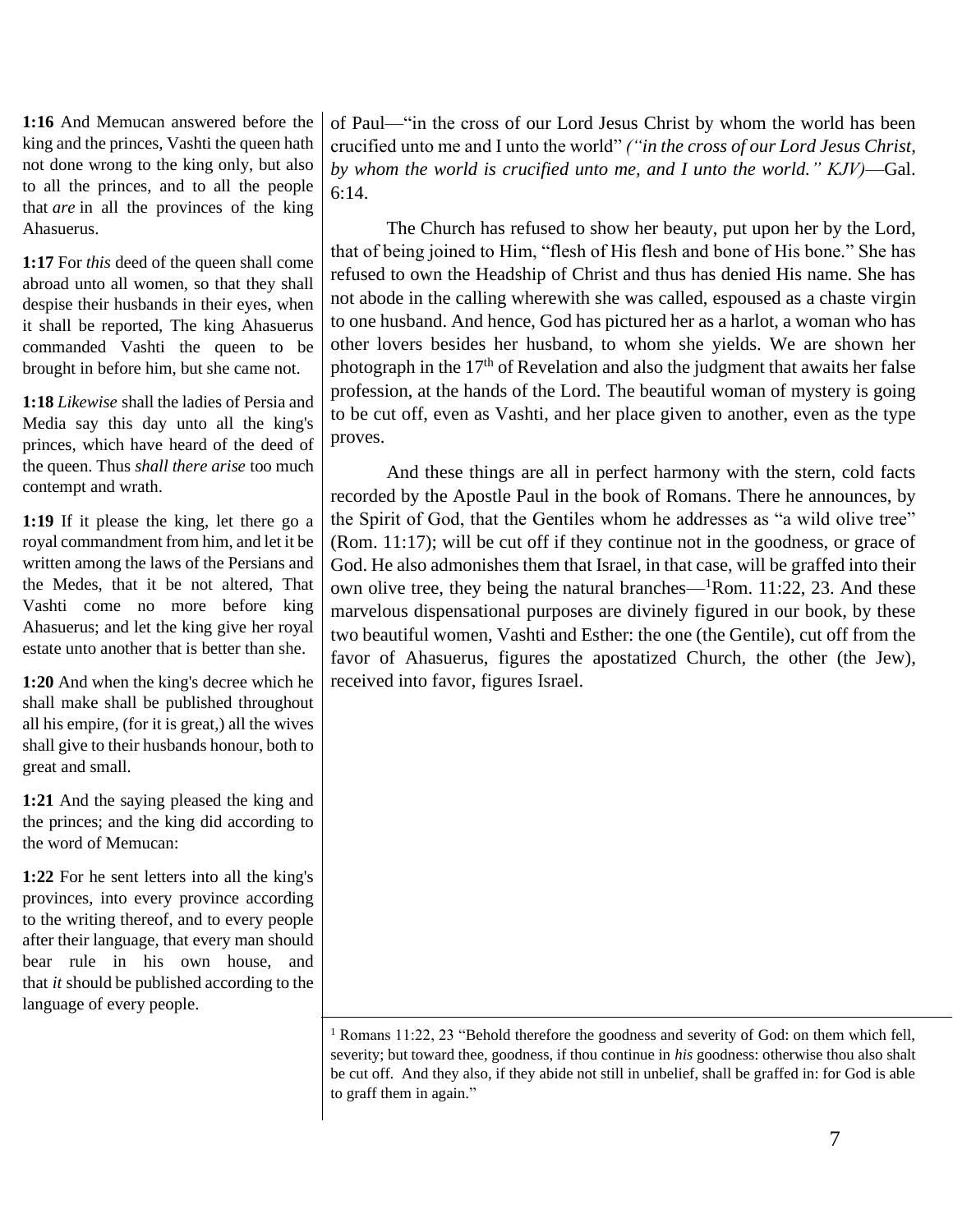## **Division Two**

# **Exaltation of Esther**

## **Chapter 2:1 to 23**

Chapter Two

#### Chapter 2

**2:1** After these things, when the wrath of king Ahasuerus was appeased, he remembered Vashti, and what she had done, and what was decreed against her.

**2:2** Then said the king's servants that ministered unto him, Let there be fair young virgins sought for the king:

**2:3** And let the king appoint officers in all the provinces of his kingdom, that they may gather together all the fair young virgins unto Shushan the palace, to the house of the women, unto the custody of Hege the king's chamberlain, keeper of the women; and let their things for purification be given *them*:

**2:4** And let the maiden which pleaseth the king be queen instead of Vashti. And the thing pleased the king; and he did so.

**2:5** *Now* in Shushan the palace there was a certain Jew, whose name *was* Mordecai, the son of Jair, the son of Shimei, the son of Kish, a Benjamite;

**2:6** Who had been carried away from Jerusalem with the captivity which had been carried away with Jeconiah king of Judah, whom Nebuchadnezzar the king of Babylon had carried away.

"After these things, when the wrath of king Ahasuerus was appeased, he remembered Vashti and what she had done and what had been decreed against her. Then the king's servants said, let there be fair young virgins sought for the king. And let the maiden which pleaseth the king be queen instead of Vashti. And the thing pleased the king and he did so"—Chap. 2:1-4.

Here is where Esther comes upon the scene. She is one of the maidens selected to come into the presence of the king to see if she pleased him. It was as tho' she had been raised from the dead; for she was orphaned and desolate, had it not been for her cousin Mordecai, the Jew. He adopted her in her youth as his own child, hence identifies himself with her, seeking her interests and her cause all the days of his life.

Mordecai furnishes us a striking type of Jesus as the Man of Nazareth. He is viewed as one with His people, the Jews, one in their suffering, rejection and persecution. And even in their rebellion, He does not cast them off entirely, as this book is plainly the proof; for tho' He may work in the dark in their behalf, yet work He will. But it is especially toward the true and precious remnant that He manifests Himself. Hadassah—Myrtle, the Hebrew name of Esther, is a most fragrant type of that blessed overcoming company. They will show their resurrection life, a green tree (myrtle) amidst the dead bones of Israel. They will believe and yield to the Lord. He will be with them in an especial way and they will reciprocate His affection, manifested in a loving, obedient spirit. There has always been a remnant among the natural seed of Abraham who have believed. As has been written, "Even so then at this present time, there is a remnant according to the election of grace" *("Even so then at this present time also there is a remnant according to the election of grace." KJV)*—Rom. 11:5. Paul was one of that remnant in his day. And today there is a company among the Jews who are turning to God and accepting Christ as their Messiah.

Furthermore, Israel, as the ten tribes are generally called, are hidden in the world. There may be an election from among them in preparation even now, to make their entrance upon the stage as the "star" (Esther) of the drama.

As was intimated, Mordecai, is representative of Jesus, the Israelite, the Man, not Jesus as God. It is rather His humanity that is to the front here. He is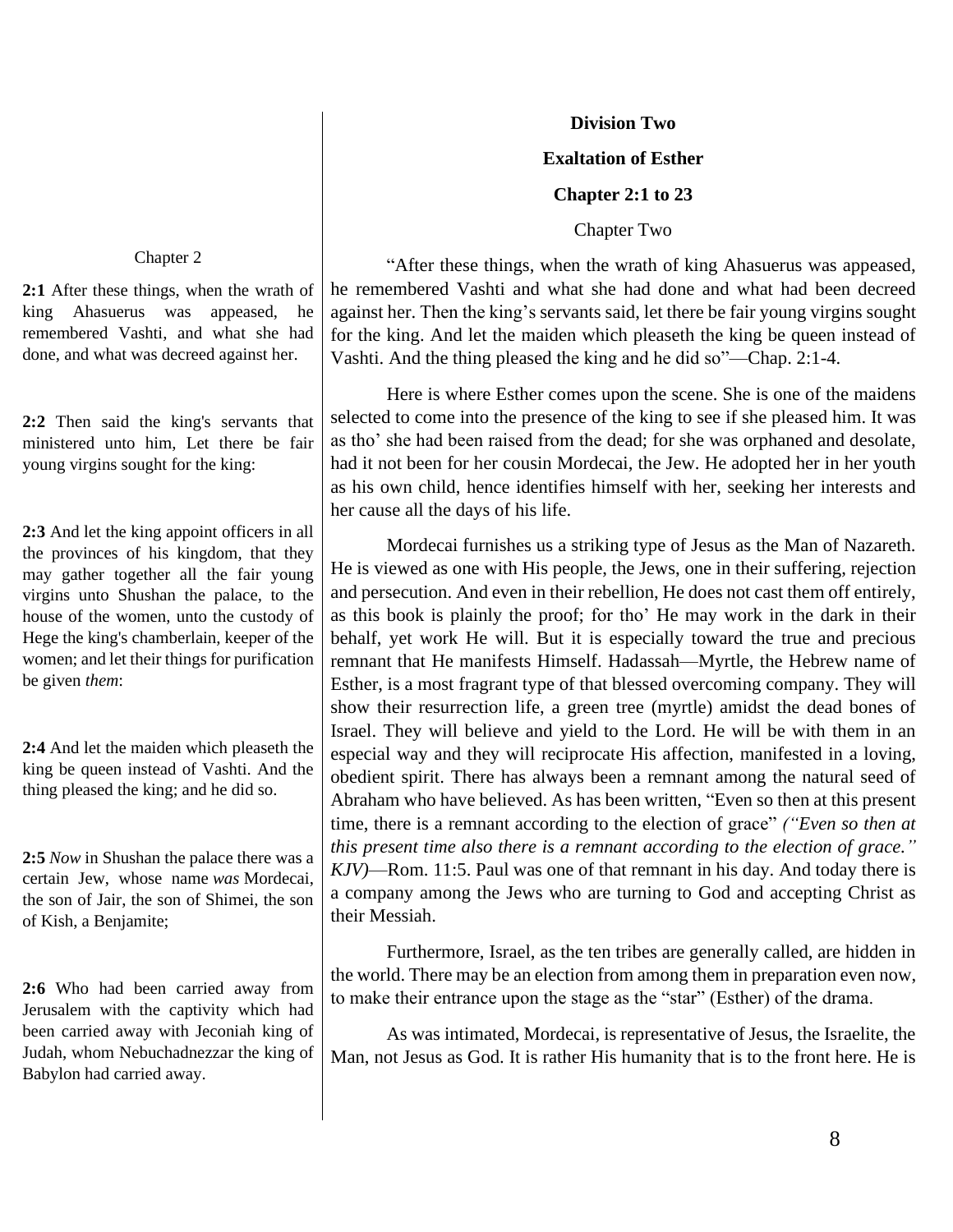**2:7** And he brought up Hadassah, that *is*, Esther, his uncle's daughter: for she had neither father nor mother, and the maid *was* fair and beautiful; whom Mordecai, when her father and mother were dead, took for his own daughter.

**2:8** So it came to pass, when the king's commandment and his decree was heard, and when many maidens were gathered together unto Shushan the palace, to the custody of Hegai, that Esther was brought also unto the king's house, to the custody of Hegai, keeper of the women.

**2:9** And the maiden pleased him, and she obtained kindness of him; and he speedily gave her her things for purification, with such things as belonged to her, and seven maidens, *which were* meet to be given her, out of the king's house: and he preferred her and her maids unto the best *place* of the house of the women.

**2:10** Esther had not shewed her people nor her kindred: for Mordecai had charged her that she should not shew *it*.

**2:11** And Mordecai walked every day before the court of the women's house, to know how Esther did, and what should become of her.

**2:12** Now when every maid's turn was come to go in to king Ahasuerus, after that she had been twelve months, according to the manner of the women, (for so were the days of their purifications accomplished, *to wit*, six months with oil of myrrh, and six months with sweet odours, and with *other* things for the purifying of the women;)

viewed as when upon earth, a lowly, dependent Man among His own people; one with them, cleaving to Jewish folks and Jewish hopes.

His name, Mordecai—"bitterness of my oppressed," is butter on the bread of our interpretation. He is tasting the bitterness of the oppressions of his beloved people. He is the son of Jair—"he will enlighten," the grandson of Shimei—"the hearing one," and the great grandson of Kish, a Benjamite. Thus we see that his genealogy was perfect. He was a true son of Israel.

"So it came to pass when the king's commandment and his decree was heard and when many maidens were gathered together unto Shushan, the palace, to the custody of Hegai, that Esther was brought also unto the king's house to the custody of Hegai, keeper of the women"—Chap. 2:8.

And we read further that Hegai was very much pleased with Esther. His name, "venerable," suggests the Holy Spirit. He speedily gave her all that she needed for her preparation to meet the eyes of the king, and accorded her the best place in the house of the women. All these things are written for us also; for the Church is in preparation today for even a better place than that of which Esther speaks. She too needs the sweet odors which the Holy Spirit gives to make her find favor with the King.

All the women were in preparation twelve months (the number emphasizing God's absolute rule in the heart) "six months with oil of myrrh, six months with sweet odors"—Chap. 2:12. The myrrh symbolizes suffering, which is an absolute necessity for fitness to reign with Christ. It is so at the present time; it will be so at a later period. Suffering is the price of the throne, as Paul said,

"If we suffer we shall reign" *("If we suffer, we shall also reign with him"—2 Tim. 2:12 KJV)*. The sweet odors symbolize the fragrance that results from the life of Christ in the bruising. When we suffer in the will of God, suffer as a Christian and receive it all from Father's hand, praise Him for all things that are working good, then the sweet odors are manifest. We are thus in preparation to please our Bridegroom. Observe especially that it was Hegai that gave these essentials to Esther. It is the Spirit of God that brings the grace to us now (and will do the same later for the remnant); that makes us precious to Jehovah.

"And Mordecai walked every day before the court of the kings house to know how Esther did and what should become of her"—V. 11. What marvelous solicitude! what interest! what deep abiding care! It just exemplifies the loving watch-care of Jesus for His dear people. "Every day," no cessation of his love in her behalf. "In all their affliction, He was afflicted and the Angel of His presence saved them"—Isa. 63:9. Mordecai is identified with Esther. Her good fortune is his. He Jointly shares her joys and her sorrows. And his interest in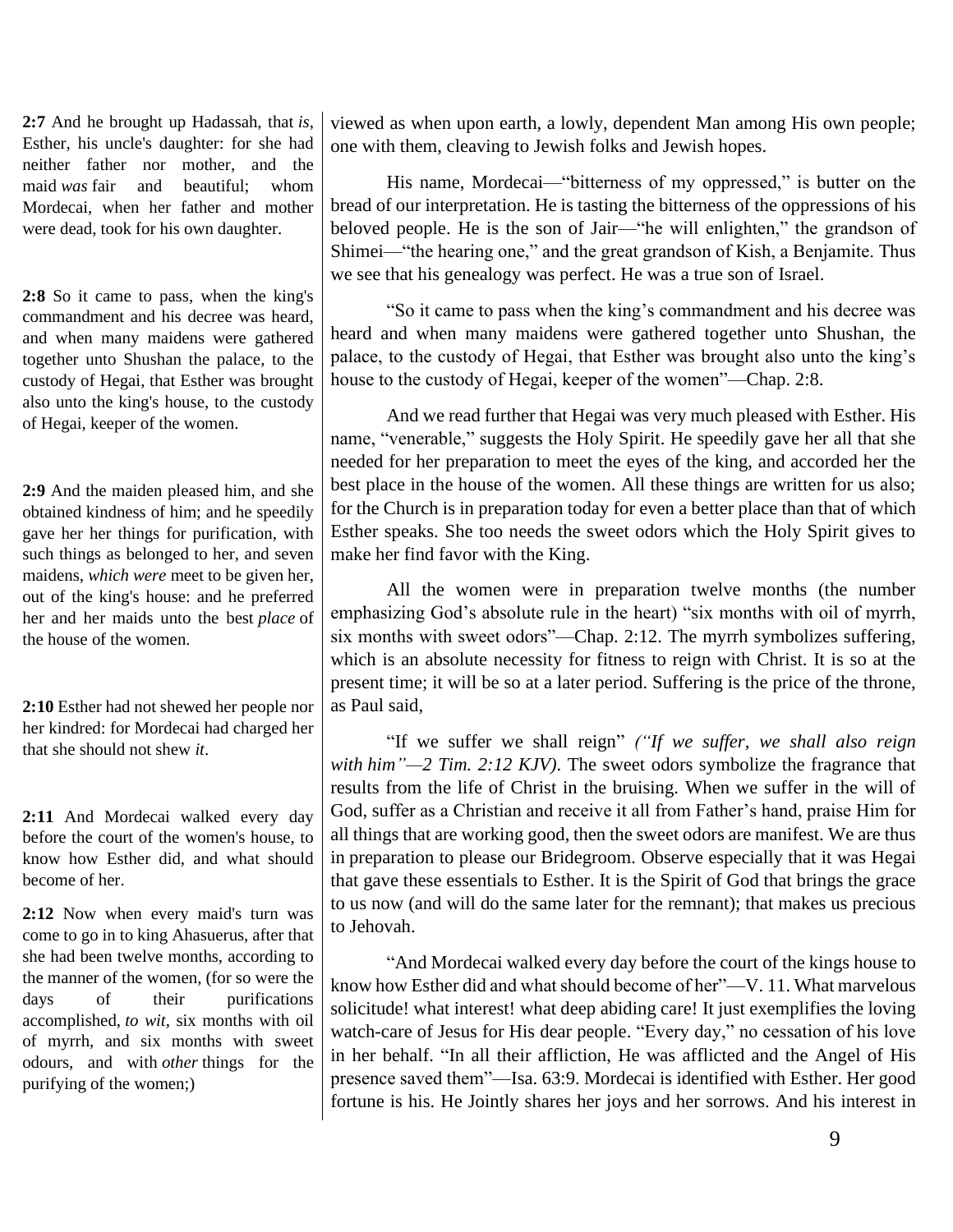**2:13** Then thus came *every* maiden unto the king; whatsoever she desired was given her to go with her out of the house of the women unto the king's house.

**2:14** In the evening she went, and on the morrow she returned into the second house of the women, to the custody of Shaashgaz, the king's chamberlain, which kept the concubines: she came in unto the king no more, except the king delighted in her, and that she were called by name.

**2:15** Now when the turn of Esther, the daughter of Abihail the uncle of Mordecai, who had taken her for his daughter, was come to go in unto the king, she required nothing but what Hegai the king's chamberlain, the keeper of the women, appointed. And Esther obtained favour in the sight of all them that looked upon her.

**2:16** So Esther was taken unto king Ahasuerus into his house royal in the tenth month, which *is* the month Tebeth, in the seventh year of his reign.

**2:17** And the king loved Esther above all the women, and she obtained grace and favour in his sight more than all the virgins; so that he set the royal crown upon her head, and made her queen instead of Vashti.

**2:18** Then the king made a great feast unto all his princes and his servants, *even* Esther's feast; and he made a release to the provinces, and gave gifts, according to the state of the king.

her signifies interest in all his people. Everything depends upon Esther gaining the favor of Ahasuerus. Otherwise they are doomed. Mordecai is assured of this fact; hence he is apparently nervous with concern. There is a man upon the scene that he realizes is the bitter enemy of the Jews and he stands high in the favor of the king. He was his favorite counsellor, therefore Mordecai finds no rest until he knows the sequel regarding Esther. Everything depends upon her.

"Now when the turn of Esther, the daughter of Abihail, the uncle of Mordecai (who had taken her for his daughter), was come that she was to go into the king, she required nothing, but what Hegai, the keeper of the women appointed"—V. 15.

This is the first time we read of Esther's father. His name, Abihail— "father of endurance," or "shining," bespeaks her manner of stock. She came of soldier stock, the overcoming, winning life gave her birth. No namby pam by, shilly shally, pusillanimous begetter did she call father. He was also the uncle of Mordecai, hence we are shown that the latter was Esther's cousin, tho' much older no doubt.

The twelve months of preparation have now passed. It is now Esther's turn to approach the king. We can imagine her trepidation. Each of the women were allowed to take whatever they desired in the way of adornment, and they no doubt took advantage of the opportunity. But Esther, wise lady, played her master stroke at this stage of the game. She desired nothing but what Hegai advised her to take. She left her cause absolutely with him and this was one reason she pleased the king so perfectly. The chamberlain knew just what would please the king; and he coached Esther in every detail. What a lesson is here for us who desire our King's favor! Let us trust our Keeper, the Holy Spirit, who has come to take charge of us and fit us for the presence of Jehovah. And Hegai succeeded beautifully in the case of Esther. She obtained favor of all that looked upon her. They all knew she would be the choice, when the king saw her. And so it came to pass, when the king saw the lass, for the other maidens, it was alas!

"The king loved Esther above all the women and she obtained grace and favor in his sight more than all the virgins, So he set the royal crown upon her head and made her queen instead of Vashti"—Chap. 2:17.

Then there was another great feast announced by the king. He invited all the princes and nobles of his kingdom to Esther's feast. He desired all the people to see the beauty of Esther, the Star of Persia, as she was called. And she was glad to yield to her lord; all his commands she delighted to obey. In this she was a contrast to Vashti who refused to yield to Ahasuerus' wishes, and hence was abased. Esther was exalted to her place on the throne of empires.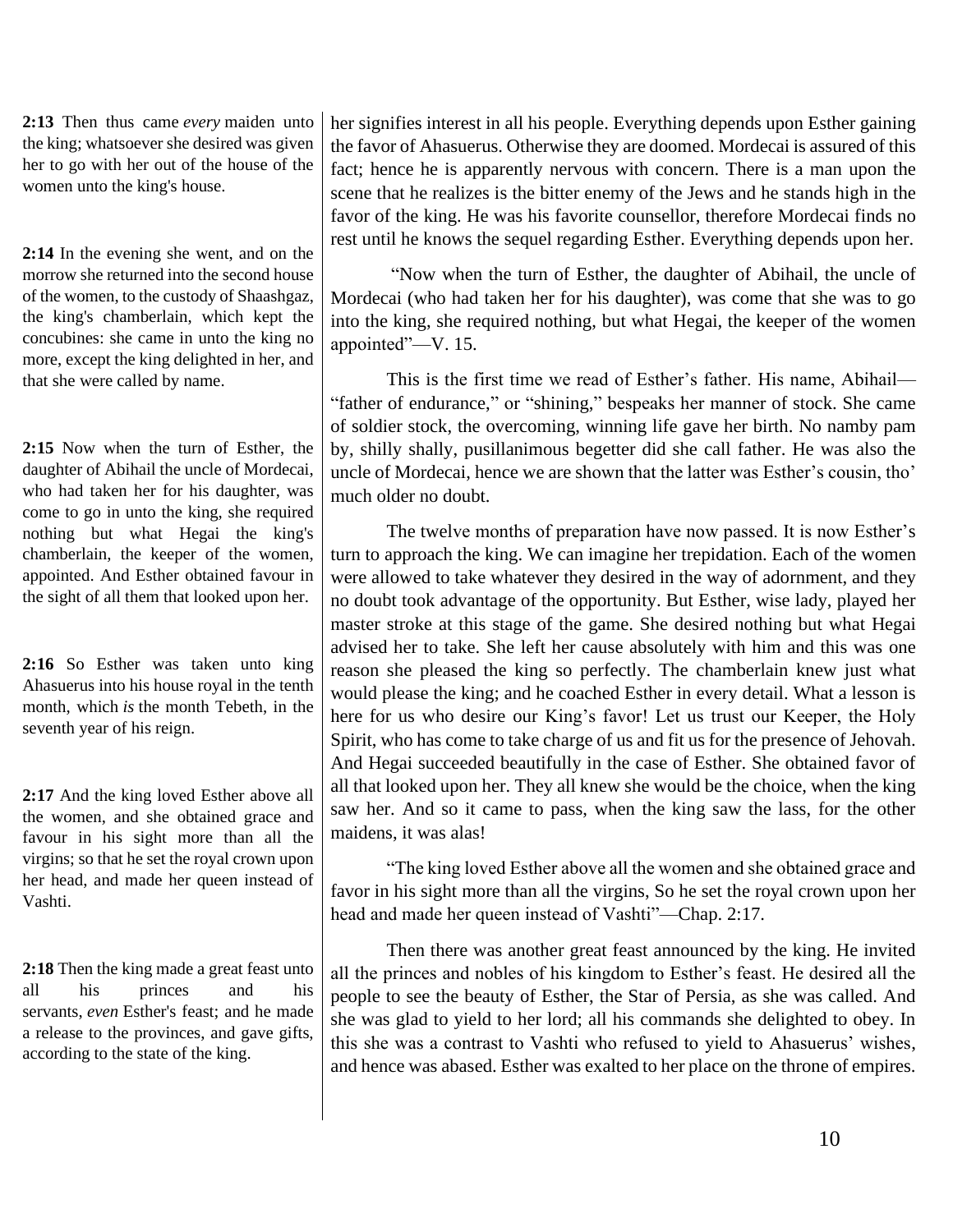**2:19** And when the virgins were gathered together the second time, then Mordecai sat in the king's gate.

**2:20** Esther had not *yet* shewed her kindred nor her people; as Mordecai had charged her: for Esther did the commandment of Mordecai, like as when she was brought up with him.

**2:21** In those days, while Mordecai sat in the king's gate, two of the king's chamberlains, Bigthan and Teresh, of those which kept the door, were wroth, and sought to lay hand on the king Ahasuerus.

**2:22** And the thing was known to Mordecai, who told *it* unto Esther the queen; and Esther certified the king *thereof* in Mordecai's name.

**2:23** And when inquisition was made of the matter, it was found out; therefore they were both hanged on a tree: and it was written in the book of the chronicles before the king.

Herein are some deep, pregnant lessons for the Church of Jesus Christ as a whole, and for us as individuals. "Obedience is better than sacrifice; and to hearken than the fat of rams" *("Behold, to obey is better than sacrifice, and to hearken than the fat of rams." KJV)*—1 Sam. 15:22. Exaltation is the reward of obedience; abasement is the result of disobedience. Saul lost the throne because he did not hearken to the Word of Jehovah; likewise Vashti. The lesson is plain to those whose eyes are opened. If we desire to reign with Christ, we must qualify now by obedience to the written Word of God.

It would seem as tho' Mordecai also was advanced to a position of trust; for in the next verse, we learn that "when the virgins were gathered together the second time, then Mordecai sat in the king's gate"—V. 19. He became one of the petty judges of the city, and the next verse tells us that it was not because of his relationship to Esther. She had not yet showed her kindred, nor her people; for so Mordecai had changed her—V. 20. She still obeyed her kinsman as she did when she was brought up with him.

Then observe in the closing verses, the record of an event that becomes of grave importance later on. In those days while Mordecai sat in the gate discharging his duties, two of the king's chamberlains, "Bigthan and Teresh, which kept the door were wroth and sought to lay hands on the king. And the thing was known to Mordecai who told it unto Esther the queen"—V. 22. When the plot was found out, the two traitors were hanged on a tree; and it was written in the book of the chronicles before the king—V. 23. Mordecai became the means by which a plot against the life of the king was thwarted. The conspirators were punished, but Mordecai's part in the matter was forgotten. But God is over all. He makes sure that this overlooked service shall one day be rewarded. He sees that all connected with the detection and finding of the criminals is written in the records of the government affairs, and hence shall shortly come to the notice of the king. In one dark hour on a sleepless night, Ahasuerus calls for the records and the forgotten service is brought to his attention. We shall see the result of the matter later. It comes at a very opportune time.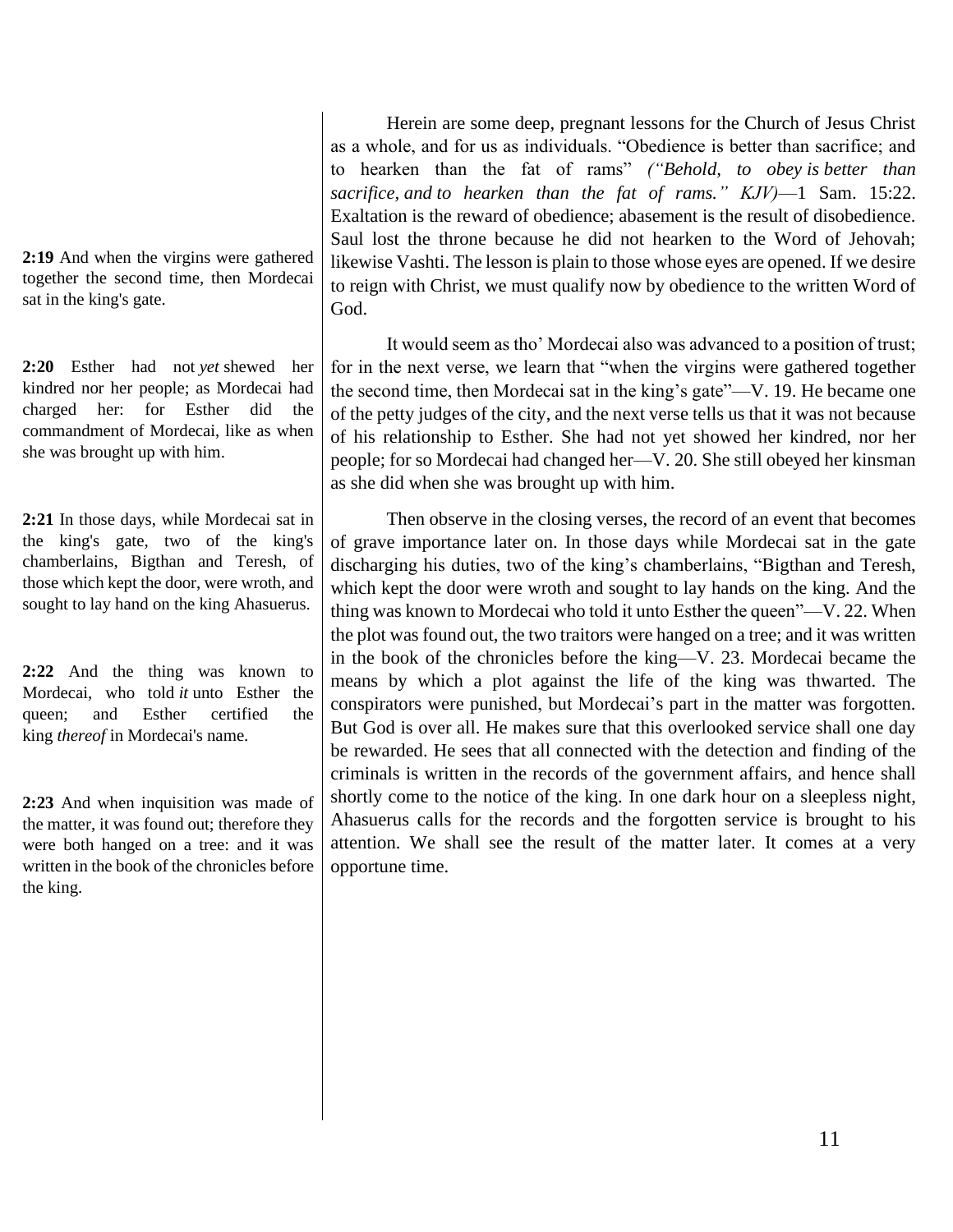## **Division Three**

# **Conspiracy of Haman**

## **Chapter 3:1 to 15**

Chapter Three

"After these things, did king Ahasuerus promote Haman, the son of Hammedatha the Agagite, and advanced him and set his seat above all the princes that were with him"—V. 1.

At this juncture another actor, Haman, steps out upon the stage. He is a very important personage and occupies a very large place in the book. He has left an indelible impression upon some folks. His memory is held in abhorrence to this day among the orthodox Jews. They spit and curse when he is mentioned. He is called by them "Haman, the son of Hammedatha, the Agagite, the Jew's enemy"—V. 10.

It will be profitable for a better understanding of his career to consider briefly his genealogy. His grandfather was of the line of Agag, the name given to the kings of Amalek the people against whom the Lord hath indignation forever. Haman is thus a royal Amalekite. He is the last of that princely line; for with his death, and that of his two sons, the name of Amalek was blotted out from under heaven, according to the Word of the Lord—<sup>1</sup>Ex. 17:14.

The reason of Jehovah's antipathy against Amalek is of a two-fold character. The first is because of the typical place of the Amalekites. They represent the flesh, or rather that which springs from the flesh—fleshly lusts. Amalek was grandson to Esau as the first scripture relative to them, indicates. "And Timna was concubine to Eliphaz, Esau's son, and she bare to Eliphaz, Amalek"—Gen. 36:12.

Esau, which is also called Edom, invariably figures the flesh. Before his birth, he and his twin brother Jacob, struggled for supremacy in the womb of Rebecca, figure of the warfare between the two creations, flesh and Spirit. The one, the flesh, is opposed to the other, the Spirit, in every particular. Esau is the first-born; but Jacob, the supplanter was right on his heels. Adam was the first in point of time upon the scene, but not in importance, nor as regards the purpose of God. "That is not first which is spiritual, but that which is natural, and afterward that which is spiritual" *("Howbeit that was not first which is spiritual, but that which is natural; and afterward that which is spiritual." KJV)*—I Cor. 15:46.

#### Chapter 3

**3:1** After these things did king Ahasuerus promote Haman the son of Hammedatha the Agagite, and advanced him, and set his seat above all the princes that *were* with him.

**3:2** And all the king's servants, that *were* in the king's gate, bowed, and reverenced Haman: for the king had so commanded concerning him. But Mordecai bowed not, nor did *him* reverence.

<sup>1</sup> Exodus 17:14 "And the LORD said unto Moses, Write this *for* a memorial in a book, and rehearse *it* in the ears of Joshua: for I will utterly put out the remembrance of Amalek from under heaven."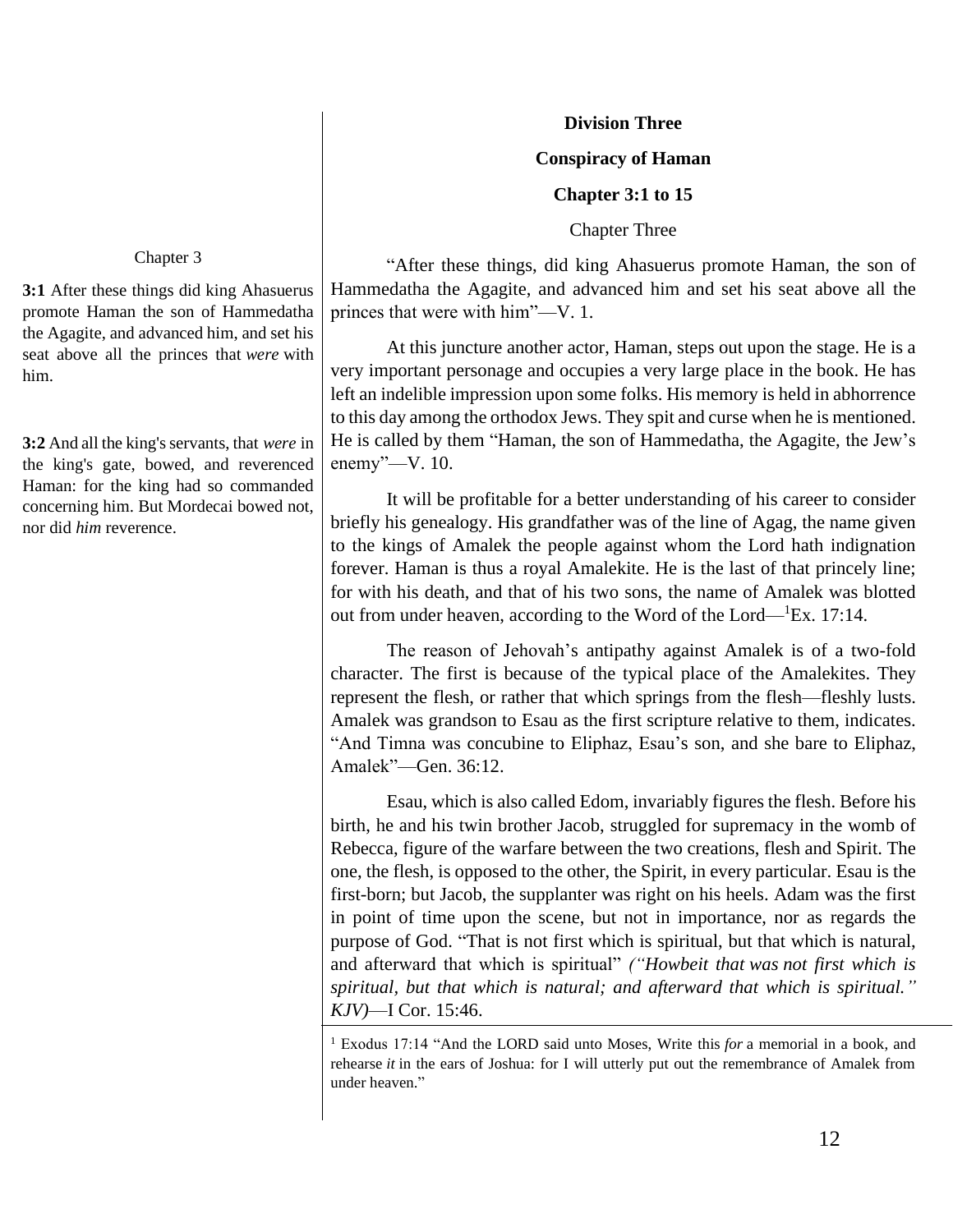The fact is emphasized again and again in Scripture, that the first-born is set aside to make room for the second, or another, as the case may be; for the latter is typical of the Second Man, the Lord Jesus Christ. As for instance, Cain is superceded by Seth, apparently a revival of Abel who was killed. Ishmael was cast out to make room for Isaac, the promised seed of Abraham. Manassah, the first-born of Joseph, gives way to Ephraim, and Joseph takes precedence of Ruben the first-born of Jacob. All of these proclaim the final exaltation of the spiritual man. Hence, we may readily understand Jehovah's aversion to Amalek; for he sprang from the line of Esau, type of the first man, the fallen Adam.

The second reason of the Lord's aggressive attitude of ill-will against Amalek is the fact that his people were the first to come out against Israel when they were on their journey up and out of Egypt. At that time they were defeated; for Israel had just been refreshed with water from the Rock— $^1$ Ex. 17:8. But ever afterward, they proved themselves the enemy of the people of the Lord, as many of the scripture citations prove. Notice the record in Numbers 14, when Israel disobeyed the Lord and presumed to go up unto the hill-top to meet their foes. "Then the Amalekites came down and discomfited them even unto Hormah" *("Then the Amalekites came down, and the Canaanites which dwelt in that hill, and smote them, and discomfited them, even unto Hormah." KJV)*—Num. 44, 45 R. V.

Balaam, as the mouthpiece of Jehovah, foretells their ultimate defeat with no uncertain sound. "When he looked on Amalek, he took up this parable and said, Amalek was the first of the nations, but his latter end shall be that he perish forever" *("And when he looked on Amalek, he took up his parable, and said, Amalek was the first of the nations; but his latter end shall be that he perish for ever." KJV)*—Num. 24:20. Moses also in his last charge to his beloved people, said, "Remember what Amalek did unto thee by the way when ye were come forth out of Egypt, how he met thee and smote the hindermost of thee, even all that were feeble behind thee, when thou wast faint and weary; and he feared not God"—Deut. 25:17, 18. How wonderful and suggestive is the above Scripture when seen in its spiritual aspect. "The feeble, faint and weary," were the ones that Amalek destroyed. How suggestive! Those that were not keeping up with the pace set by the leaders were overtaken by the enemy. Here is truly much food for reflection. When saints run fast, Amalek cannot overcome them. It is the spiritually indolent, the slackers, the indifferent that fall a prey to the lusts of the flesh. And we might say that the way to run fast in this spiritual race is to get the victory over the flesh at the outset.

Jehovah did not forget the unfair advantage Amalek took of His people, neither did He ignore the attitude of hatred constantly manifested toward them.

<sup>&</sup>lt;sup>1</sup> Exodus 17:8 "Then came Amalek, and fought with Israel in Rephidim."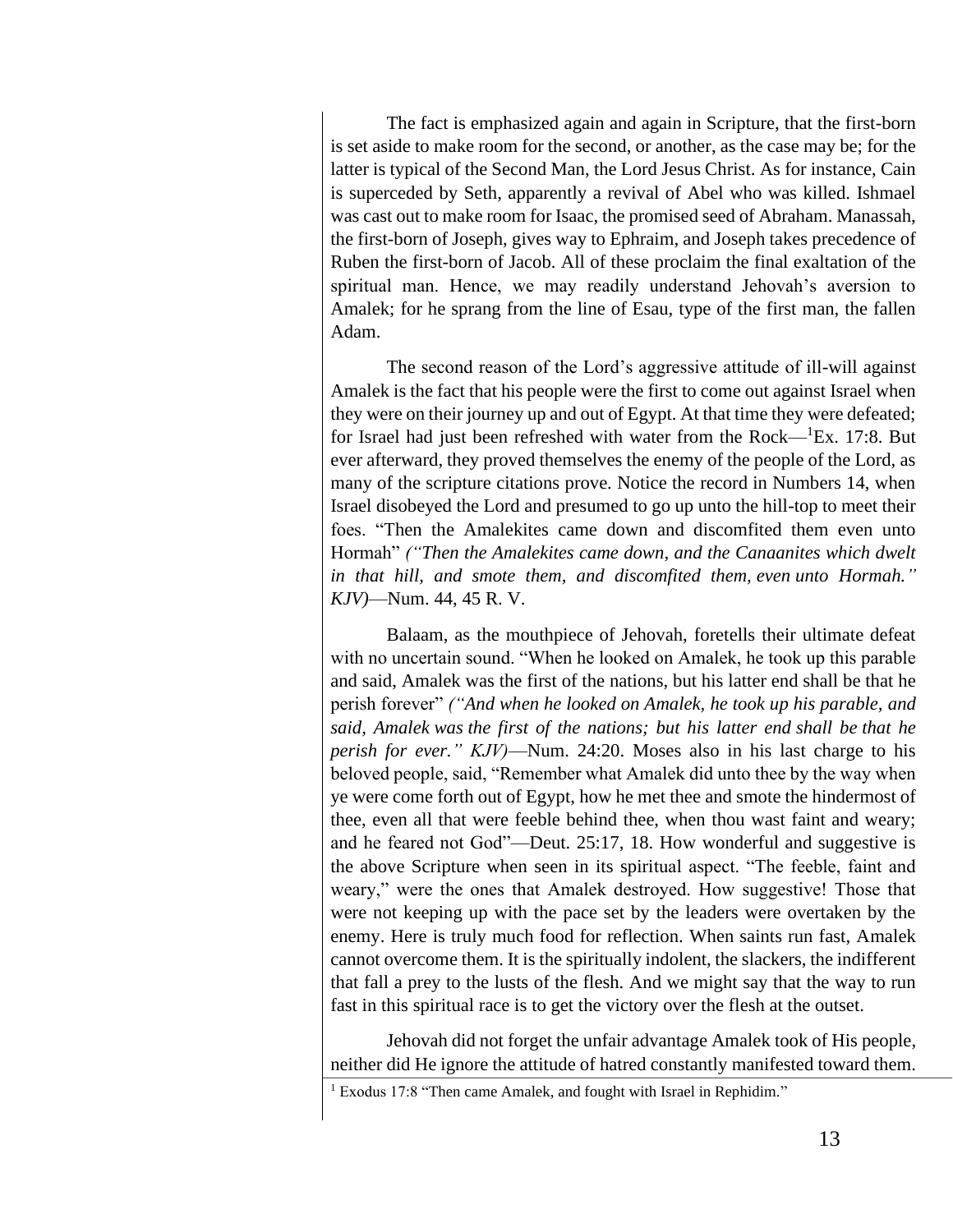Hence, we read, "It shall be that when the Lord thy God hath given thee rest from all thy enemies round about, that thou shalt blot out the remembrance of Amalek from under heaven" *("Therefore it shall be, when the LORD thy God hath given thee rest from all thine enemies round about, in the land which the LORD thy God giveth thee for an inheritance to possess it, that thou shalt blot out the remembrance of Amalek from under heaven; thou shalt not forget it." KJV)*—Deut. 25:19. God is against them for Israel's sake. Many years later, when Saul was king, He commissioned him by the mouth of Samuel, "Go, smite Amalek and utterly destroy all that they have, and spare them not"—1 Sam. 15. But the king did not obey all the word of the Lord. He utterly destroyed all the people with the edge of the sword; but he spared Agag, the king, and others of the seed royal. And the fact of Haman's existence testifies to Saul's disobedience. If he had truly obeyed the voice of Jehovah, Haman would never have made his entrance upon the scene. Saul's reprieve of Agag and his family made possible the plot of the Jew's enemy and exposed the nation of destiny to destruction. How Satan would have rejoiced if he could have turned the tables on the Lord and rooted out Israel, instead of His edict as to the blotting out of Amalek, being fulfilled.

We say, that Saul spared Agag, representative of the higher form of the flesh, but Samuel, noble worthy of faith, discerned that he was just as depraved as the lowest of his line; hence he had no mercy upon him, nor his progeny. Yet there must have been one of his sons that escaped; at that time for six hundred years later, Haman, a royal Amalekite of the house of Agag, and Mordecai, a descendant of the house of Kish, Saul's house, confronted one another again. Is that not a strange coincidence? And yet looked at spiritually, it is not strange. If we do not get the ascendancy over the flesh-life, it will destroy us. If we refuse to use the sword of the Spirit, the Word of God, against its every manifestation, even the nice, refined, esthetic desires, which few imagine God abominates, it will finally slay us, as witness Saul's death—<sup>1</sup> 2 Sam. 1:8. Or else, later on we may find a resurrection of this enemy of Israel, the spiritual man, that will give us much trouble, even as Haman's enmity and plot against the Jew is the witness.

## Haman's Exaltation

"Pride goeth before destruction and an haughty spirit before a fall" (Prov. 16:18), is a proverb that certainly applies to the villain of this story. Haman becomes the court favorite after Ahasuerus exalts him to great honor. And all the courtiers, save one, vie with each other in doing him honor. We read, "Mordecai bowed not, nor did him reverence" (V. 5) and thereby the plot begins to thicken.

<sup>1</sup> 2 Samuel 1:8 "And he said unto me, Who *art* thou? And I answered him, I *am* an Amalekite."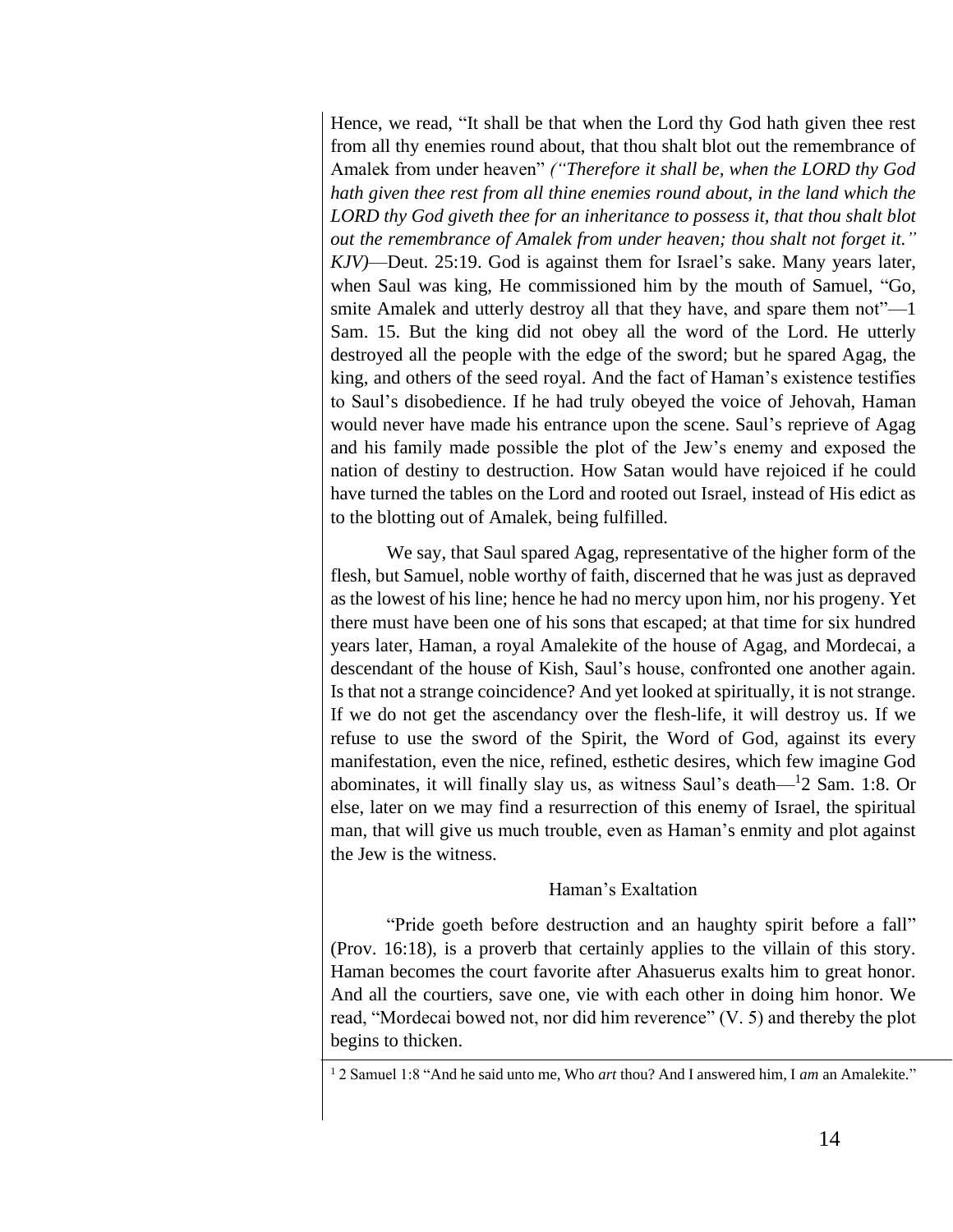In a previous chapter, we learned that Mordecai was Esther's cousin, tho' much older. He had brought her up from childhood and was deeply interested in her welfare, as well as her exalted position. His family had been carried away from Jerusalem with Jeconiah, king of Judah, whom Nebuchadnezzar, king of Babylon had carried away—Chap. 2:6. He probably was quite an aged man at this time. He was of royal birth, being as we have noted of the house of Kish, the father of king Saul; therefore Esther also was in that royal line.

No doubt Mordecai had learned in the many days that had passed over his head to be as wise as a serpent and as harmless as a dove. He did not let it be known that he was a Jew, or even related to Esther; and neither was her family, or kindred known. He had charged her to keep the matter secret and she obeyed his wish. The knowledge of her relationship to the little old man, unknown and unnoticed in the Persian court might have prejudiced her cause and jeopardized her chances to be the king's bride. Some may criticize the fact that she, a Jewess, married a Gentile in disobedience to the expressed edict of Jehovah against such a union; but we must remember that she was, as it were, outside of the place where the covenant of law obtained. In fact, with the carrying away of the Jews, the Mosaic ordinances were rendered null and void. The people had repeatedly proven themselves unable to keep their part of the covenant, hence Jehovah cast them out of the land. He thus emphasized the fact that He was under no obligation to keep His part; for the covenant of Sinai was conditional upon their obedience. Therefore we say, "Esther was free from the restrictions of Moses even at that very time, and furthermore she was a typical character." God can at any time do what He wills with His own. His will and purpose obtained at that time in all these happenings upon the stage at Ahasuerus' court. How wonderful and magical are these apparently prosaic events when viewed under the lens of the Holy Ghost!

But to continue, Mordecai just laid low, as we would say, until Esther was safely and securely intrenched in the good graces of the king of the Persian dynasty as his adored and reigning consort. Then he began to take a more pronounced stand. He began to call attention to himself by refusing to bow to Haman and he was the only one that dared to show such rebellion. He no longer hid himself as the apparent, crafty wire-puller of our former chapter; but steps out boldly upon the scene. He let the fact be known that he was a Jew; and as such, he could not bow to that blatant enemy of his people. The Lord hath indignation against Amalek, so also had Mordecai, he said in a sense. By his actions He took sides with Jehovah, and his typical character becomes more manifest.

The king's servants enquired, Why had he transgressed the king's commandment by refusing the authority of Haman? They realized it was a

**3:3** Then the king's servants, which *were* in the king's gate, said unto Mordecai, Why transgressest thou the king's commandment?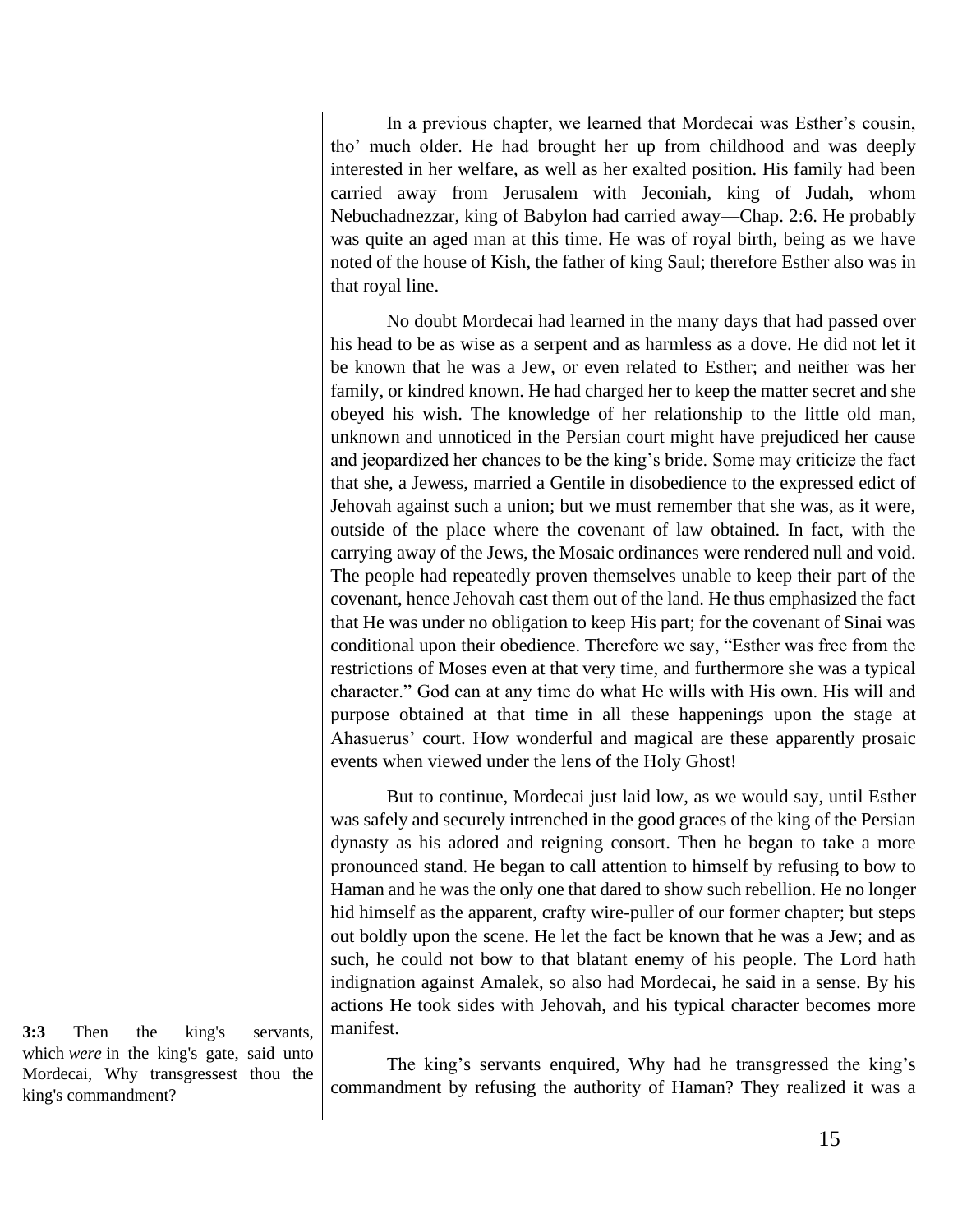**3:4** Now it came to pass, when they spake daily unto him, and he hearkened not unto them, that they told Haman, to see whether Mordecai's matters would stand: for he had told them that he *was* a Jew.

**3:5** And when Haman saw that Mordecai bowed not, nor did him reverence, then was Haman full of wrath.

**3:6** And he thought scorn to lay hands on Mordecai alone; for they had shewed him the people of Mordecai: wherefore Haman sought to destroy all the Jews that *were* throughout the whole kingdom of Ahasuerus, *even* the people of Mordecai.

**3:7** In the first month, that *is*, the month Nisan, in the twelfth year of king Ahasuerus, they cast Pur, that *is*, the lot, before Haman from day to day, and from month to month, *to* the twelfth *month*, that *is*, the month Adar.

**3:8** And Haman said unto king Ahasuerus, There is a certain people scattered abroad and dispersed among the people in all the provinces of thy kingdom; and their laws *are* diverse from all people; neither keep they the king's laws: therefore it *is* not for the king's profit to suffer them.

foolhardy thing to do, and imagined him stubborn and envious. Why not bow to Haman? That was not much to do. But he yielded not to their counsel, nor persuasions; hence, they became offended and told Haman of his refusal to show him honor. We read that they desired "to see whether Mordecai's matters would stand; for he had told them that he was a Jew"—V. 4. The servants are curious to know what attitude Haman will take to this rebel. They were anxious to see if he could get by, as men would say, with his audacious refusal to bow to the king's favorite. And they found out, for that was no ordinary happening; neither were those two, Haman and Mordecai, ordinary men. Both were heads of opposing principles; types of two creations, representative of clashing elements that can never amalgamate, nor have any fellowship whatever. The one, Mordecai, represents Christ and a new creation, the other, Haman, represents the anti-christ and the old creation. The one stands for God and all His ways and will; the other for the devil and all his ways and will. The one is the antipode of the other.

When Haman became aware of the affront put upon him by that little old man who sat in the king's gate, his ire was aroused. He was "full of wrath." He determined to have revenge on the impudent Jew that dared to slight him, and make light of his exalted office. But he did not want to lay hands alone on Mordecai; his vengeful strategic mind sensed a greater vengeance upon his enemies. He would destroy all the Jews that were thru-out the whole kingdom of Ahasuerus—Vs. 5, 6. Do you not see the craft of the old serpent in Haman's purpose? Jehovah had spoken in no uncertain tone concerning the blotting out of Amalek; so here Satan is pronouncing the doom of the Jew. But God is sovereign. The destiny of mankind is in His hand, and His Word regarding nations and people shall stand regardless of Satan, or man's plans, or purpose. No doubt Mordecai's companion were now satisfied. They saw how matters were going with the obstinate little Jew (Some say "little" is the meaning of his name); and maybe they blamed him, as folks are wont to do in such things. What trouble he brought upon himself, they probably said. Why should he have such strong convictions upon the subject? Why not let well-enough alone? When in Rome, tho' in this case it was Persia, "we must do as Rome does." Is that not the way that men reason today? And doubtless they so reasoned about Mordecai; but that did not change his principles, nor actions. He was not that kind of a man. To all that spoke to him, he would answer, It is my place to obey God and to honor His Word. I leave all the consequences to Him.

And this is the only attitude the man of God can take. It is this spirit that has sustained him in every age and time. It is the Spirit of Christ. And tho' folks of this stamp are deemed foolish, fanatical, impractical, nuts and many other mirth-provoking names by those that are serving this present evil age; what need they care if God is pleased?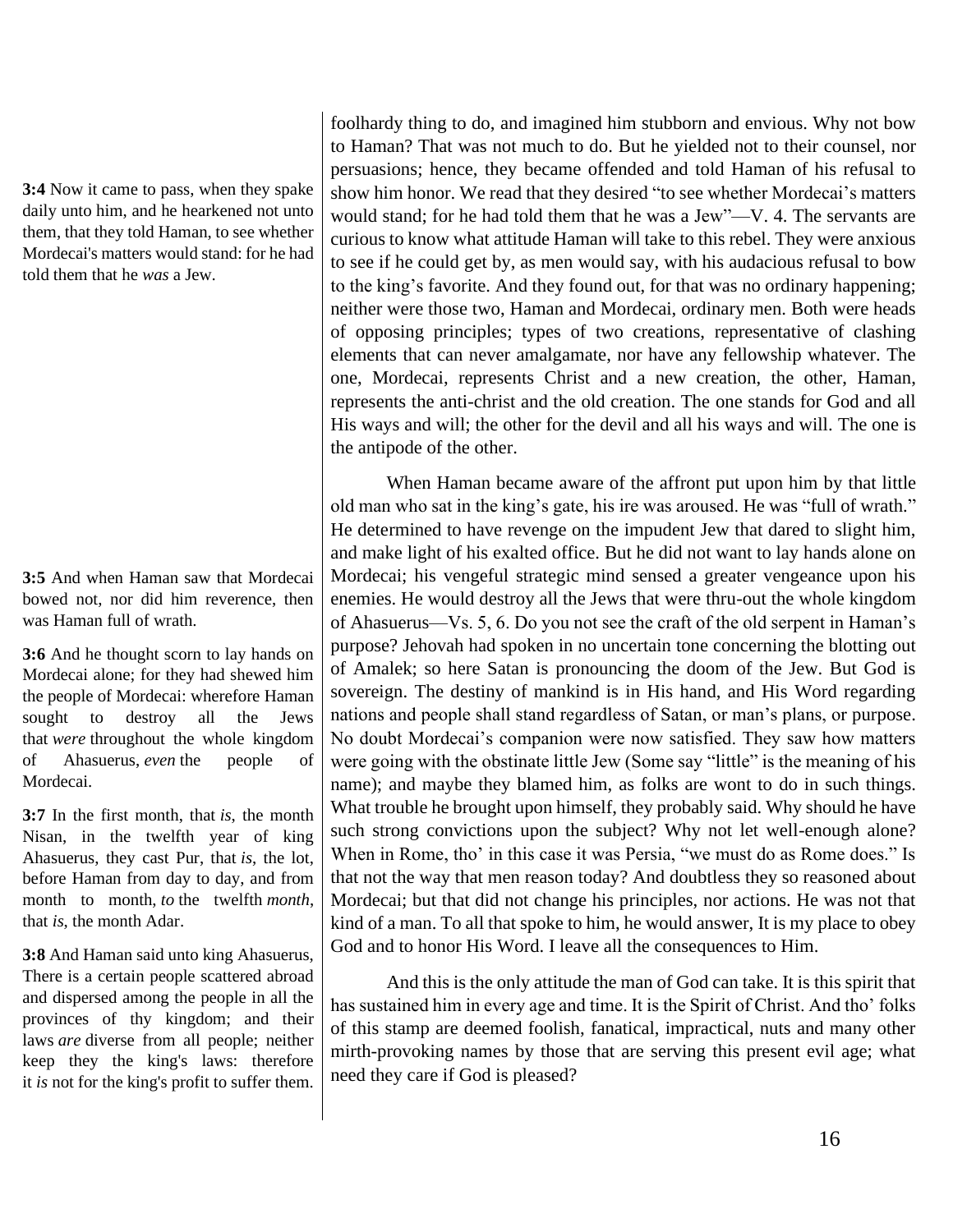**3:9** If it please the king, let it be written that they may be destroyed: and I will pay ten thousand talents of silver to the hands of those that have the charge of the business, to bring *it* into the king's treasuries.

**3:10** And the king took his ring from his hand, and gave it unto Haman the son of Hammedatha the Agagite, the Jews' enemy.

**3:11** And the king said unto Haman, The silver *is* given to thee, the people also, to do with them as it seemeth good to thee.

**3:12** Then were the king's scribes called on the thirteenth day of the first month, and there was written according to all that Haman had commanded unto the king's lieutenants, and to the governors that *were* over every province, and to the rulers of every people of every province according to the writing thereof, and *to* every people after their language; in the name of king Ahasuerus was it written, and sealed with the king's ring.

**3:13** And the letters were sent by posts into all the king's provinces, to destroy, to kill, and to cause to perish, all Jews, both young and old, little children and women, in one day, *even* upon the thirteenth *day* of the twelfth month, which is the month Adar, and *to take* the spoil of them for a prey.

**3:14** The copy of the writing for a commandment to be given in every province was published unto all people, that they should be ready against that day.

**3:15** The posts went out, being hastened by the king's commandment, and the decree was given in Shushan the palace. And the king and Haman sat down to drink; but the city Shushan was perplexed.

Haman's colossal scheme for the annihilation of the Jewish race can easily be traced to its source, the devil. The boastful son of Hammedatha was but the tool of the arch-enemy, Satan, as is always the case with man. The terrible foe of God and man knew that it had been written that the Seed of the woman shall bruise the serpent's head, and that it was from the house of David, of the tribe of Judah, that the mighty Conqueror should arise; hence, his determination to destroy the Jewish race. He would sacrifice the nation to prevent the coming of the promised Redeemer. The history of Israel witnesses again and again to the fact of Satan's desire to exterminate this chosen people.

# The Plot Unfolded

"In the first month, that is the month Nisan, in the twelfth year of king Ahasuerus, they cast Pur, that is the lot, before Haman from day to day, and month to month to the twelfth month that is, Adar"—V. 7. Haman was superstitious, even as many a tyrant before and since his day. He was a sure believer in lucky and unlucky days; so he called for the casting of lot, called in the Hebrew, Pur. It was for the purpose of determining a certain propitious day for the putting into effect of his plans. Finally the lot fell upon the month Adar and Haman entered the king's presence. Affecting concern for the interest of the empire, the wily villain said, "There is a certain people scattered abroad and dispersed among the people in all the provinces of thy kingdom, and their laws are diverse from all people; neither keep they the king's law; therefore it is not for the king's profit to suffer them"—V. 8. And then in an apparent burst of magnanimity he offered to pay ten thousand talents of silver to rid the king of such objectionable subjects. Ahasuerus did not even enquire the name of the race that was to be thus ruthlessly exterminated from his kingdom; hence, he "took his ring from his hand and gave it unto Haman" (V. 10), saying as he did so, "The silver is given to thee, the people also, to do with them as it seemeth good to thee"—Vs. 8-11.

Haman lost no time after the authority given him. He immediately summoned the king's scribes and issued a proclamation, sealed with the king's ring, to be sent by post to all the provinces of the Persian Empire to destroy all Jews both young and old in one day, the thirteenth day of the twelfth month, which is the month Adar and to take the spoil of the people—V. 13. Thus the entire nation was devoted to death under the unalterable law of the Medes and Persians which would allow of no reversal. It was the same unalterable principle which settled the fate of Vashti and gave Esther the place which she was forced to abdicate; hence we may realize that danger menaced the Jew. Then the king and Haman sat down to drink, as tho' in total unconcern as to the fact that a whole nation had been given over to be massacred; "but the city Shushah was perplexed"—V. 15. They could not understand the situation.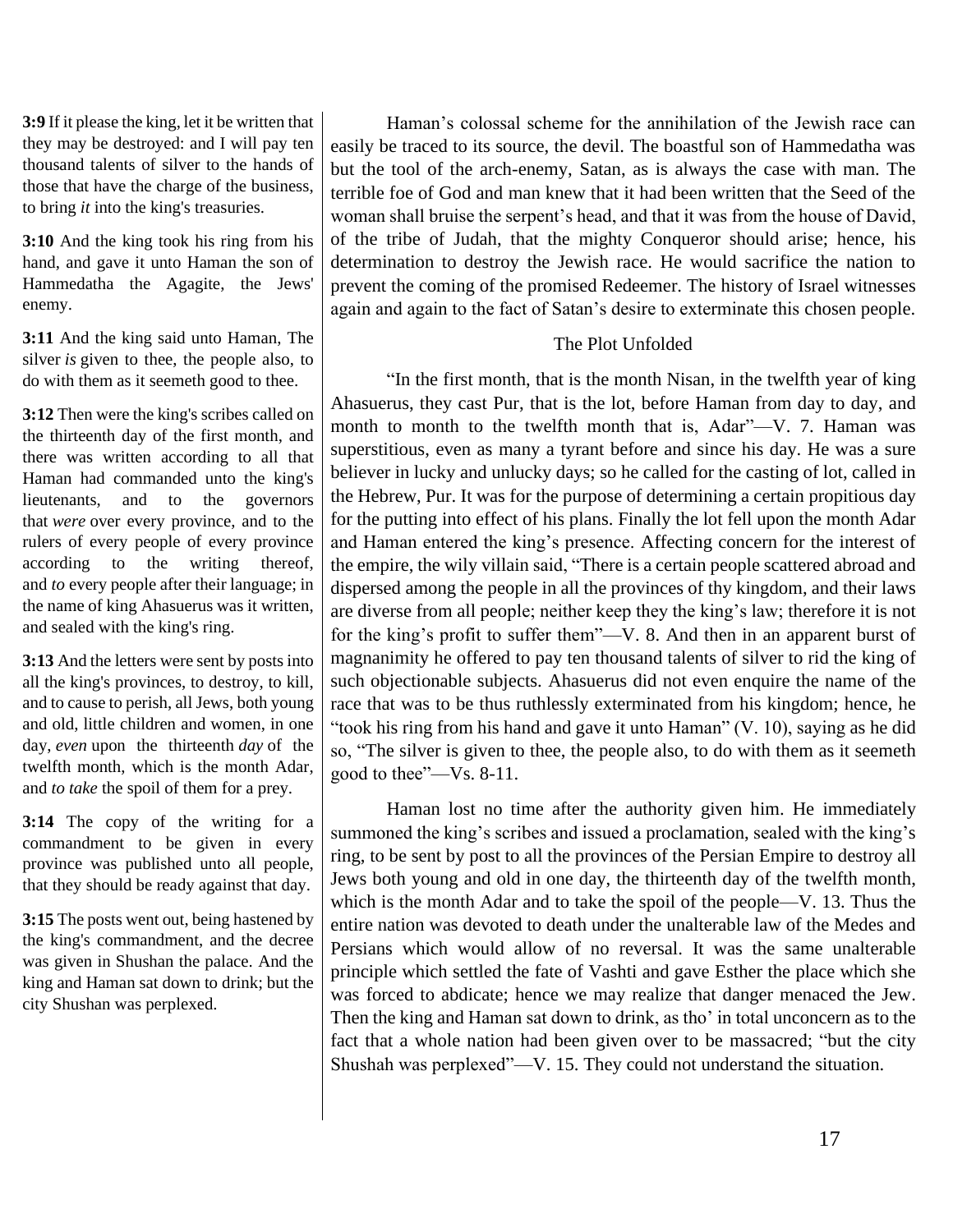#### **Division Four**

#### **The Intercession of Esther**

#### **Chapters 4:1 to 7:10**

Chapter Four

Mordecai's Mourning

"When Mordecai perceived all that was done, he rent his clothes and put on sackcloth and ashes and went out in the midst of the city and cried with a loud and bitter cry"—Chap. 4:1.

Mordecai, was in anguish of spirit. He was in dire distress and could not disguise his grief. He realized the significance of that devilish decree, not only to his people, but to God. His promise regarding them would not find fulfillment if they were cut off. And there was that wholesale mourning wherever the king's commandment came. Haman and the king may look lightly upon the slaughter of a nation; but to the people involved it was a solemn matter and the cause of heartrending scenes. They really believed the word which went forth from Ahasuerus. The proclamation was ratified by the royal signet. They realized that they were under sentence of death and their hearts were filled with grief and anguish. They actually had the sentence of death delivered to them. And is that not a striking figure, not only of the Jews, but of all men as they stand before God? They are under a greater condemnation than that which fell upon every Jew in the province of Ahasuerus; for the latter was but a physical judgment, while that of all mankind is eternal, unless there is a mediator.

And yet how indifferent, how callous men are respecting the judgment of God. And it is a just one. We must all admit as the dying robber on the cross, that we have come into the place of death "justly." "Death passed upon all men, because all have sinned" *("and so death passed upon all men, for that all have sinned:"—Rom. 5:12 KJV)*, but there is little concern about the fact. Even the saints (who have passed out of condemnation because they have believed upon Jesus, who died in their stead) do not have very much exercise of heart regarding the others who are still in danger. We hear very little crying with a loud voice before the King's gate in their behalf. Very few are dressed in sackcloth, covered with ashes, making intercession for poor sinners that are blinded by the devil. We seem as tho' ashamed of such grief.

As was stated previously, Mordecai figures Jesus, the Man of Nazareth, a Jew. He is viewed here as identified with His people Israel as one with them in all their sorrows and joys. The very same Jesus who replied to Saul's question, "Who art thou Lord?" (Acts 9:5) with, "I am Jesus whom thou persecutest" (Acts 9:6) tho' Saul had not been persecuting the Lord Jesus personally. It was His people who were afflicted, and He is one with them in

#### Chapter 4

**4:1** When Mordecai perceived all that was done, Mordecai rent his clothes, and put on sackcloth with ashes, and went out into the midst of the city, and cried with a loud and a bitter cry;

**4:2** And came even before the king's gate: for none *might* enter into the king's gate clothed with sackcloth.

**4:3** And in every province, whithersoever the king's commandment and his decree came, *there was* great mourning among the Jews, and fasting, and weeping, and wailing; and many lay in sackcloth and ashes.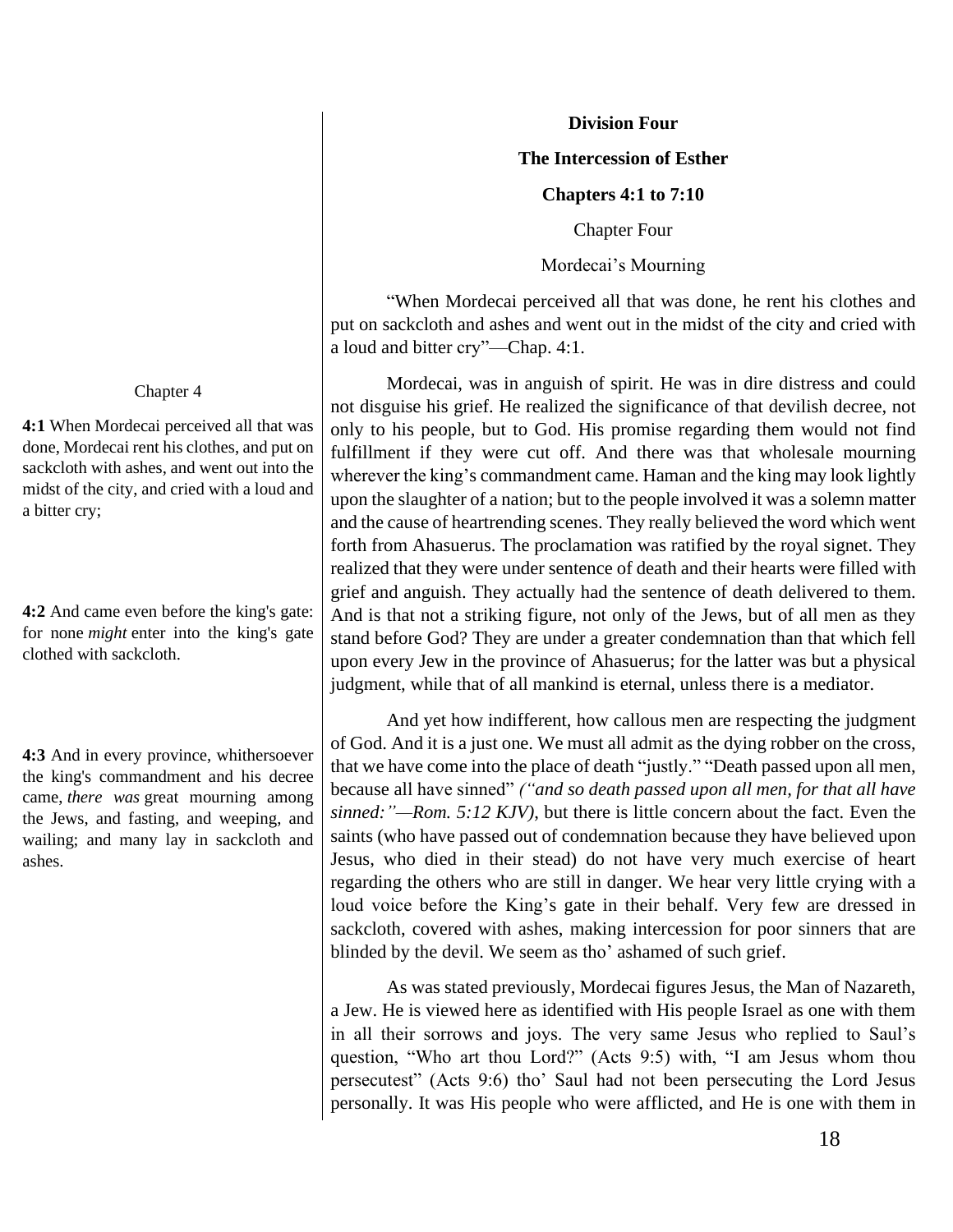**4:4** So Esther's maids and her chamberlains came and told *it* her. Then was the queen exceedingly grieved; and she sent raiment to clothe Mordecai, and to take away his sackcloth from him: but he received *it* not.

every age. He changes not. He still cries with a "loud and bitter cry," when they are made to suffer. And when their raiment is sackcloth, He too, is clothed therewith.

"So Esther's maids and her chamberlains came and told her. Then was the queen exceedingly grieved and she sent raiment to clothe Mordecai and to take away his sackcloth from him; but he received it not"—V. 4.

What is the teaching here? For "those things happened unto them for types." God would have us to understand their message. "It is the glory of God to conceal a thing, but the honor of kings is to search out a matter"—Prov. 22:2. Esther, as we have intimated figures a remnant of Jews that are the first-fruits of the national harvest. Esther is in fullest heart sympathy with Mordecai, representative of Jesus as identified with His suffering people, yet she does not appear to know of the decree of Ahasuerus, nor of the distress into which it has plunged the Jews; neither does she appear to realize that she is a partaker with them in any measure. Now this is all significant. She must represent a company of people that will not know of their identity with the nation of Israel. It may be that the 144,000, the wonderful sealed company of Revelation, chapters 7 and 14, are figured by this beautiful character, Esther. They are guarded and protected by the Lord; for even the judgments are not allowed to fall upon the earth at that time until they are sealed— ${}^{1}$ Rev. 7:3. They seem to be a special treasure, and like Esther will be in ignorance as to their national character; yet in the Spirit they will understand the need and enter into the place of intercession to which they are called. Observe that it is Mordecai's insistence, fiery zeal and mourning that moves Esther. She does not appear very much concerned even after she learns of the edict of her lord and king, until Mordecai stirs up her pure mind by way of remembrance.

When Esther hears of Mordecai's grief and abasement at the gate, she sent raiment to clothe and take away his sackcloth covering from him; but he received it not—V. 4. No indeed; the little Jew is not allowing her to get rid of her responsibility toward his people that easily. A few clothes, etc., what does that amount to in the case of the queen of the Persian Empire? This matter is deeper than the skin. Some Christian folks are like Esther in this regard today. They would do some good, clothe the poor, hide the poverty and grief from their eyes by a gift of money; send food and raiment to those in distress and thus ease their conscience before God: but the spiritual matters they leave to their minister. He is "hired" for this purpose, they insist. It is none of their business to enquire into these deeper things. They want to get away from the fact of their responsibility toward their fellowman. They desire to ignore their identity with mankind especially if they have gotten up in the world like Esther.

<sup>&</sup>lt;sup>1</sup> Revelation 7:3 "Saying, Hurt not the earth, neither the sea, nor the trees, till we have sealed the servants of our God in their foreheads."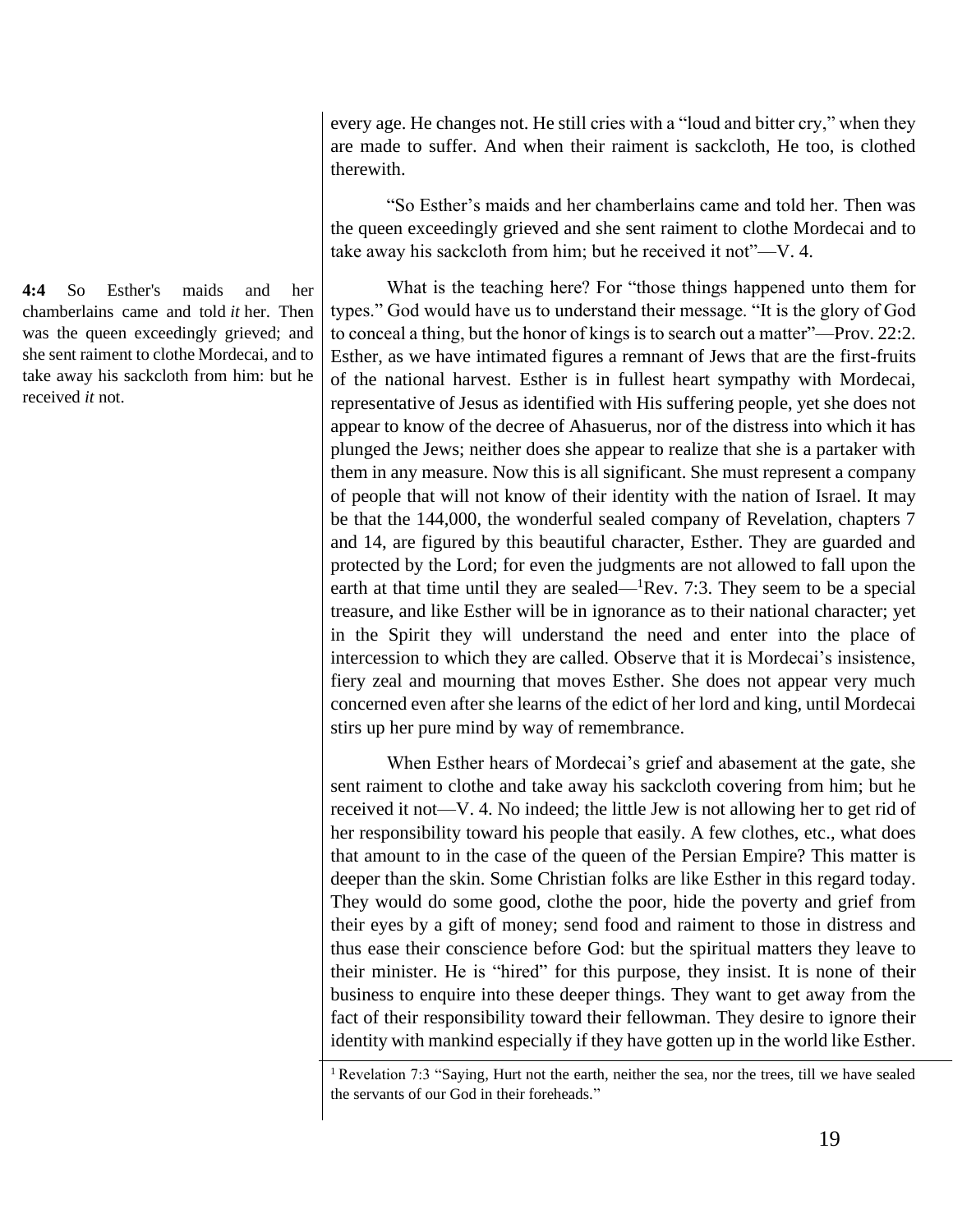**4:5** Then called Esther for Hatach, *one* of the king's chamberlains, whom he had appointed to attend upon her, and gave him a commandment to Mordecai, to know what it *was*, and why it *was*.

**4:6** So Hatach went forth to Mordecai unto the street of the city, which *was* before the king's gate.

**4:7** And Mordecai told him of all that had happened unto him, and of the sum of the money that Haman had promised to pay to the king's treasuries for the Jews, to destroy them.

**4:8** Also he gave him the copy of the writing of the decree that was given at Shushan to destroy them, to shew *it* unto Esther, and to declare *it* unto her, and to charge her that she should go in unto the king, to make supplication unto him, and to make request before him for her people.

**4:9** And Hatach came and told Esther the words of Mordecai.

But Mordecai will not let the lady of the king's household shirk her responsibility by sending some clothes to him, and neither will our Kinsman-Redeemer. No charitable gifts can take the place of the spiritual help that people need. Paul cried, "I am a debtor both to the Greeks and to the Barbarians, both to the wise and the unwise" *("I am debtor both to the Greeks, and to the Barbarians; both to the wise, and to the unwise." KJV)*—Rom. 1:14. All of the saints are called to this ministry of love. We should be delighted to serve those that are appointed to death as we once were. Hence, Esther must rise to the occasion, which she finally does when she realizes the seriousness of the situation.

She sends a messenger to Mordecai to learn the cause of his strange behavior. Hatach, the special chamberlain whom the king had delegated to wait upon Esther, is the means of communication between herself and Mordecai. This is precious typical teaching. Hatach, signifies "a gift." He represents the Holy Spirit, the gift of the Father to His children, the power of our communion and fellowship with Jesus. Hatach goes to Mordecai and searches out the situation in all its details and then comes and repeats unto Esther. He thus makes her to know that her people are in great sorrow because of threatened circumstances, tho' she is fortunately far separated from them. She is urged by Mordecai to use her influence with the king in their behalf. He charges her speedily to respond to their need, and adds, "Think not with thyself that thou shalt escape in the king's house more than all the Jews"—V. 13. He reminds her of her lineage, that she too was one of this hated race that Haman was determined to exterminate. He warns her of her own danger. And Esther is awakened. She realizes the need of her people, and also that she was the only one in a position to help them, tho' as Mordecai has declared to her, "if thou altogether holdest thy peace at this time, then shall there enlargement and deliverance arise to the Jews from another place; but thou and thy father's house shall be destroyed; and who knoweth whether thou art come to the kingdom for such a time as this?"—V. 14. He is assured that the Jews shall be delivered, yet he does not cease his efforts in their behalf. This is faith. We know some things are sure to come to pass, but we continue our prayers until we have the answer. It is our blessed privilege to be co-workers with God in His already revealed purposes for this world; even as Esther the beautiful type of a company of people in close proximity to the throne. She does all in her power to defeat Satan, whose cruel enmity is especially aroused against the Jews, at the time which this book figures.

Esther is surely in a quandary; for tho' she is the queen of the Persian dynasty, nevertheless she is subject to its iron-clad laws of etiquette. Genuinely distressed, but apparently helpless, she returns the following answer to Mordecai, "All the king's servants and the people do know that whosoever shall come unto the king into the inner court who is not called, there is one law to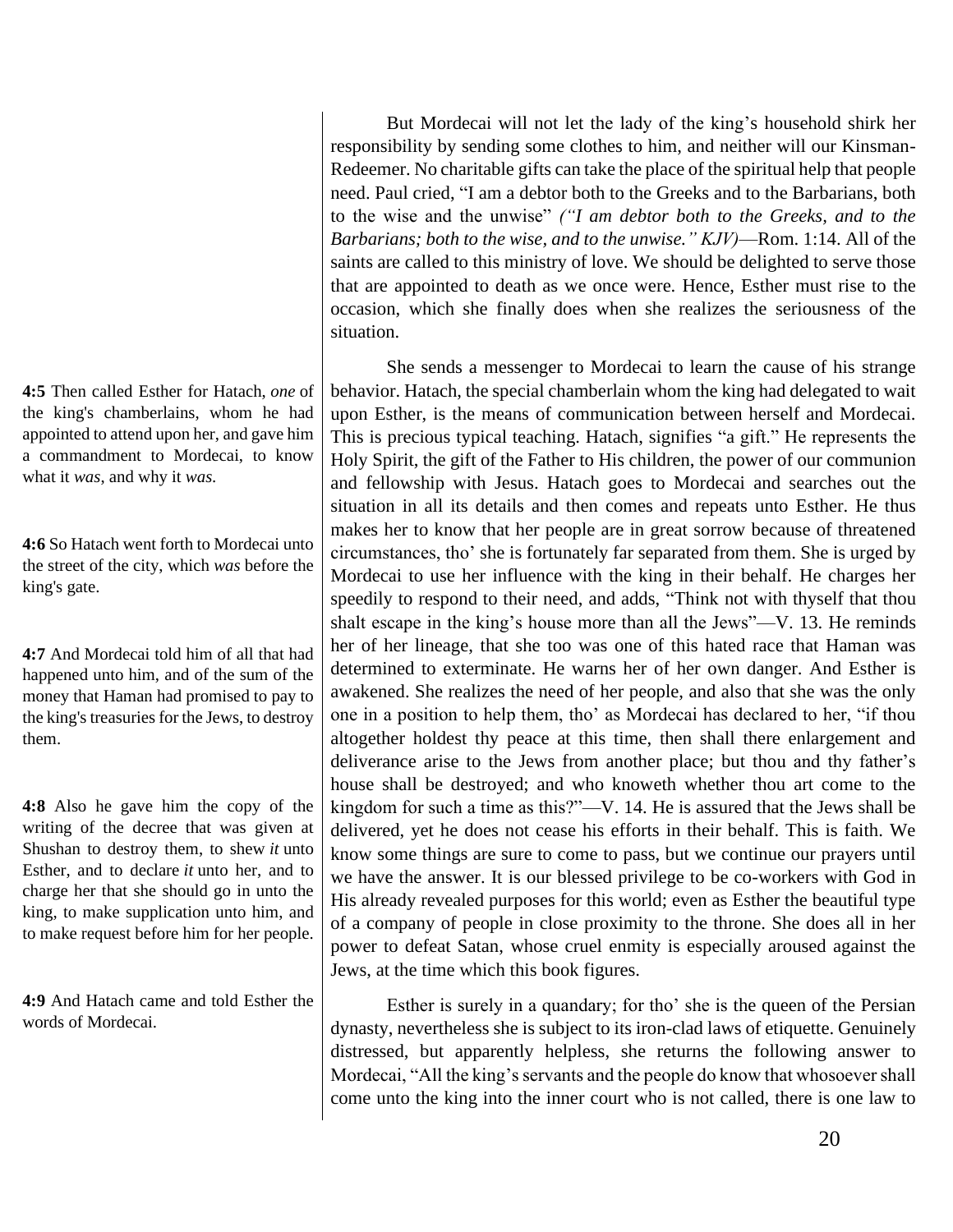**4:10** Again Esther spake unto Hatach, and gave him commandment unto Mordecai;

**4:11** All the king's servants, and the people of the king's provinces, do know, that whosoever, whether man or woman, shall come unto the king into the inner court, who is not called, *there is* one law of his to put *him* to death, except such to whom the king shall hold out the golden sceptre, that he may live: but I have not been called to come in unto the king these thirty days.

**4:12** And they told to Mordecai Esther's words.

**4:13** Then Mordecai commanded to answer Esther, Think not with thyself that thou shalt escape in the king's house, more than all the Jews.

**4:14** For if thou altogether holdest thy peace at this time, *then* shall there enlargement and deliverance arise to the Jews from another place; but thou and thy father's house shall be destroyed: and who knoweth whether thou art come to the kingdom for *such* a time as this?

**4:15** Then Esther bade *them* return Mordecai *this answer*,

**4:16** Go, gather together all the Jews that are present in Shushan, and fast ye for me, and neither eat nor drink three days, night or day: I also and my maidens will fast likewise; and so will I go in unto the king, which *is* not according to the law: and if I perish, I perish.

**4:17** So Mordecai went his way, and did according to all that Esther had commanded him.

put him to death except such to whom the king shall hold out the golden scepter that he may live; but I have not been called to come in unto the king these thirty days"—V. 11, 12.

It had not dawned upon Esther that the king's proclamation included herself; for so the decree was, "All Jews, both men and women." She had so perfectly hid her nationality that Haman had not the slightest idea that she was included in his bloody edict. She accordingly hesitates risking her life by entering her lord's presence uninvited; but now Mordecai assures her that she will lose her life anyway. She is of the hated race also, and will not escape. He counsels her to do all that lays within her power and encourages her by saying that deliverance for the Jew must come, and she probably has been raised up for this very purpose.

It is a vehement message, full of the Holy Ghost and fire and has the desired effect. Esther rises up in utter self-abnegation and devotion. With the sentence of death in herself, she bade the messenger return these words to Mordecai. "Go, gather together all the Jews that are present in Shushan and fast ye for me, and neither eat, nor drink three days, night or day. I also and my maidens will fast likewise; and so will I go in unto the king, which is not according to the law; and if I perish, I perish"—Vs. 15, 16.

We surely have a hint here in this place, tho' the name of God is not mentioned, that Esther had her confidence in Him. Otherwise, why the summons to fasting in the city and in the palace? And then when its typical setting is clearly noted, we see the reason why the name of Deity is hidden. So Mordecai went his way and did according to all that Esther had commanded him"—V. 17. The sequel shows how deeply he is concerned for the Jews. His figurative place also is plainly discernable. Christ's love for his people is marvelously depicted in the unselfish, yearning, zealous, loyal heart of the little man that sat in the king's gate. He was apparently of no consequence whatever, and yet we see he has a most important part in the drama played in the book of Esther. In fact if it had not been for Mordecai, there would have been no Jewish maiden to find grace in the eyes of Ahasuerus. All the story in the book depends upon the man that dared to refuse to bow his knee to any of the house of Amalek, even tho' they are of the royal line of Agag, and a king's favorite besides.

We would pause here to explain. It may appear difficult for some to reconcile the typical teaching here. The fact that Ahasuerus, type of God, should promote Haman, the Jews enemy and figure of the anti-christ, is enough to stagger us, we admit, until we look upon it in the following light. "Known unto God are all His works from the beginning of the world"—Acts 15:18. He is over all. The anti-christ cannot appear upon the earth except in the will of God; hence it will be as tho' He were his friend. Furthermore, he will claim the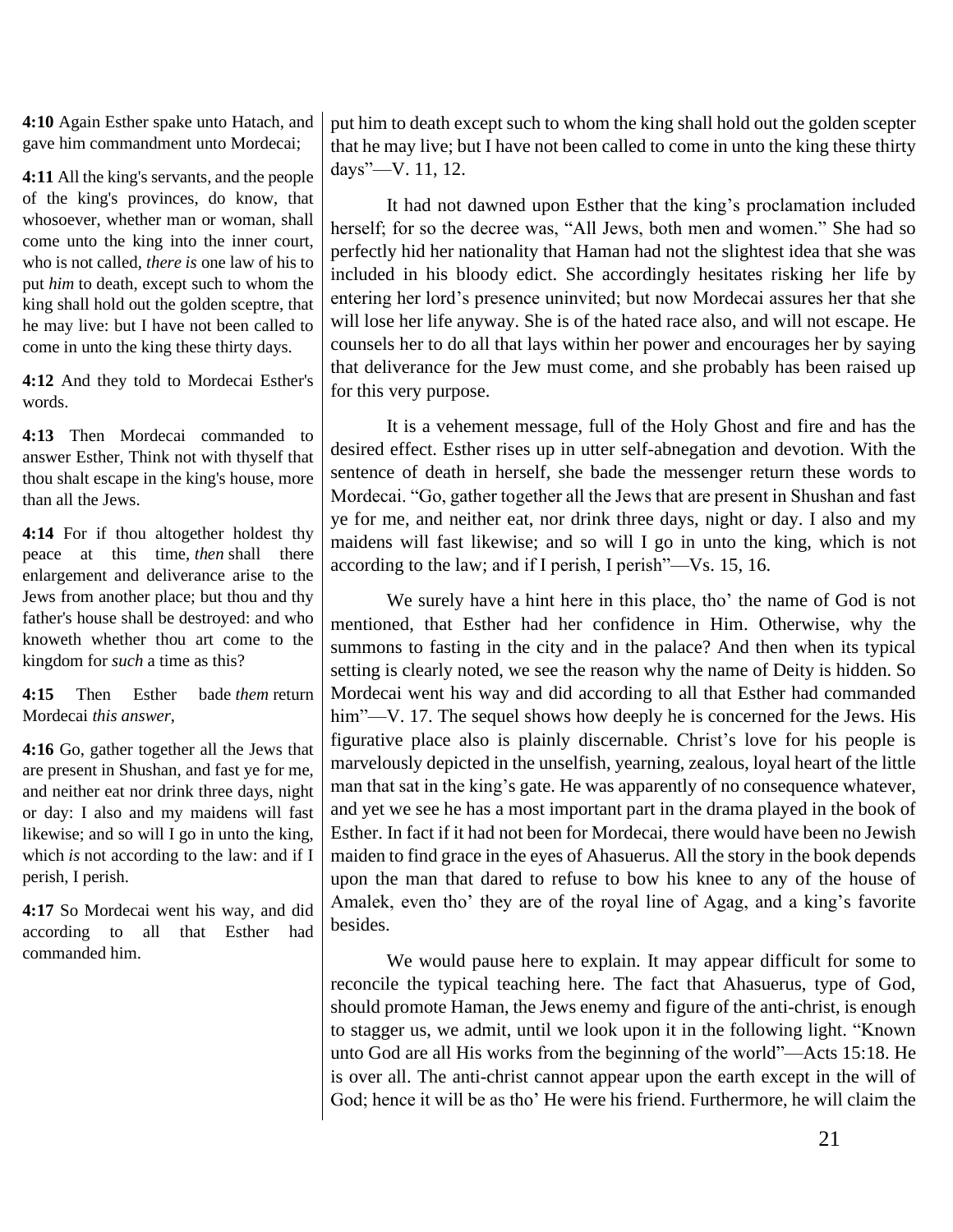honor of being associated with God and acting for Him, and the world will view him in that guise. It will be as tho' he were the favorite of God; for he will manifest such wisdom, power and personality that all men will wonder after the beast. No one will realize his satanic origin, or character, except those who have had a revelation of his identity. God will permit men to be deceived. Yea, it is written, "He shall send them strong delusion, that they should believe the lie because they received not the love of the truth" *("And with all deceivableness of unrighteousness in them that perish; because they received not the love of the truth, that they might be saved. And for this cause God shall send them strong delusion, that they should believe a lie:" KJV)* —2 Thess. 2:10, 11.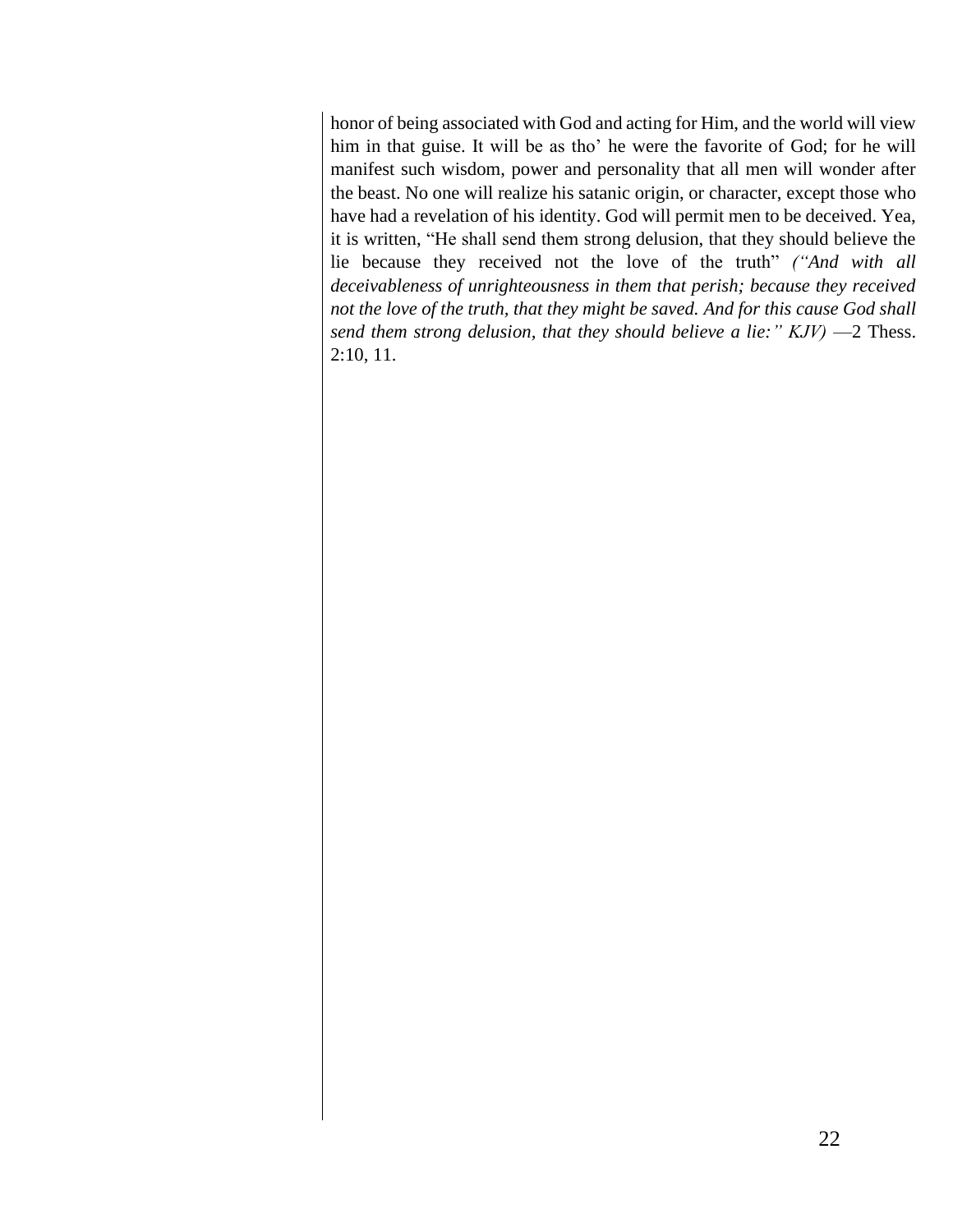#### Chapter Five

### Esther Finds Grace

"Now it came to pass on the third day that Esther put on her royal apparel and stood in the inner court of the king's house; and the king held out to Esther the golden scepter that was in his hand. And Esther drew near and touched the top of the scepter."—Chap. 5:1, 2.

The days of fasting over, the queen ventures into the presence of the king. She was dressed in her royal robes, as tho' she had a right into the presence of her lord and was making no apology for it. Nevertheless, she is taking a chance and practically forfeiting her life to save her people. If he shows her grace, it shall be well. She and all her people will be the witness of his mercy. If not, she can but die, as she will anyway if that decree of Haman's conniving takes effect. She is prepared for all that comes. The die is cast. There is no retreat for Esther. It is either grace, or death. And that is exactly the predicament in which we all were. According to law we would perish if we dared to enter the presence of a holy God. The law forbad such a thing; but there is grace upon the throne; and we ventured to approach.

All is well with Esther. Her youth and beauty as well as her gentle, trustful mien won the heart of Ahasuerus as well as his admiration for her daring. He saw that she had confidence in his love and it called forth his favor. He held out the scepter and lo, she is safe. God was in it all. We recognize His mighty overruling power in all this typical happening. It is the sign that grace is reigning because of atonement. God can now extend the token of His favor to those in the place of death. He can hear and answer prayer because of Calvary, tho' it was future at the time of Esther.

Again we say, the golden scepter is divinely significant. It teaches us, in type, that there must be a Mediator between God and man. God must have a golden scepter in His hand, by touching which, we are shown His favor. Esther, as well as we, must "kiss the Son lest He be angry and we perish by the way" *("Kiss the Son, lest he be angry, and ye perish from the way"—Psalm 2:12 KJV)*; "for there is none other name under heaven given among men whereby we must be saved"—Acts 4:12. The company of believers which Esther figures are a very choice people. They are shown marvels of God's love and favor. They are mightily used in intercession as we are informed here in type. They are a means of blessing to the whole house of Israel. And why are they of such great service? There is a cause even besides that of God's sovereign choice. They yield themselves to this choice, even as Esther yielded herself to Mordecai's planning and purposes for her. She too might have decided that she did not want him to have his way with her. She might have even refused to yield to his desires that she should endeavor to please the king, and thus she

#### Chapter 5

**5:1** Now it came to pass on the third day, that Esther put on *her* royal *apparel*, and stood in the inner court of the king's house, over against the king's house: and the king sat upon his royal throne in the royal house, over against the gate of the house.

**5:2** And it was so, when the king saw Esther the queen standing in the court, *that* she obtained favour in his sight: and the king held out to Esther the golden sceptre that *was* in his hand. So Esther drew near, and touched the top of the sceptre.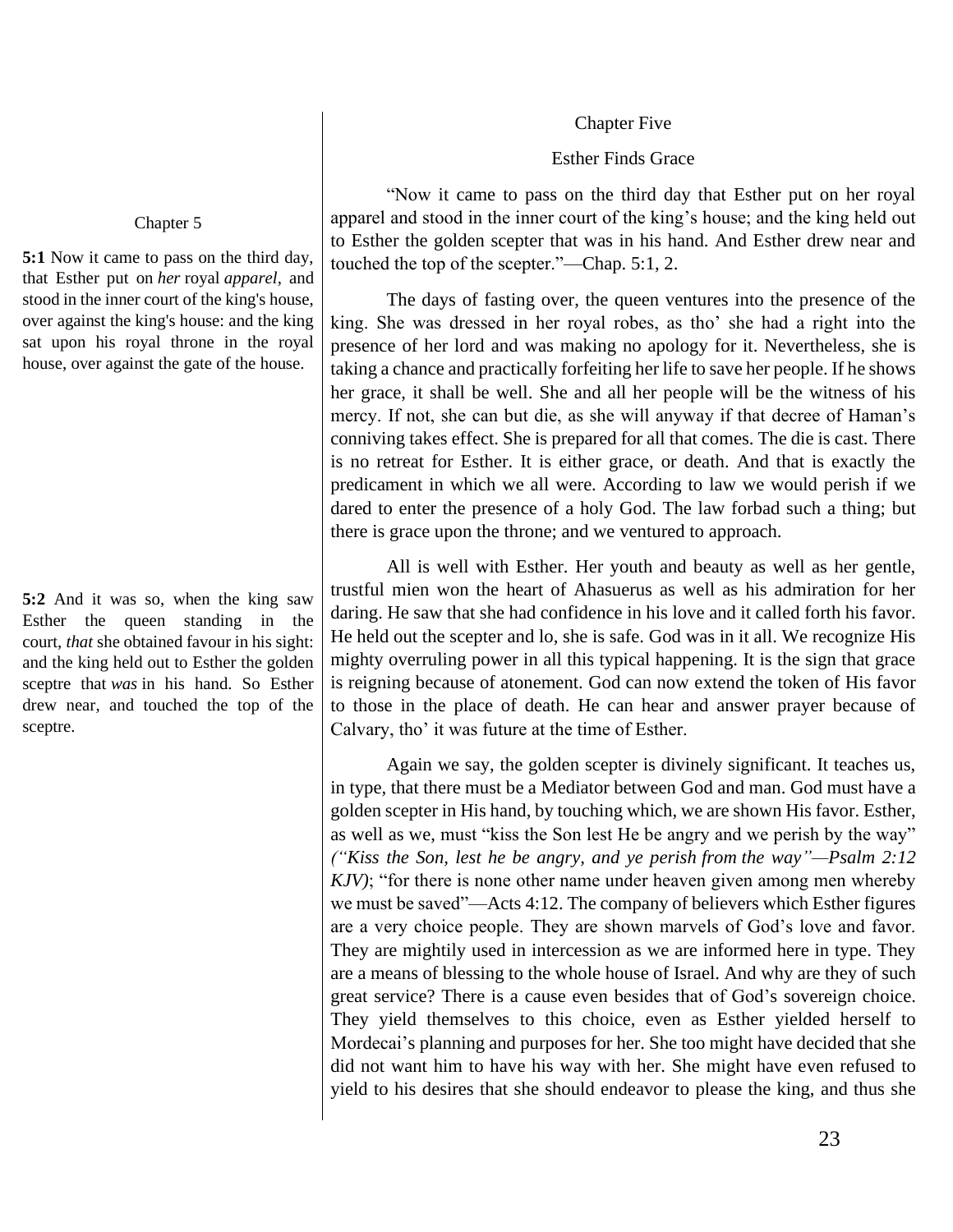**5:3** Then said the king unto her, What wilt thou, queen Esther? and what *is* thy request? it shall be even given thee to the half of the kingdom.

**5:4** And Esther answered, If *it seem* good unto the king, let the king and Haman come this day unto the banquet that I have prepared for him.

would have frustrated all Mordecai's purposes for the good of his people. We little comprehend the far-reaching influence of the completely surrendered life. Eternity alone will reveal the extent of its power.

Ahasuerus knew that only some special need, or unusual desire had brought his beautiful wife unannounced and uncalled for into his presence. He at once said, "What wilt thou, queen Esther? what is thy request? It shall be even given thee to the half of my kingdom"—V. 3. Here is grace upon grace. What a promise! It is marvelous! It is as if a signed blank check had been handed her in which she might write all she desired. And that is just exactly what we have in the precious assurances given to us in Scripture. "My God shall supply all your need according to His riches in glory by Christ Jesus"— Phil. 4:19. "He is able to do exceedingly abundantly above all that we ask, or think" *("Now unto him that is able to do exceeding abundantly above all that we ask or think, according to the power that worketh in us," KJV)*—Eph. 3:20. God, the God of all grace is not enriched by withholding His riches, nor impoverished by pouring out His blessings. He says to each trusting soul, "Ask what thou wilt?" even as Ahasuerus said to Esther, What is thy request? Many of the Lord's people will say, Amen to this; yet at the same time deny that these promises include the healing of the body, or the gift of the Holy Spirit, as on the day of Pentecost. "Oh, fools and slow of heart to believe" (Luke 24:25), cannot be said of Esther. She takes advantage of his grace; tho' at first sight it may seem as tho' she asks but a very small thing compared with the almost unlimited opportunity accorded her. But she is wise. She realizes: that she has a most important matter at stake. She cannot afford to make one false move. She must go slowly; for she is dealing with matters of state and government, not of the heart, nor the home. What is her great request? An invitation to a banquet.

"If it seem good unto the king, let the king and Haman come this day unto the banquet that I have prepared for thee"—V. 4. But notice Haman is also asked to attend, or rather the king is requested to bring him. The invitation is to the king. He immediately accepts and commands the presence of Haman to the banquet. She had acted her faith and made her preparation beforehand. Behold the favor in which she stands. The king makes all things serve her. Even her enemy has to come at her request and acknowledge her rights. And he is elated over the invitation. He is not aware the she is of this hated Jewish race. Her identity seems to be hidden. This fact is a wonderful proof that she is the type of a company of believers, gathered out from the ten tribes. No one but the Lord is aware of Israel's abiding place. They are swallowed up among the nations. And no doubt many of them are among us today. For Hosea, the prophet who is exclusively occupied with "Ephraim," standing for the ten tribes, in contrast with "Judah" standing for the two tribes, says, "After two days will He revive us and in the third day He will raise us up and we shall live in His sight"—Hos.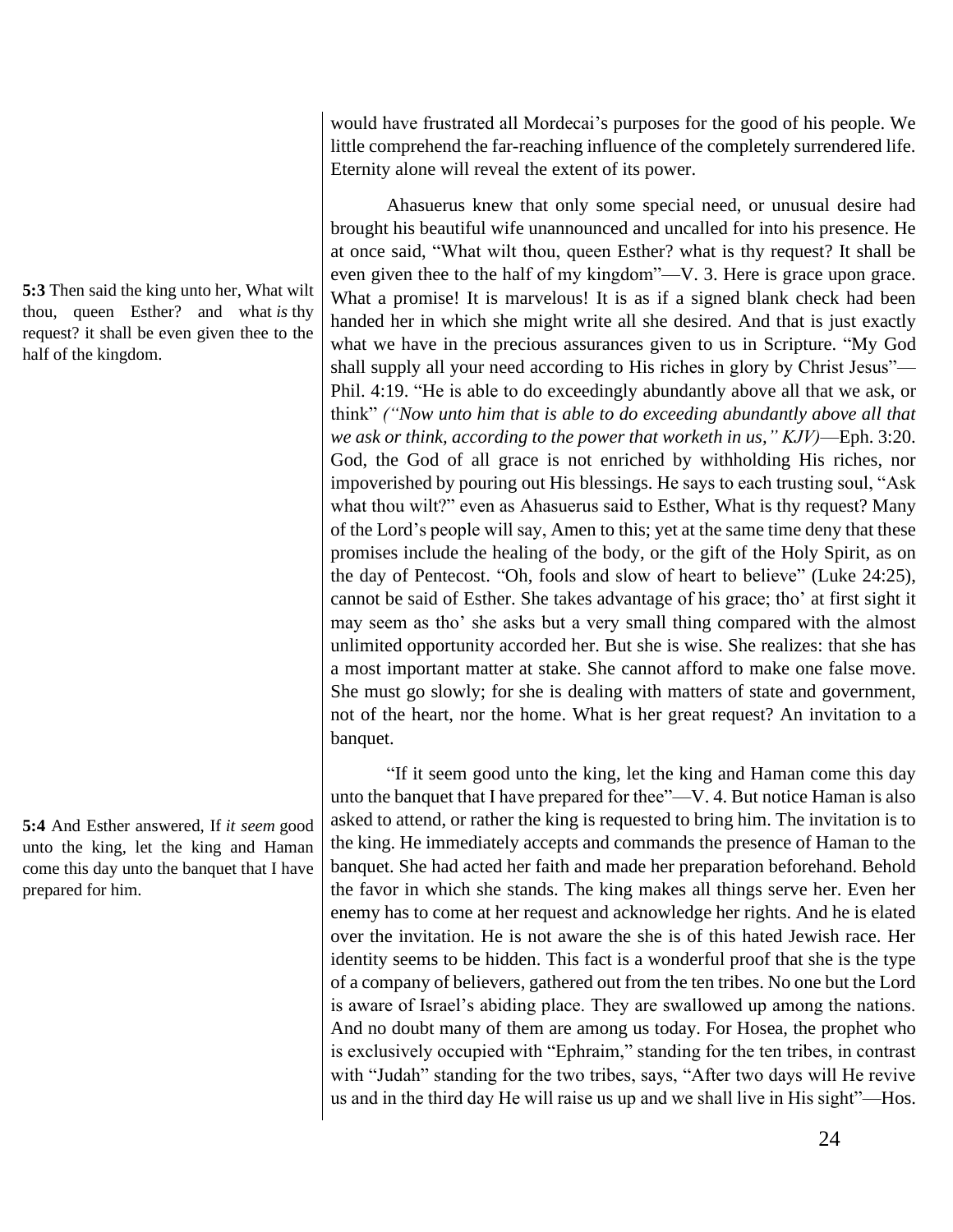**5:5** Then the king said, Cause Haman to make haste, that he may do as Esther hath said. So the king and Haman came to the banquet that Esther had prepared.

**5:6** And the king said unto Esther at the banquet of wine, What *is* thy petition? and it shall be granted thee: and what *is* thy request? even to the half of the kingdom it shall be performed.

**5:7** Then answered Esther, and said, My petition and my request *is*;

**5:8** If I have found favour in the sight of the king, and if it please the king to grant my petition, and to perform my request, let the king and Haman come to the banquet that I shall prepare for them, and I will do to morrow as the king hath said.

**5:9** Then went Haman forth that day joyful and with a glad heart: but when Haman saw Mordecai in the king's gate, that he stood not up, nor moved for him, he was full of indignation against Mordecai.

**5:10** Nevertheless Haman refrained himself: and when he came home, he sent and called for his friends, and Zeresh his wife.

**5:11** And Haman told them of the glory of his riches, and the multitude of his children, and all *the things* wherein the king had promoted him, and how he had advanced him above the princes and servants of the king.

**5:12** Haman said moreover, Yea, Esther the queen did let no man come in with the king unto the banquet that she had prepared but myself; and to morrow am I invited unto her also with the king.

6:3. And we are further informed that "one day is with the Lord as a thousand years and a thousand years as one day"—2 Pet. 3:8. These two scriptures, taken in connection with each other, prove that the second day of Ephraim's exile, the day of reviving, is past and the third day of his raising up is here. For the ten tribes were scattered 720 B.C. Now if this is the correct interpretation, as we truly believe, the Lord has been dealing with Israel for the past thousand years at least, but as hidden among the Gentiles. And shortly will come to pass all things which are written in the law and prophets concerning them. "So the king and Haman came to the banquet that Esther had prepared"—V. 5.

In the house of feasting as the heart of the king was merry with wine, he again affirms his promise to his beloved queen. "What is thy petition? And it shall be granted thee: and what is thy request? Even to the half of the kingdom it shall be performed"—V. 6. The king sensed the fact that the invitation to the banquet was but a prelude to the great desire of her heart. He is sure that she would not have dared to come unto him without some great concern, some deep need. Therefore, he urges her to let her request be made known. He encourages her again with his mighty proffer of grace—to the half of the kingdom, the only limit. But she only asks that he and Haman come to attend another banquet which she shall prepare for them the following day, when she promises to make her request known. Haman is intoxicated with his own glory. He goes forth "joyful and with a glad heart" (V. 9), until he espies Mordecai, the sackcloth covered Jew, who does not rise up, nor honor him in any manner. He is full of indignation, but he refrains himself as he feels so sure that his day of vengeance is almost come. When he comes home he acquaints his wife and friends with his good fortune. He is especially triumphant in the fact that he alone was invited with the king, to Esther's banquet.

What a disgusting exhibition of vanity and pride Haman presents here. "Honor is not seemly for a fool" (Prov. 26:1), has been truly said. He is mad with exultation. He gloats over the fact that no one but himself was invited to Esther's banquet of wine. That is the choicest morsel he has to chew, the sweetest drop in his cup of exultation. Yet withal he cannot conceal his wounded vanity in connection with the little man at the gate that refuses to give him honor—Vs. 12.

Now we would infer from the typical teaching here, that "the man of sin," whom Haman figures will be apparently on good terms with the antitypical Esther. And that the latter will disguise their real feelings toward him until they will have had the assurance from God repeated the third time, to ask him anything. They, as Esther, will be divinely endued with wisdom for their day.

And in the meantime Haman is so encouraged by his apparent triumph that he decides to rid himself of Mordecai immediately. According to the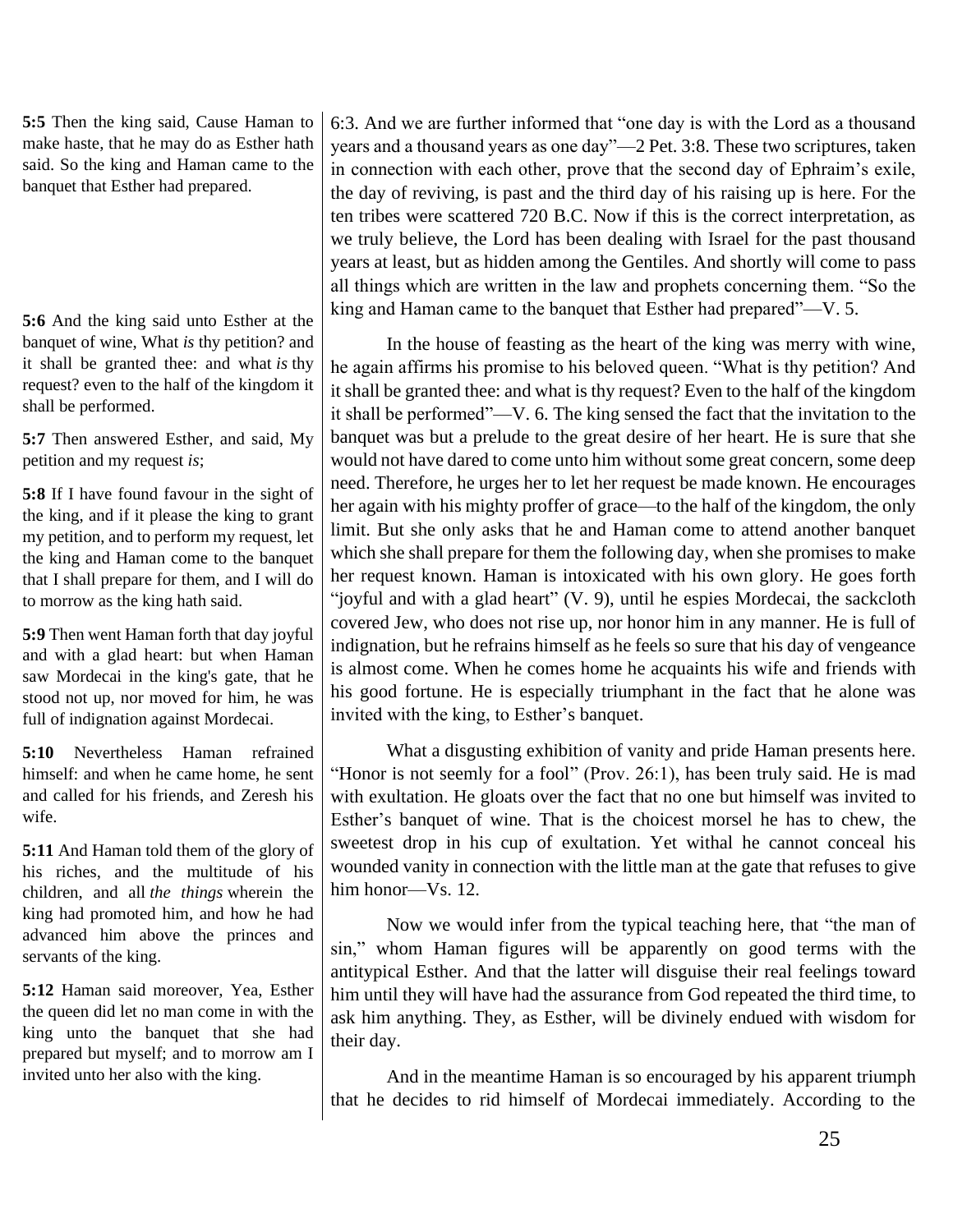**5:13** Yet all this availeth me nothing, so long as I see Mordecai the Jew sitting at the king's gate.

**5:14** Then said Zeresh his wife and all his friends unto him, Let a gallows be made of fifty cubits high, and to morrow speak thou unto the king that Mordecai may be hanged thereon: then go thou in merrily with the king unto the banquet. And the thing pleased Haman; and he caused the gallows to be made.

counsel of his friends, but especially Zeresh his wife, he has a gallows made, on which to hang the man he hates. Haman's wife Zeresh, meaning "gold," no doubt prefigures the "harlot," whose photograph we behold in the 17th chapter of Revelation, sitting upon the beast, the empire of which the anti-christ is the head. She is there sketched as in control of affairs of state, guiding with her counsel. The advice of his wife and satellites please Haman immensely. Why should he wait for the destruction of Mordecai with the whole company of Jews? He can trump up some charge against him and dispatch the insolent Jew immediately; for he surely will never be happy, or secure while that little man remains at the king's gate.

And this is so wonderfully significant as relating to Christ and antichrist. The latter will hate the One whose place and office he will usurp for a short time. He will know down in his heart that the throne on which he sits, the honors that he bears and the diadems he wears, belong to Another; and that very secret knowledge will fill him with rage. We have these marvelous future events foreshadowed in the actions of these two men toward one another. The false Christ will be just as desperate and determined in his desire to rid himself of the true and living Christ as Haman was to rid himself of Mordecai. We read of him, "And he opened his mouth in blasphemy against God to blaspheme his name and his tabernacle and them that dwell in heaven"—Rev. 13:6.

Our chapter closes with the last nails being driven in the gallows in the court of Haman upon which Mordecai is to hang, while he is totally unaware of the fate that is purposed for him on the morrow. Haman desires to get rid of him before that feast at Esther's table; but the adage, "Man proposes, but God disposes," is surely applicable here. The next chapter shows the tables turning. God is taking a hand in the affairs, even if his name is not mentioned.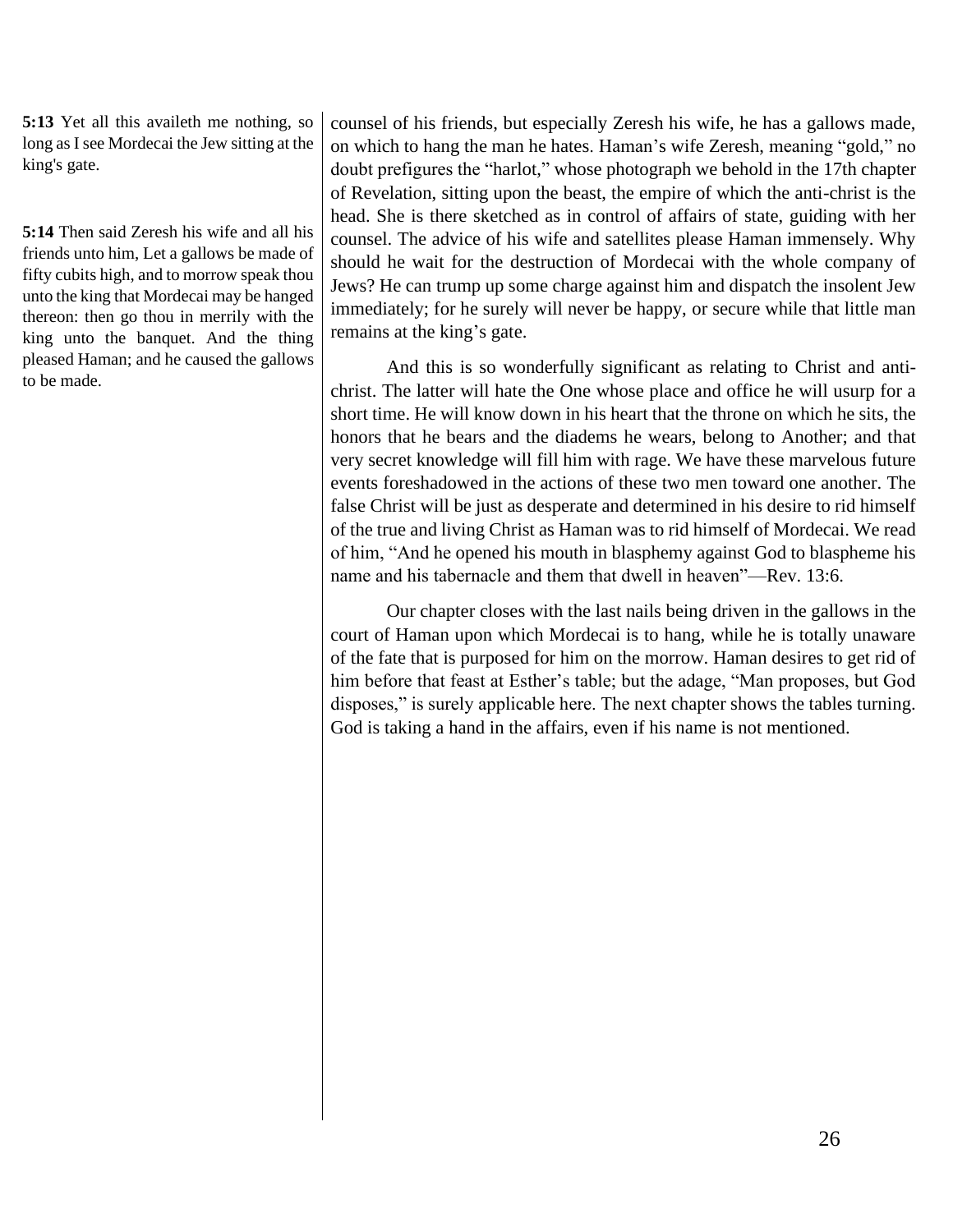## Chapter Six

# Mordecai Rewarded

"On that night could not the king sleep and he commanded to bring the book of records of the chronicles, and they were read before the king"—Chap. 6:1.

What great events sometimes hinge on trivial things. Who would ever have imagined that a sleepless night "an ill wind," we might say, would have brought forth such a change for good, blown such a multitude of blessing on the one hand, and of evil on the other? God is surely moving the chess upon the board. And even if He is behind the scenes, He moves all the scenes that He is behind. He lets Haman go on for awhile, having everything his own way; but "one night" there came the end for him. So it will be for all evil men. There will come the end to all their schemes. Satan too will meet his "Waterloo," some night. God allows things to proceed as tho' He did not exist; but the end will prove that He was over all and nothing was hidden from Him.

To all appearance, Satan is triumphant in our story. His man is apparently winning. Haman's courtyard holds the gallows already built, fifty cubits up in the air. He wants Mordecai hanged high, so everyone can see the end of the man that dared to stand against the lofty premier of the Persian court and his ambitions. The royal Amalekite is in ecstasy over the success of his plans. He is gloating as he contemplates the victory he is about to gain over the unyielding son of Kish; and he longs for the glimmer of the dawn of the day which will see his wrath executed upon his foe.

But the Lord is never behind His time. The king could not sleep that night. Well was it for Mordecai and all the Jews of the realm that Ahasuerus was troubled with insomnia that momentous eve. He called for the strangest opiate—the records of the happenings of the court. These were read aloud to him. He hears about a service that Mordecai had rendered of which he had forgotten. He discovered a plot against the king's life, in which two men, Bigthan and Teresh were involved. He made known the matter and the king's life was saved. At that time Mordecai was apparently forgotten. The preoccupied monarch overlooked the faithfulness of the little man at his gate; but He who knows the end from the beginning, had seen to it that the happening was recorded. And at that very propitious time, the king was reminded of it. God had timed it well.

The apparently ungrateful king is aroused immediately as he hears the record read. What honor and dignity hath been done to Mordecai for this? And the servants had sadly to reply, "There is nothing done for him"—V. 3. He had forgotten the circumstance, but now his gratitude to this man is awakened and he would know how he was rewarded. This is as tho' God is just at this time

## Chapter 6

**6:1** On that night could not the king sleep, and he commanded to bring the book of records of the chronicles; and they were read before the king.

**6:2** And it was found written, that Mordecai had told of Bigthana and Teresh, two of the king's chamberlains, the keepers of the door, who sought to lay hand on the king Ahasuerus.

**6:3** And the king said, What honour and dignity hath been done to Mordecai for this? Then said the king's servants that ministered unto him, There is nothing done for him.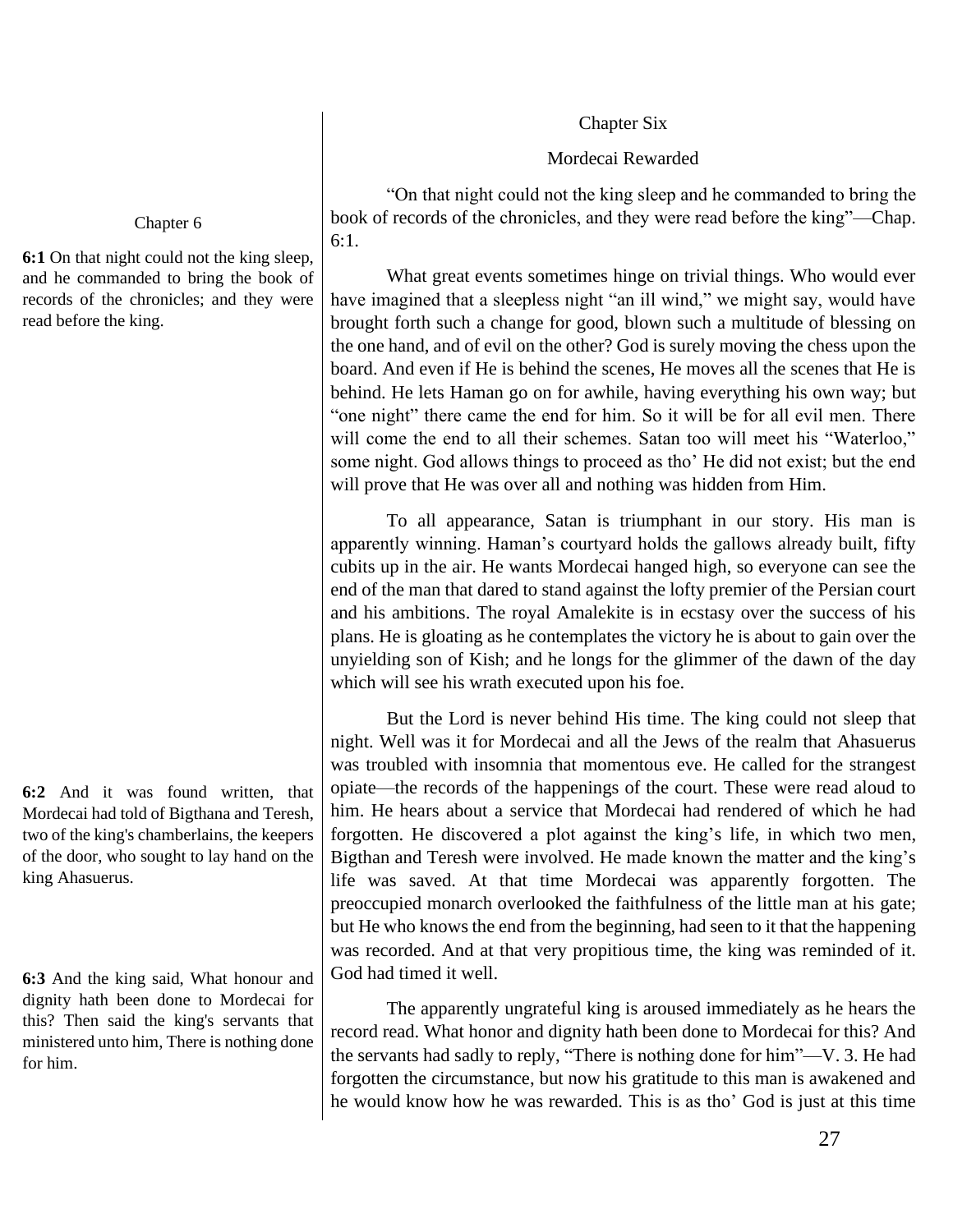**6:4** And the king said, Who *is* in the court? Now Haman was come into the outward court of the king's house, to speak unto the king to hang Mordecai on the gallows that he had prepared for him.

**6:5** And the king's servants said unto him, Behold, Haman standeth in the court. And the king said, Let him come in.

**6:6** So Haman came in. And the king said unto him, What shall be done unto the man whom the king delighteth to honour? Now Haman thought in his heart, To whom would the king delight to do honour more than to myself?

**6:7** And Haman answered the king, For the man whom the king delighteth to honour,

**6:8** Let the royal apparel be brought which the king *useth* to wear, and the horse that the king rideth upon, and the crown royal which is set upon his head:

**6:9** And let this apparel and horse be delivered to the hand of one of the king's most noble princes, that they may array the man *withal* whom the king delighteth to honour, and bring him on horseback through the street of the city, and proclaim before him, Thus shall it be done to the man whom the king delighteth to honour.

stirred with the magnitude of the debt which He owes to Jesus the Man. He had, as it were, forgotten all the circumstance regarding the faithfulness of His Son and must needs be reminded by a reading of the writings that He has not yet rewarded Jesus for all that He has done. He has not yet set Him on His throne in His place as the rightful Sovereign, appareled as the Almighty God. He has not yet made every knee to bow to the Lord Jesus Christ, nor every tongue confess that He is Lord to the glory of God the Father. The tardy honor herewith meted out to Mordecai, faintly foreshadows that glorious day when God will arise to reward His Son for service that He has rendered to the kingdom of God. Then indeed it will be woe for all His enemies.

And now notice how the plot of the story proceeds. Just at this juncture when the king is aroused as to his duty to Mordecai, who should enter the court to the king's house, but Haman. It appears a mere coincidence, but God is behind this apparent happen-so. The lordly Agagite has come to speak to Ahasuerus to hang Mordecai on the gallows which he has erected. But the king foretells his request by asking him a question. His head fairly swims with wild exultation as he hears! It surely presages an early fulfillment of all his dreams. "What shall be done unto the man whom the king delighteth to honor?" asks his royal master. It is not to be wondered at that the vainglorious, self-seeking prince, whose own interests were paramount, imagined that the king intended to honor him. "Now Haman thought in his heart, To whom would the king delight to do honor more than to myself?"—V. 6. Pride was Haman's undoing. He really imagined that there could be no other more deserving than himself of his sovereign's favor. He would be as the king. He would sit in his place even if only temporarily. We have the same exhibition of pride in Satan. In fact, it was the cause of his fall; and he instilled that same wickedness into man. Listen to Haman's answer to the king,

"Let the royal apparel be brought, which the king useth to wear, and the horse that the king rideth upon, and the crown royal which is set upon his head. And let this apparel and horse be delivered to the hand of one of the king's most noble princes that they may array the man withal, whom the king delighteth to honor, and bring him on a horseback thru the streets of the city and proclaim before him, Thus shall it be done to the man whom the king delighteth to honor"—Vs. 8, 9. Is this not immense? As the saying goes today, "He does not hate himself." Nay; rather he loves himself. Haman's pretention and selfexaltation are surely manifested here to the uttermost. How plainly the old Amalekite shows himself at this place. The pride of Lucifer is also plainly discernable. The hand which of old was stretched out to grasp the throne of God is now stretched out to grasp the throne of empires. Is this not exactly what the anti-Christ will seek to do later on? He will be Satan incarnate and will endeavor to wrest the throne of God as well as the throne of universal sovereignty of the earth from Christ. The latter place he will occupy for the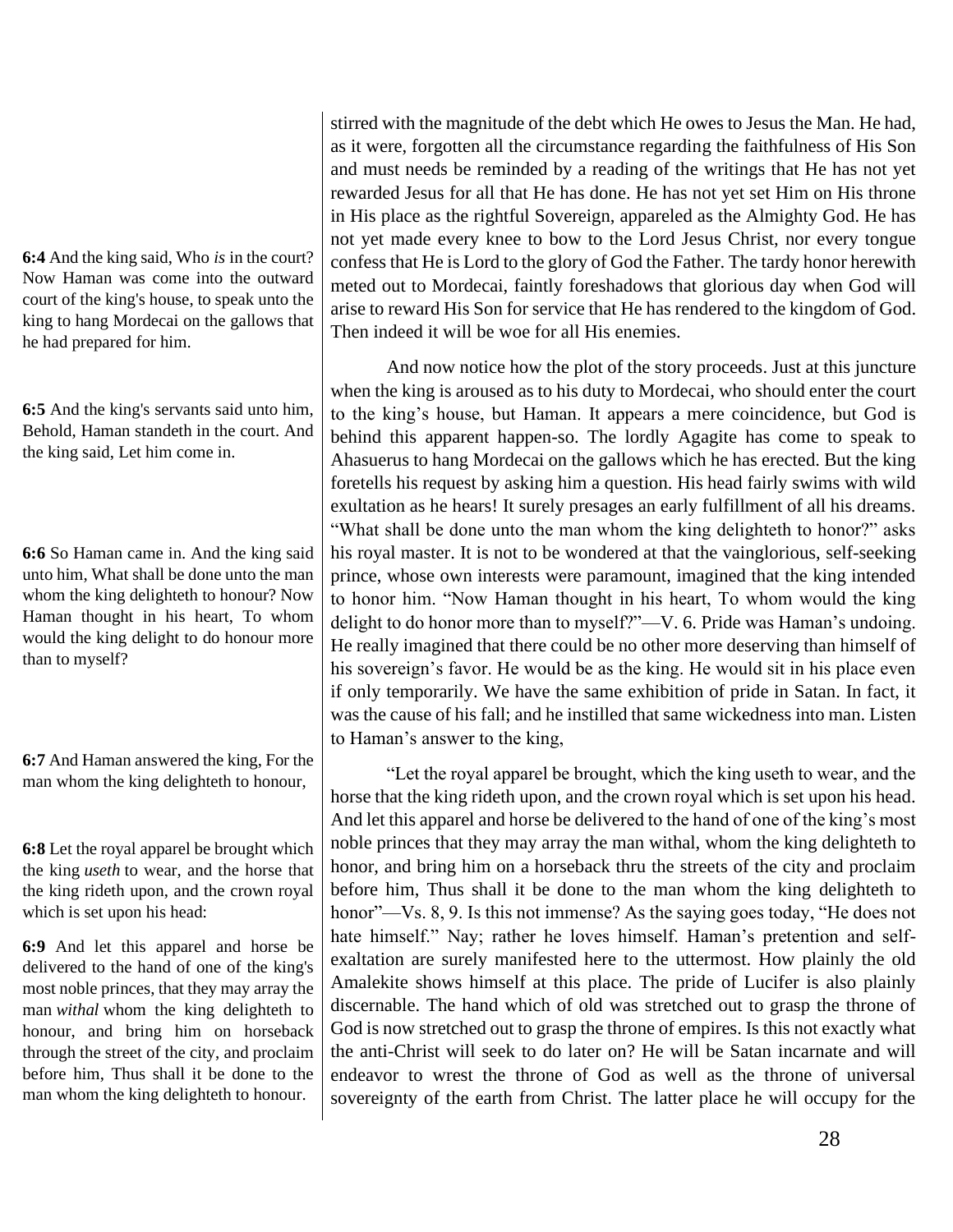**6:10** Then the king said to Haman, Make haste, *and* take the apparel and the horse, as thou hast said, and do even so to Mordecai the Jew, that sitteth at the king's gate: let nothing fail of all that thou hast spoken.

**6:11** Then took Haman the apparel and the horse, and arrayed Mordecai, and brought him on horseback through the street of the city, and proclaimed before him, Thus shall it be done unto the man whom the king delighteth to honour.

**6:12** And Mordecai came again to the king's gate. But Haman hasted to his house mourning, and having his head covered.

short space of three and one half years; but he will never succeed in usurping the throne of God. He will proclaim himself in Jerusalem as God—sit in the temple showing himself as God (2 Thess. 2); yet that will all be done on earth. He will not get up to heaven. God's throne there is safe.

But to return to the type in the book we are studying. The irony of fate is surely seen in the way things came to pass. Here Haman sealed his own doom as he so unwittingly proclaimed the exaltation of Mordecai. The one had to fall when the other arose. And the fact that Haman acted in ignorance, surely proved the retributive justice of God; for he intended all the above honor for himself. He desired the people to behold him thus, in order to accustom their minds to a future usurpation of imperial power which he was contemplating. What a striking likeness of the anti-Christ is visible here.

The king replied quickly, in a brief, but decided manner, as tho' he began to mistrust his old favorite. Or maybe it was the Lord that caused what seemed like a change of heart on the part of Ahasuerus toward Haman. He said, "Make haste and take the apparel and the horse, as thou hast said, and do even so to Mordecai the Jew that sitteth at the king's gate"—V. 10. We wonder if the royal eye detected the change of countenance and the chagrin and disappointment too deep for words which Haman manifested as he turned away without a reply. It seems as tho' the king had learned something of the hatred of Haman toward the man who had saved his life; for the readiness, with which the favorite was given up later, implies a lack of confidence already cherished in his heart. Haman was perforce obliged to obey. There was no other course left for him. He "took the apparel and the horse and arrayed Mordecai and brought him on horseback thru the streets of the city and proclaimed before him, Thus shall it be done unto the man whom the king delighteth to honor"— V. 11. What a remarkable turn of events! Who could have conceived of such a come down for the favorite of the king's court? Where are all the courtiers now that have been fawning at Haman's feet, seeking to curry favor with him? "The king is dead, long live the king," is surely expressive of the changeable heart of man. How quickly the tide of human opinion varies. Today they eulogize; tomorrow they crucify. How good to turn away from all that is of man, whose breath is in his nostril, unto the living God; for He disposes of the whole matter anyway. Haman got exactly what he deserved.

"And Mordecai came again to the king's gate"—V. 12. After the honors were all over, he came to his own place again. What must have been his feelings? He surely must have realized, in the sudden change from ignominy to honor, the pledge of his deliverance from the judgment which was about to fall upon him. It would seem so; for he made no effort to resist the change of his attire from sackcloth to purple and gold. And Haman also, what did he think had come to pass? At any rate, he knew that his sun had set. "He hasted to his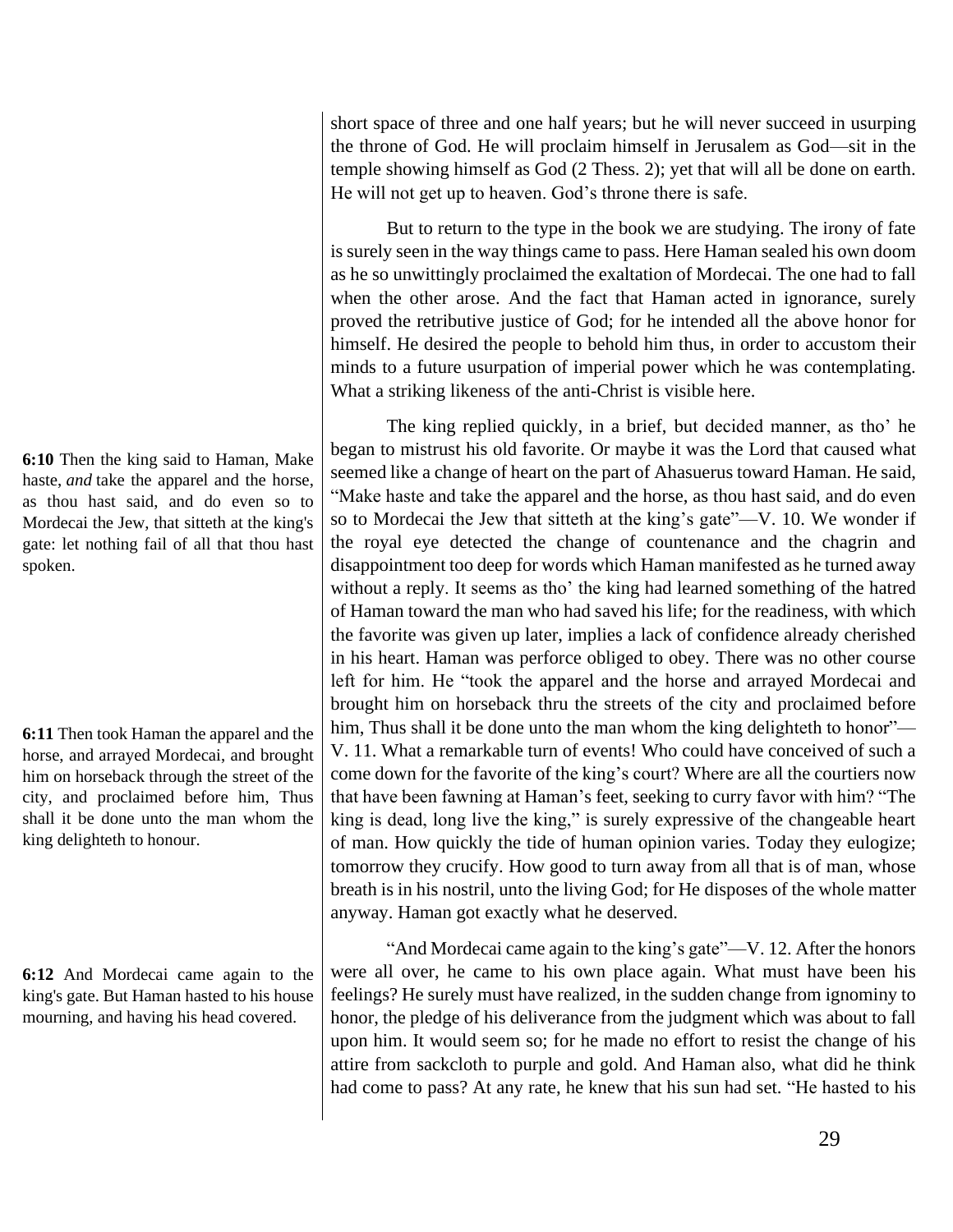**6:13** And Haman told Zeresh his wife and all his friends every *thing* that had befallen him. Then said his wise men and Zeresh his wife unto him, If Mordecai *be* of the seed of the Jews, before whom thou hast begun to fall, thou shalt not prevail against him, but shalt surely fall before him.

**6:14** And while they *were* yet talking with him, came the king's chamberlains, and hasted to bring Haman unto the banquet that Esther had prepared.

house mourning and having his head covered"—V. 12. In shame and confusion he hurried from the public gaze and sought the seclusion of his own home. He knew that it was vain now to ask permission to hang Mordecai. The gallows stands ready, as a monument to his foolishness, casting a shadow of coming disaster upon his spirit.

"And Haman told Zeresh his wife and all his friends everything that had befallen him. Then said his wise men and Zeresh his wife unto him, If Mordecai be of the seed of the Jews before whom thou hast begun to fall, thou shalt not prevail against him, but shalt surely fall before him"—V. 13.

How little comfort does he find in these friends! They tell him the truth which he knew himself, Job's comforters indeed! And yet he deserved all that he was getting and will get; for he deliberately sought the downfall and death of one who had not injured him in any way. No one had sought his defeat. He brought it on himself by plotting the ruin of others.

While his friends were still talking to him, the king's chamberlains came and hasted to bring him to the banquet that Esther had prepared. He was not so enthusiastic this time as to the honor bestowed upon him. In fact, he had undergone such a trying ordeal that he was not ready to appear in the presence of the king and queen. He would prefer retirement until he had regained something of his accustomed poise and self-confidence; but the king's command must be obeyed. Yesterday he would have needed no chamberlains to summon him; but today all is changed. He has been greatly humbled and the end is not yet. Before the hours of the day will have passed, he will have a more crushing blow. "Vengeance is mine. I will repay, saith the Lord"—Rom. 12:19. The ominous prophecy spoken by his wife and his friends is about to be fulfilled to the uttermost.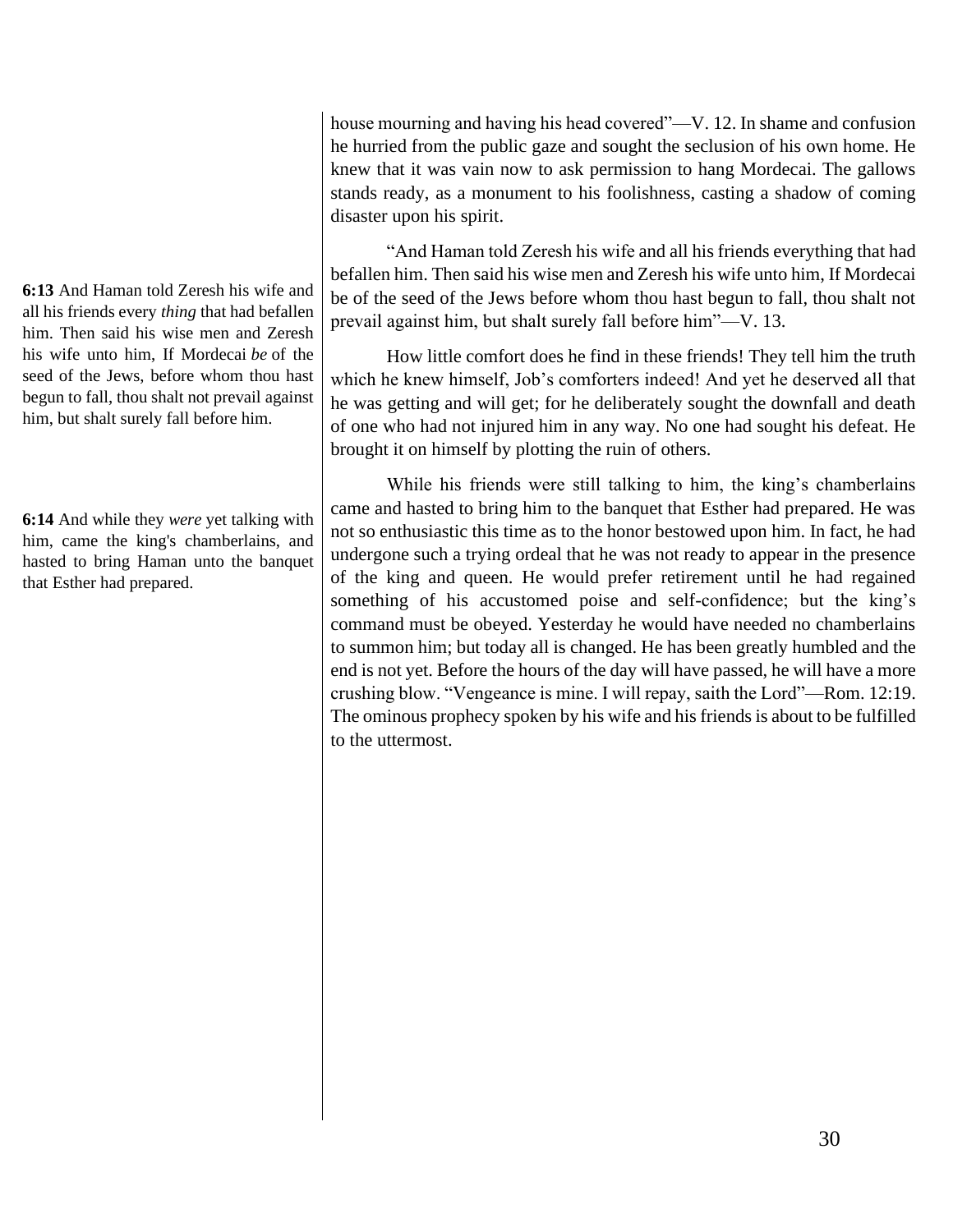Chapter Seven

The Second Banquet

"So the king and Haman came to banquet with Esther the queen. And the king said, What is thy petition, Queen Esther? And it shall be granted. What is thy request? It shall be performed even unto the half of my kingdom"—Chap. 7:1, 2.

It is not all probable that the remarkable happenings of that day had all taken place without Esther's knowledge. We know that she was in daily communications thru her servants with Mordecai; therefore there is scarcely any question, that she was familiar with his suddenly acquired honors. It no doubt was a glad surprise to her, and inspired the confidence with which she made her request at the feast she had prepared for the king. Ahasuerus again makes the almost unlimited offer to her, as on the previous occasions, to fulfill her every request. He assures her positively that as far as he is able, she shall have what she desires. It is so marvelous a foreshadowing of the unlimited promises of God. "Ask what ye will" (John 15:7), Jesus says to us. It is not what you wish, in an indifferent, half-hearted manner, but what you will. When our will is in activity as to our request we are aggressive in our attitude toward God, not merely passive. We insist on getting the answer regardless of His sometimes, apparent refusal to hear us. Like the man that went to his friend at midnight, we continue knocking until He grants our request—Luke 11.

Esther the queen answered the king, saying, "If I have found favor in thy sight, O king, and if it please the king, let my life be given me at my petition and my people at my request; for we are sold, I and my people, to be destroyed"—Vs. 3, 4. Here is strategy indeed! She pleads not only her own cause, but her people's also; for she knows that he loves her and has already promised that he will grant her request. She is bold in her demands because of his word.

The king was undoubtedly greatly surprised to hear her thus speak of her life being in danger. Who would dare to seek her hurt in any way? And who were her people that were in peril and jeopardy? Remember that Esther's kindred had not yet been made known to Ahasuerus. He was in ignorance that she was a Jewess.

And what of Haman's surprise? He hears the very words of the decree which was drawn up by himself relating to the wholesale giving of the Jews, "to be destroyed, to be slain and to perish" (V. 4), applied to herself and her people. What an appalling discovery for the already agitated son of Hammedatha that he had unwittingly included the beloved wife of the king in his bold scheme of revenge upon Mordecai. His castle in the air was surely

Chapter 7

**7:1** So the king and Haman came to banquet with Esther the queen.

**7:2** And the king said again unto Esther on the second day at the banquet of wine, What *is* thy petition, queen Esther? and it shall be granted thee: and what *is* thy request? and it shall be performed, *even* to the half of the kingdom.

**7:3** Then Esther the queen answered and said, If I have found favour in thy sight, O king, and if it please the king, let my life be given me at my petition, and my people at my request:

**7:4** For we are sold, I and my people, to be destroyed, to be slain, and to perish. But if we had been sold for bondmen and bondwomen, I had held my tongue, although the enemy could not countervail the king's damage.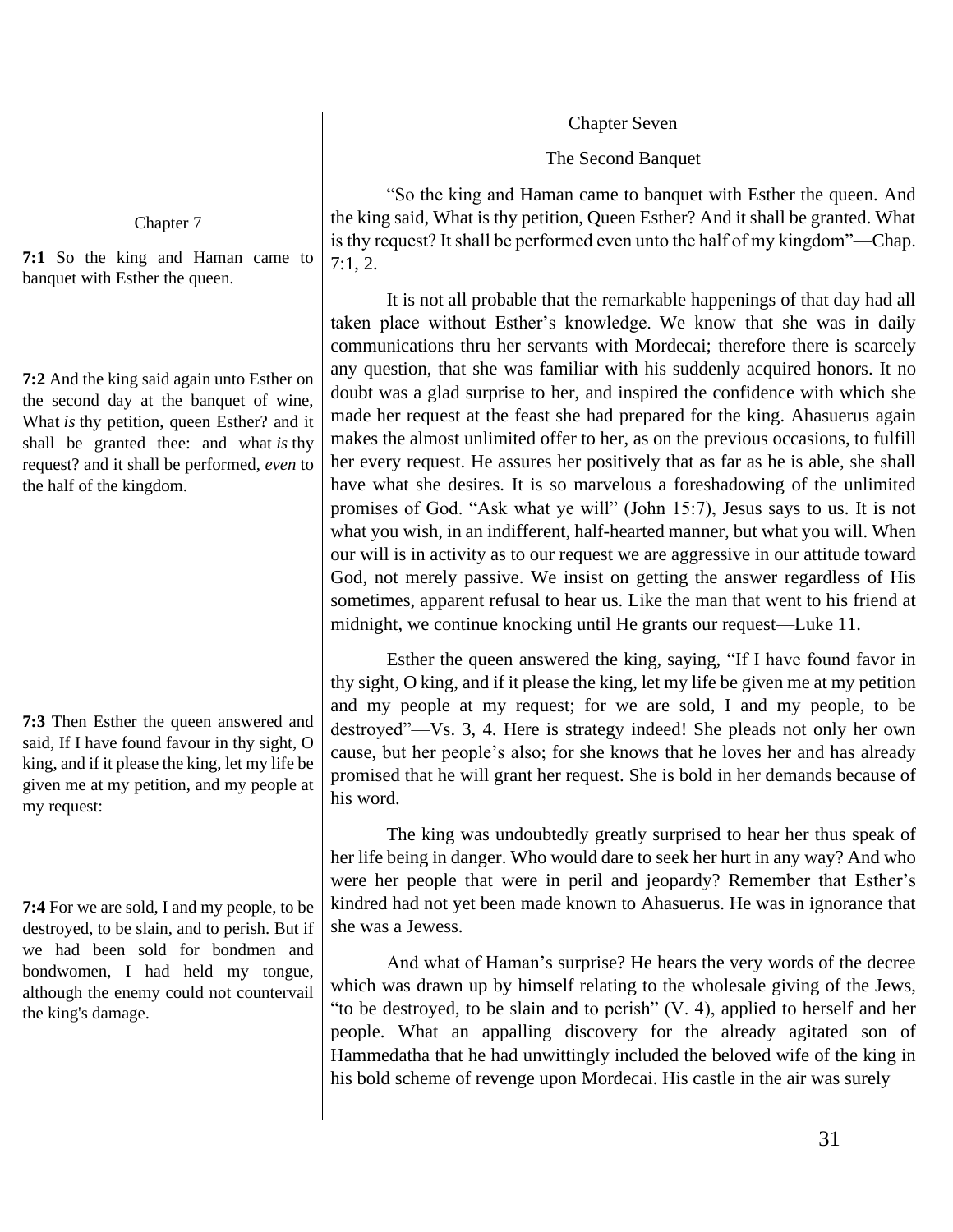**7:5** Then the king Ahasuerus answered and said unto Esther the queen, Who is he, and where is he, that durst presume in his heart to do so?

**7:6** And Esther said, The adversary and enemy *is* this wicked Haman. Then Haman was afraid before the king and the queen.

**7:7** And the king arising from the banquet of wine in his wrath *went* into the palace garden: and Haman stood up to make request for his life to Esther the queen; for he saw that there was evil determined against him by the king.

**7:8** Then the king returned out of the palace garden into the place of the banquet of wine; and Haman was fallen upon the bed whereon Esther *was*. Then said the king, Will he force the queen also before me in the house? As the word went out of the king's mouth, they covered Haman's face.

**7:9** And Harbonah, one of the chamberlains, said before the king, Behold also, the gallows fifty cubits high, which Haman had made for Mordecai, who had spoken good for the king, standeth in the house of Haman. Then the king said, Hang him thereon.

toppling around him! He listened eagerly indeed to the king's reply.

"Who is he, and where is he, that durst presume in his heart to do so?"— V. 5. Ahasuerus quickly asked. He at once made her enemy his enemy, and demanded the name of the infamous wretch who dared to conceive so fearful a plot. Esther replied, "The adversary and enemy is this wicked Haman"—V. 6. "Be sure your sin will find you out" (Num. 32:23), was truly fulfilled to Haman. He was afraid before the king and queen, as well he might be. His real character was manifested. The fawning, cultured courtier became the cringing weakling, when his villainy became known. His perfidy was almost too great to be believed. Satan was foiled again in his efforts to blot out the chosen line. Jehovah had gone before and prepared in advance a plan to outwit him. It is marvelous how perfectly He checkmates the devil's moves.

Ahasuerus appeared dazed before the astounding discovery. He begins to realize that he had been, as it were, a tool in the hand of Haman. He was, in a very grave sense, a party to the proposed indiscriminate slaughter of the Jewish folk which would include his beloved queen. He could not suppress his feelings for the moment. He was overcome. We read that "the king, arising from the banquet, went into the garden, and Haman stood up to make request for his life to Esther the queen; for he saw that there was evil determined against him by the king"—V. 7. He who could devote a whole nation to death without a twinge of conscience is now in a frenzy of despair at the fate looming before him. He takes the place of suppliant at the feet of the now triumphant Esther, cousin to the unbending Mordecai, to whom he was obliged to do homage in the morning. And in this connection, we are reminded of Jesus' word, "I will make them come and worship at thy feet and know that I have loved thee" *("I will make them to come and worship before thy feet, and to know that I have loved thee." KJV)*—Rev. 3:9.

Haman was truly desperate. He overstepped all bounds, not only of court etiquette, but even common decency was forgotten. Throwing himself upon the divan, where the queen sat, he plead for mercy. At that juncture, the king returned and seeing Haman's position, he was infuriated, and exclaimed, "Will he force the queen also before me in the house?"—V. 8. As the words were spoken they covered his face and took him away. His very importunity, unwise in the extreme was the means of his complete undoing. The covered face was a token of his condemnation.

The chamberlains quickly discerned the mind of the king and wasted no sympathy on the fallen premier. "Nothing succeeds like success." As the proverb intimates, "a live dog is better than a dead lion." Harbonah, one of the chamberlains, said before the king, Behold also the gallows fifty cubits high which Haman made for Mordecai, who had spoken good for the king, standeth in the house of Haman. Then the king said, "Hang him thereon"—V. 9. So sure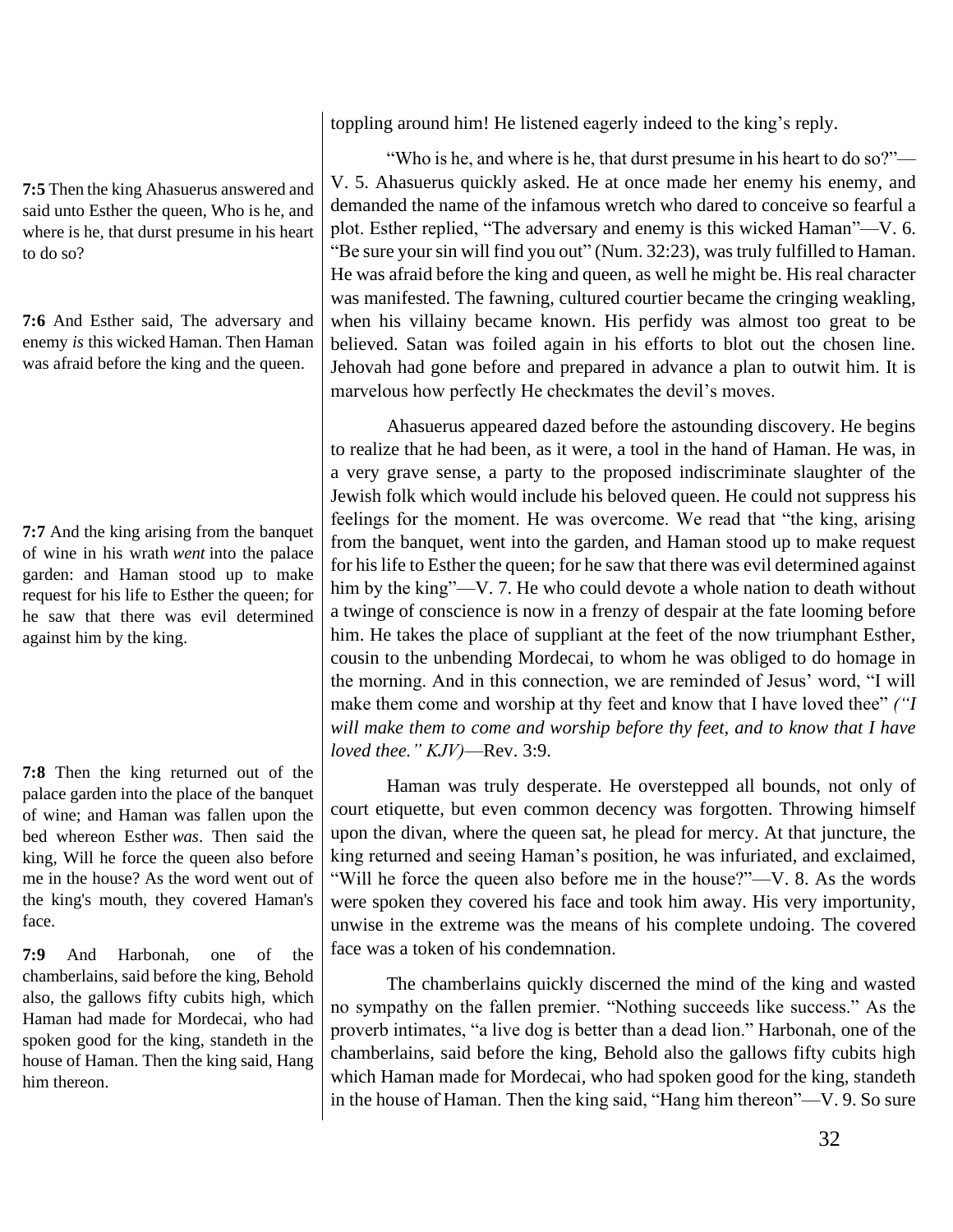had the wily wretch been that he would have no difficulty in getting permission to hang Mordecai that he made no secret of his intentions. Harbonah appears perfectly familiar with all the details of the intended execution; hence Haman had but added to his destruction by the information he had been glad to distribute when he was in power. "It is a righteous thing with God to recompense tribulation to them that trouble you"—2 Thess. 1:6. Sometimes the ungodly spread themselves like the green bay tree, while to the righteous "waters of a full cup" (Psa. 73:10), are poured out; but "the triumphing of the wicked is short" (Job 20:5). God is still the Governor of the world and all men must give account to Him. And He "is not mocked; whatsoever a man soweth, that also shall he reap" *("God is not mocked: for whatsoever a man soweth, that shall he also reap.—Gal. 6:7 KJV)*.

The above is not the only instance in Scripture of God's governmental dealings in this respect. Daniel furnishes us with a similar case. He was saved from the lion's jaws by the power of God while his accusers, being cast into the den, were destroyed. It is written that the wicked digs a pit; but he falls into it himself. "His mischief shall return upon his own head and his violent dealing shall come down upon his own pate"—Psalm 7:14-16.

"So they hanged Haman on the gallows that he had prepared for Mordecai. Then was the king's wrath pacified"—V. 10. The sentence was no sooner uttered then it was carried out. They gave him no time to repent. He was hanged as one accursed of God. His wealth and his power availed him naught. "In one hour so great riches is come to naught" is written of Babylon (Rev. 18:17); but the same verdict is written of all the ill-gotten gains of this world. It profits nothing in the day of wrath.

The interest of this fascinating story is doubly enhanced when we realize that it is all typical of the last great week of Daniel, the seven years of the "much in little" prophecy that is yet unfulfilled—  ${}^{1}$ Dan. 9:27. It will be a seven years crowded with marvelous happenings. Dynamics of God, as well as supernaturals of Satan will be in evidence. The anti-Christ will be revealed in that span of years as also will the Christ. The firstfruits of Israel will come into their place as Jehovah's bride after the wife of the Lamb, the heavenly bride, will have been taken to glory and the false wife, Christendom, will have been judged. We have all these doings symbolized in the book of Revelation. The time is almost here now when the last great act of the drama will have passed off the stage, or the last reel of the moving picture will have run its course. We await the voice of our Bridegroom, calling His heavenly bride home; for that is the signal for the seven years to begin. Are we ready to go?

**7:10** So they hanged Haman on the gallows that he had prepared for Mordecai. Then was the king's wrath pacified.

<sup>&</sup>lt;sup>1</sup> Daniel 9:27 "And he shall confirm the covenant with many for one week: and in the midst of the week he shall cause the sacrifice and the oblation to cease, and for the overspreading of abominations he shall make *it* desolate, even until the consummation, and that determined shall be poured upon the desolate."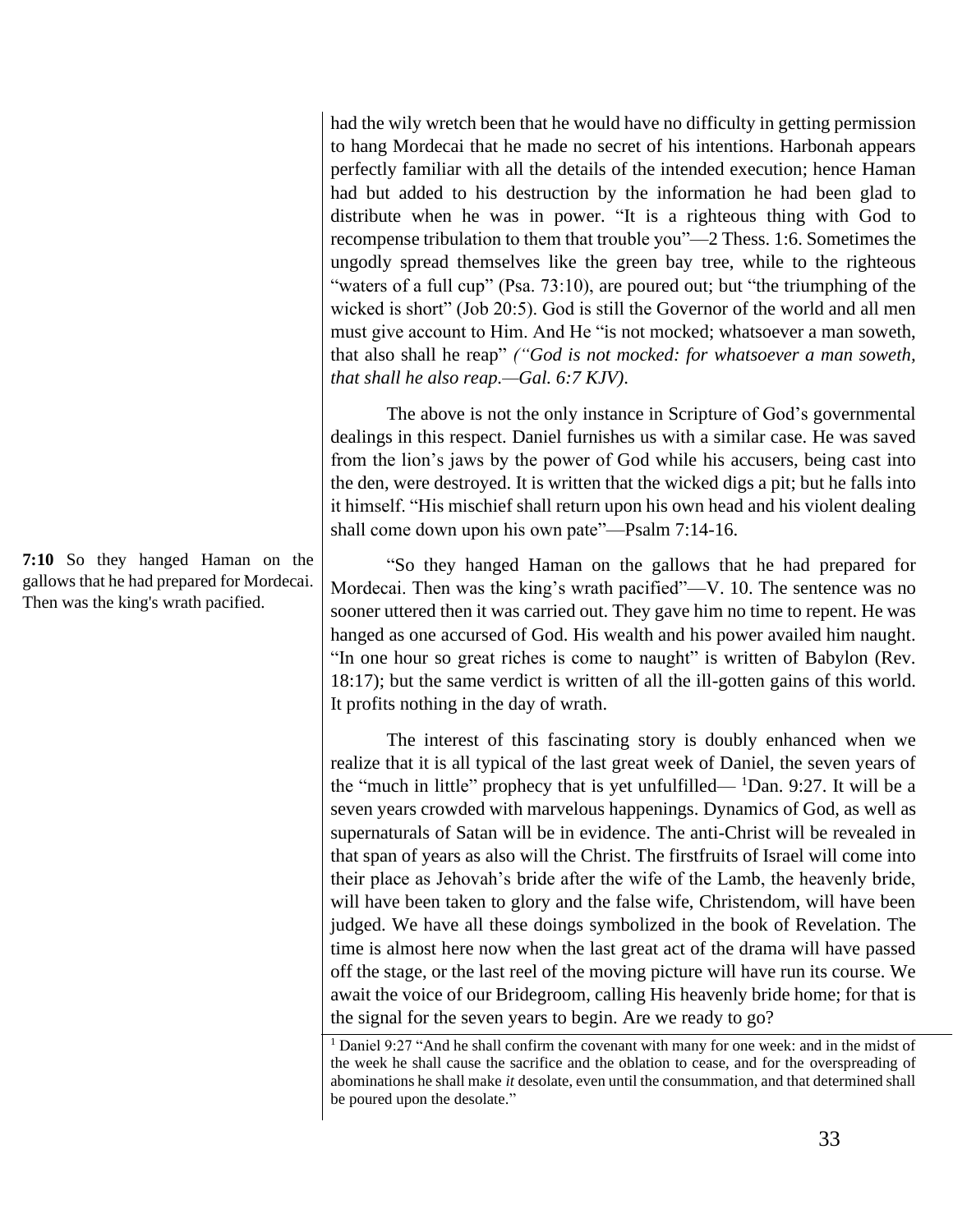#### **Division Five**

### **The Reaping of Haman**

Chapter 8:1-17

"On that day did king Ahasuerus give the house of Haman, the Jews' enemy, unto Esther the queen. And Mordecai came before the king, for Esther had told what he was to her. And the king took off his ring which he had taken from Haman and gave it unto Mordecai. And Esther set Mordecai over the house of Haman"—Ch. 8:1, 2.

The king is learning some things which had been kept secret hitherto. Esther's relationship to Mordecai is now told him. Haman is dead, but his judgment has not ceased. His house, that is his great inheritance (for he was the owner of vast estates) is presented to Esther the queen. She puts Mordecai at the head of it and he becomes second to the king, even as Joseph in Egypt was under Pharaoh. Ahasuerus also gave him his ring which Haman had worn, signifying authority. All is victory for them. The storm is over in their case.

Their discipline had been severe, but it was necessary. Folks that are in any measure used of the Lord in blessing to others, must have a schooling in the furnace of affliction before they are eligible for enlargement and usefulness. Esther and Mordecai have had their training. They are now ready for exaltation, which comes immediately.

The sackcloth of Mordecai gives place to the kingly robes of royalty. His days of humiliation, waiting at the king's gate, are gone forever. He is the second figure in the great Persian dynasty. Again we say, "Here is much food for reflection." Haman, figuring the line of the flesh, the anti-Christ, has been put down forever. Mordecai, figuring the spiritual man, Christ Jesus, comes into power. The one must give way and go down before the other. At this point in the seven decreed years of Daniel when the anti- Christ gets the judgment he deserves, the Lord will appear to the help of His people. But we must remember that in the anti-type the Man Christ Jesus is also God. He will be the Sovereign, second to none, for one thousand years. His Father will abdicate, as it were, for that length of time and let the God-Man rule supreme. But in the type we must remember there are two men, Ahasuerus and Morecai, figuring the One great King, the Lord Jesus Christ.

# The Deliverance of Esther's People

The above had not yet been accomplished. While the power of the enemy had been overthrown, yet the decree of the Medes and Persians (type of the unchangeable Word of God) was still in force. It could not be revoked. And as this decree, signed with Ahasuerus ring, assured the death of all Jews, something must be done. "All Jews, both young and old, little children and

## Chapter 8

**8:1** On that day did the king Ahasuerus give the house of Haman the Jews' enemy unto Esther the queen. And Mordecai came before the king; for Esther had told what he *was* unto her.

**8:2** And the king took off his ring, which he had taken from Haman, and gave it unto Mordecai. And Esther set Mordecai over the house of Haman.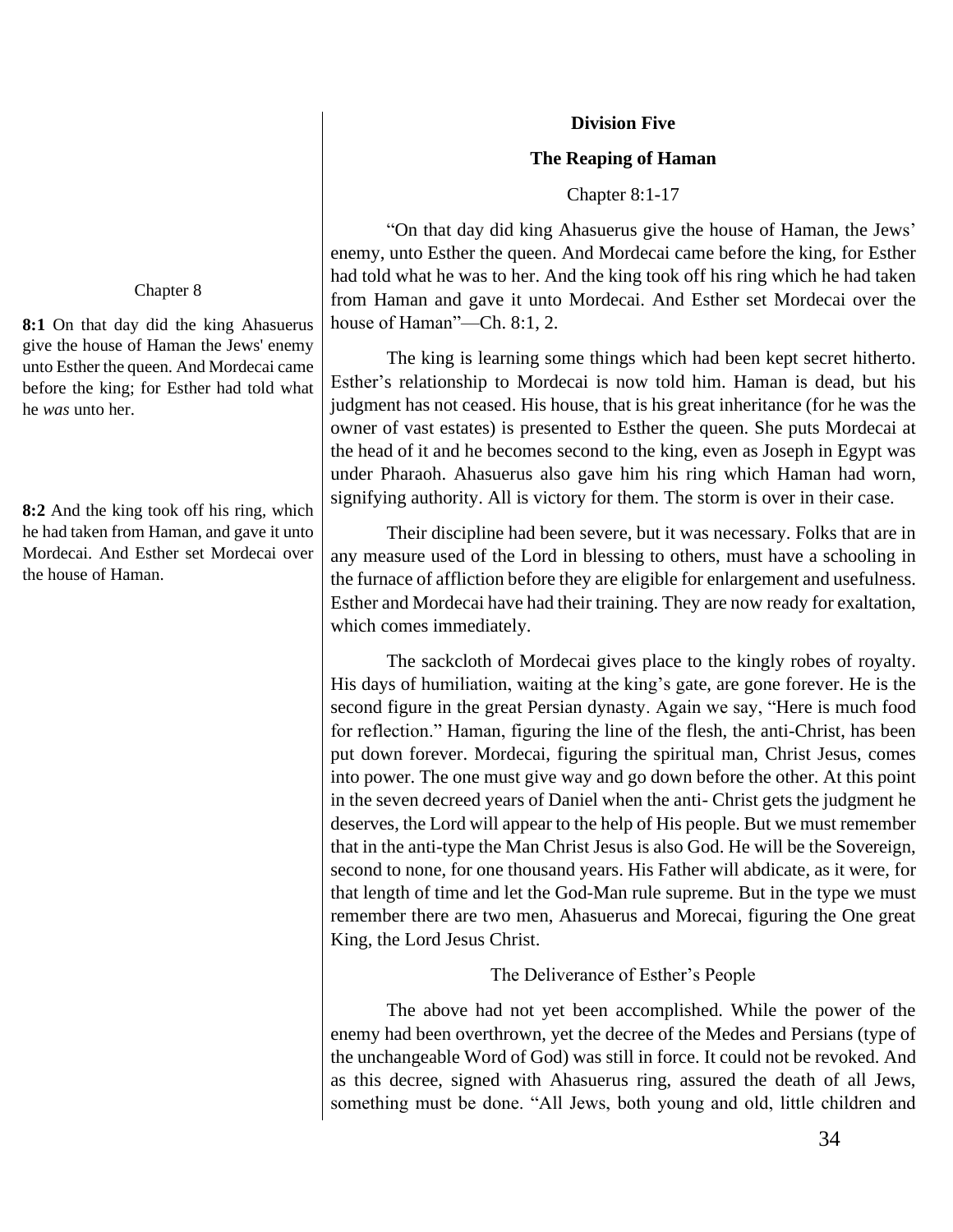**8:3** And Esther spake yet again before the king, and fell down at his feet, and besought him with tears to put away the mischief of Haman the Agagite, and his device that he had devised against the Jews.

**8:4** Then the king held out the golden sceptre toward Esther. So Esther arose, and stood before the king,

**8:5** And said, If it please the king, and if I have found favour in his sight, and the thing *seem* right before the king, and I *be* pleasing in his eyes, let it be written to reverse the letters devised by Haman the son of Hammedatha the Agagite, which he wrote to destroy the Jews which *are* in all the king's provinces:

**8:6** For how can I endure to see the evil that shall come unto my people? or how can I endure to see the destruction of my kindred?

**8:7** Then the king Ahasuerus said unto Esther the queen and to Mordecai the Jew, Behold, I have given Esther the house of Haman, and him they have hanged upon the gallows, because he laid his hand upon the Jews.

**8:8** Write ye also for the Jews, as it liketh you, in the king's name, and seal *it* with the king's ring: for the writing which is written in the king's name, and sealed with the king's ring, may no man reverse.

women" were appointed to be slain on the thirteenth day of the twelfth month. But strong in faith that some means would be found whereby the evil might be averted, and yet the dignity of the throne remain, Esther plays the part of intercessor again. We read that she "spake yet again before the king and fell down at his feet and besought him with tears to put away the mischief that Haman the Agagite and his device that he had devised against the Jews"—V. 3. The third time the king shows grace-holding out the golden scepter to his wife. Grace is reigning; otherwise there would be no hope for Esther's people or any other sinner. All mankind are appointed to death except that the Mediator stands at their service.

Esther said, "If the thing seem right before the king, and I be pleasing in his eyes, let it be written to reverse the letters devised by Haman which he wrote to destroy the Jews which are in all the king's provinces"—V. 5. Ah, she has learned that the king loves her infinitely and can refuse her nothing; hence she does not attempt to plead any good works of the Jews. She would have the king deal with them according to his estimate of her. Like our dear Apostle Paul, who, when entreating Philemon in behalf of Onesimus, writes, "If thou count me therefore a partner, receive him as myself"—Philemon 1:17. Christ has identified us with Himself, and now we are identified with Him. We stand accepted in the Beloved, which also is figured in the case of the boldness and assurance of Esther as she intercedes for her people. She had already risked her life for them and now she would have them treated even as she. The remnant are seen here as so closely knit to Christ that they may ask what they will, ask as Himself.

Esther's touching appeal avails. "The king said unto Esther and Mordecai the Jew (notice that Mordecai is mentioned with her now), behold, I have given Esther the house of Haman, and him they have hanged upon the gallows, because he laid his hand upon the Jews"—V. 7. Observe these words, Haman has been dispatched because he dared to assume to destroy Esther's people. And so it is. The man, or nation that attempts to overthrow, or ruin the people that are "beloved for the Fathers' sake" (Rom. 11:28) will come to an untimely end. God will chasten the latter as it seemeth good to Himself; but woe to the instrument that is used for the flogging. Furthermore, as is seen here in the type, He will endeavor to overrule all the mischief perpetrated by their enemies. Ahasuerus says, "Write ye also for the Jews in the king's name and seal it with the king's ring; for the writing which is written in the king's name and sealed with the king's ring may no man reverse"—Vs. 7, 8. "He who had the power of death" *("him that had the power of death"—Heb. 2:14 KJV)*, as it were, has been destroyed. The message of grace can now be sent out to deliver all the Jews who thru fear of death have been subjected to sorrow and despair.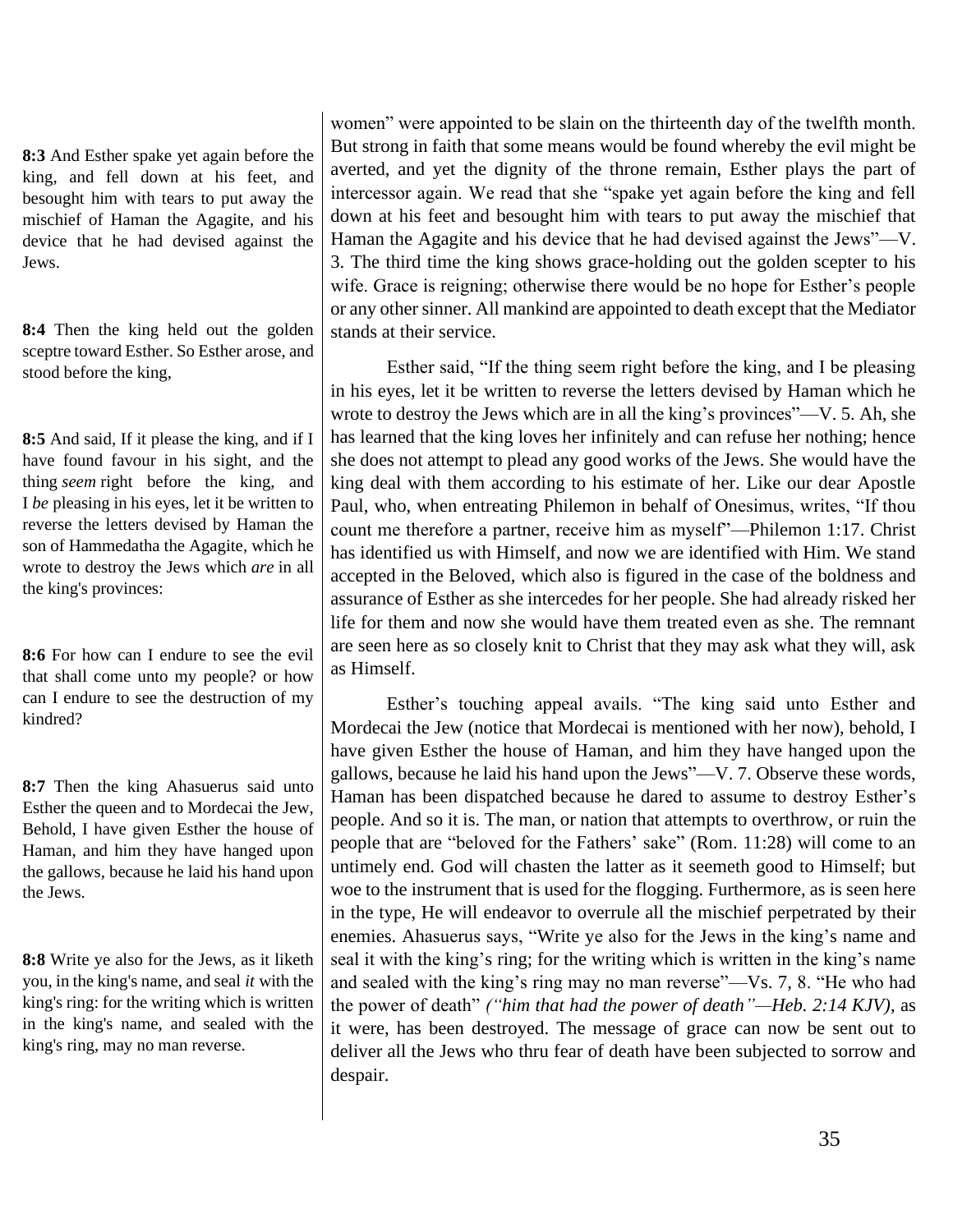**8:9** Then were the king's scribes called at that time in the third month, that *is*, the month Sivan, on the three and twentieth *day* thereof; and it was written according to all that Mordecai commanded unto the Jews, and to the lieutenants, and the deputies and rulers of the provinces which *are* from India unto Ethiopia, an hundred twenty and seven provinces, unto every province according to the writing thereof, and unto every people after their language, and to the Jews according to their writing, and according to their language.

**8:10** And he wrote in the king Ahasuerus' name, and sealed *it* with the king's ring, and sent letters by posts on horseback, *and* riders on mules, camels, *and* young dromedaries:

**8:11** Wherein the king granted the Jews which *were* in every city to gather themselves together, and to stand for their life, to destroy, to slay, and to cause to perish, all the power of the people and province that would assault them, *both* little ones and women, and *to take* the spoil of them for a prey,

Again we say, We have some marvels of inspiration in this old time tale. The last week of Daniel with its great happenings is here very forcibly figured. Haman, the typical anti-Christ, is put off the scene. Mordecai is the typical Christ. The latter then gets his house and place; while Esther, standing for the remnant, the firstfruits of a great Israelitish harvest, is the intercessor. She is typical of Jehovah's earthly wife, not the Lamb's heavenly wife. The latter glorious company will be at home with her Lord before the manifestation of the latter company. At that time the Jews will be in dire distress—the great tribulation will be upon them, and the Lord must come in for them in a supernatural way.

"Then were the king's scribes called at that time, in the third month, that is, the month Sivan, on the three and twentieth day thereof; and it was written according to all that Mordecai commanded unto the Jews and to the lieutenants and the deputies and rulers of the provinces which are from India to Ethiopia, a hundred twenty and seven; provinces, unto every province according to the writing thereof and unto every people after their language and to the Jews according to their writing and their language"—V. 9.

Observe the exaltation and authority of Mordecai. Here he is seen dictating the letter to all the authorities and peoples of all the provinces of the Persian dynasty, in behalf of the Jews. The tide has turned in their behalf with the queen of the realm and the second man in power in the kingdom, standing for them. Who would have thought such an unheard of thing could happen? In less than three months after the decree of Haman, the Jews' enemy, had gone forth, he is dethroned and the Jews' friend is in his place. God can work rapidly when His time arrives. The anti-Christ who Haman figures will probably have but a short time after his world-wide decree against the Jews has been published. That will be the signal of his eternal defeat. Jesus Christ the Lion of the Tribe of Judah will arise to their help in short order and their troubles will soon be over.

Mordecai's decree is just as universal in its sweep as Haman's was. It was written in every language of the known world. And it was written in the king's name and sealed with the king's ring, but in no sense did it contradict the former decree of the enemy of the Jews. The latter gave the people of the empire command to destroy the Jews; while the decree of Mordecai gave the afflicted people the right to stand and defend themselves. They were commanded "to stand for their life, to destroy, to slay and to cause to perish all the power of the people and the province that would assault them, both little ones and women. And to take the spoil of them for a prey upon one day in all the provinces of King Ahasuerus, namely upon the thirteenth day of the twelfth month, which is the month, Adar"—Vs. 11, 12. The latter decree furnishes them with the means of deliverance from the death which was meted out to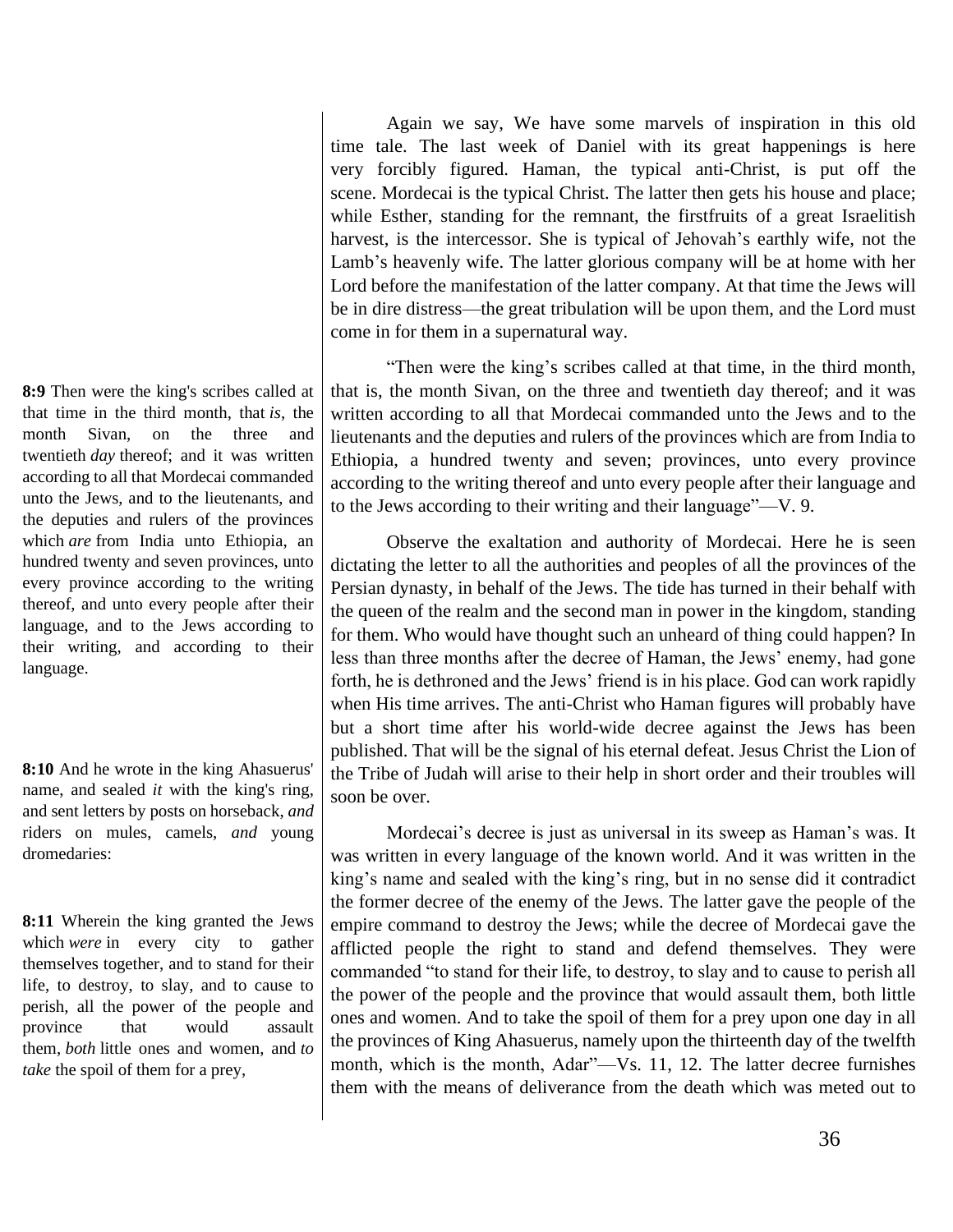**8:12** Upon one day in all the provinces of king Ahasuerus, *namely*, upon the thirteenth *day* of the twelfth month, which *is* the month Adar.

**8:13** The copy of the writing for a commandment to be given in every province *was* published unto all people, and that the Jews should be ready against that day to avenge themselves on their enemies.

**8:14** *So* the posts that rode upon mules *and* camels went out, being hastened and pressed on by the king's commandment. And the decree was given at Shushan the palace.

**8:15** And Mordecai went out from the presence of the king in royal apparel of blue and white, and with a great crown of gold, and with a garment of fine linen and purple: and the city of Shushan rejoiced and was glad.

**8:16** The Jews had light, and gladness, and joy, and honour.

them by the first decree. They could now avail themselves of the privilege of fighting against the foe, and thus have a chance of saving their lives.

And in the antitype the same thing is clearly taught. The Jews at the beginning of the millennium will have such a time as the Jews of Esther's day. It is written in the Word of God that their lives shall be in danger; for there shall be such tribulation against them as never has been known  $(1$ Matt. 24:22) and if the Lord had not made provision for a way of escape, no flesh should be saved (that is, no Jew should live). But it is also written that they shall rise up in the battle and fight for their life. "And they shall be as mighty men which tread down their enemies in the mire of the streets in the battle; and they shall fight, for the Lord is with them, and the riders on horses shall be confounded. And I will strengthen the house of Judah and I will save the house of Joseph"—Zech. 10:5, 6. See also  ${}^{2}Z$ ach. 12:8, and Mal. 4:3. Tho' the Word declares the decree against them; yet on the other hand, it also declares that the Lord will endue them with superhuman strength in the day of battle, that they will rise up and fight and win. Furthermore, it is written that the Lord will fight from heaven for them. He will roar out of Zion as a lion waking up from slumber and the enemies of the Jews will not stand a chance before His fierce onslaught. Amos exclaims in anticipation of that notable day, "The lion hath roared; who will not fear?"—Amos 3:8.

"And Mordecai went out from the presence of the king in royal apparel of blue and white, and with a great crown of gold and with a garment of fine linen and purple; and the city of Shushan was glad"—V. 15.

Mordecai's fortune is made, as the story book would say. He is clothed in the garments of royalty. He has come into His own rights. What a marvelous figure of Christ coming out from heaven, out from the presence of God, as it were, robed in garments of salvation. Blue and white and purple are colors of deep significance. Blue the color of the heaven emphasizes the heavenly origin of Him whom Mordecai figures. White speaks of righteousness, and worn as a habit, tells us further of the every day, practical holy life of Christ. Of this too the fine linen is the further evidence— ${}^{3}$ Rev. 19:8. Purple, the color of kingly attire, as also the great crown of gold is in divine harmony with the place

Malachi 4:3 "And ye shall tread down the wicked; for they shall be ashes under the soles of your feet in the day that I shall do *this*, saith the LORD of hosts."

<sup>3</sup> Revelation 19:8 "And to her was granted that she should be arrayed in fine linen, clean and white: for the fine linen is the righteousness of saints."

<sup>&</sup>lt;sup>1</sup> Matthew 24:22 "And except those days should be shortened, there should no flesh be saved: but for the elect's sake those days shall be shortened."

<sup>&</sup>lt;sup>2</sup> Zachariah 12:8 "In that day shall the LORD defend the inhabitants of Jerusalem; and he that is feeble among them at that day shall be as David; and the house of David *shall be* as God, as the angel of the LORD before them."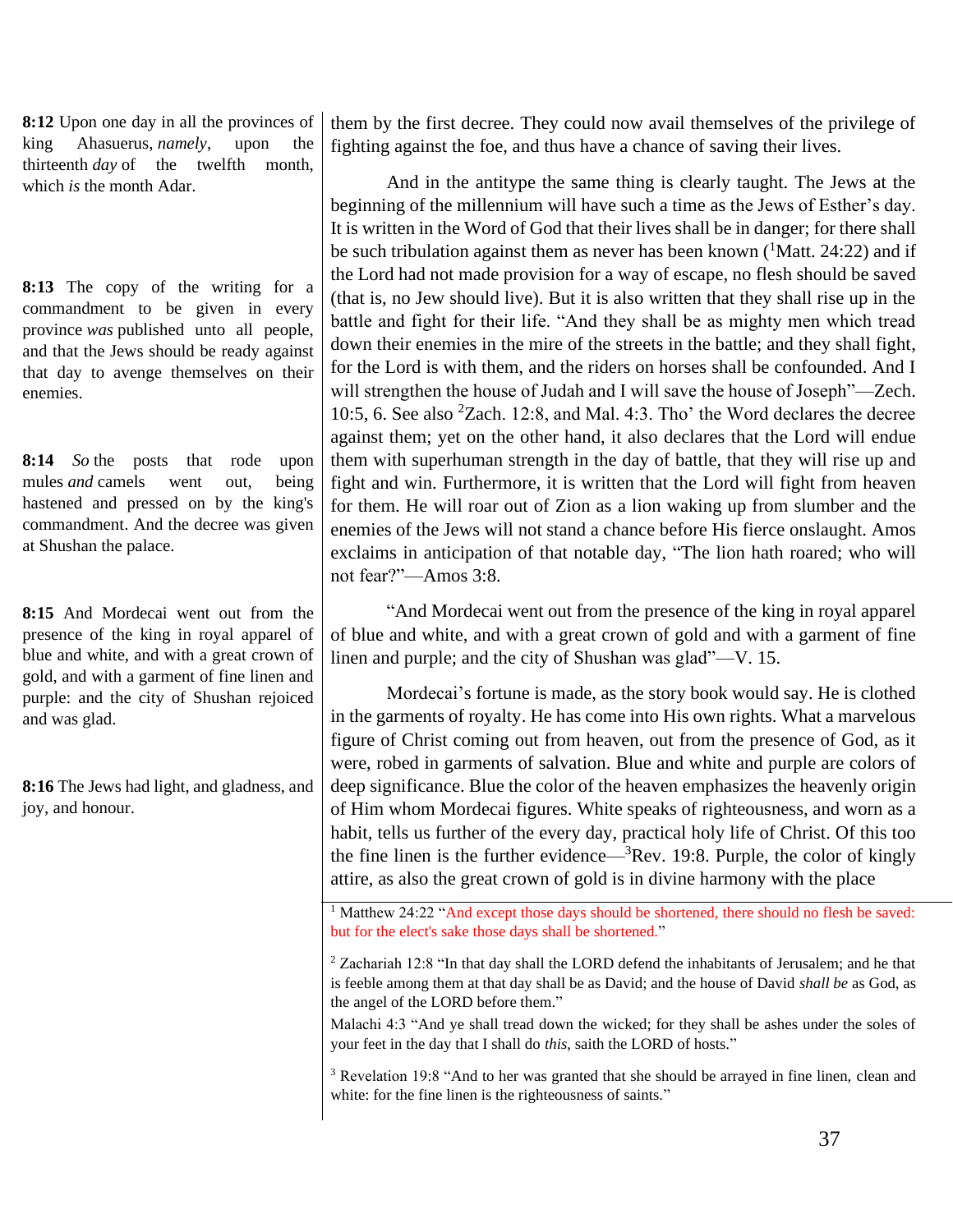**8:17** And in every province, and in every city, whithersoever the king's commandment and his decree came, the Jews had joy and gladness, a feast and a good day. And many of the people of the land became Jews; for the fear of the Jews fell upon them.

that the lowly Man of Nazareth shall one day occupy on the throne.

The king's message, of which Mordecai was the prime mover and first cause, brought joy and gladness everywhere the news was heard. The Jews had light and gladness and joy and honor. And not only in Shushan, but "in every province and in every city, whithersoever the king's commandment and his decree came, the Jews had joy and gladness, a feast and a good day"—V. 17. Observe that it was the first decree of the king which brought all the grief and anguish of heart described in chapter four. The king had given his word. The people believed what was written; hence they were in despair. Now again the king writes, and his word now brings peace and happiness. Sorrow is gone; tears are dried up. Likewise will be the effect of the Word of God upon those of the Jews that believe. They will rejoice for the hope that they will have even in their night of sorrow. God will turn the mourning of His people into rejoicing. And that gladness of the Jews will result in a great fear falling upon the people of the province; for many of them will turn to the Lord even as we read in the type—V. 17.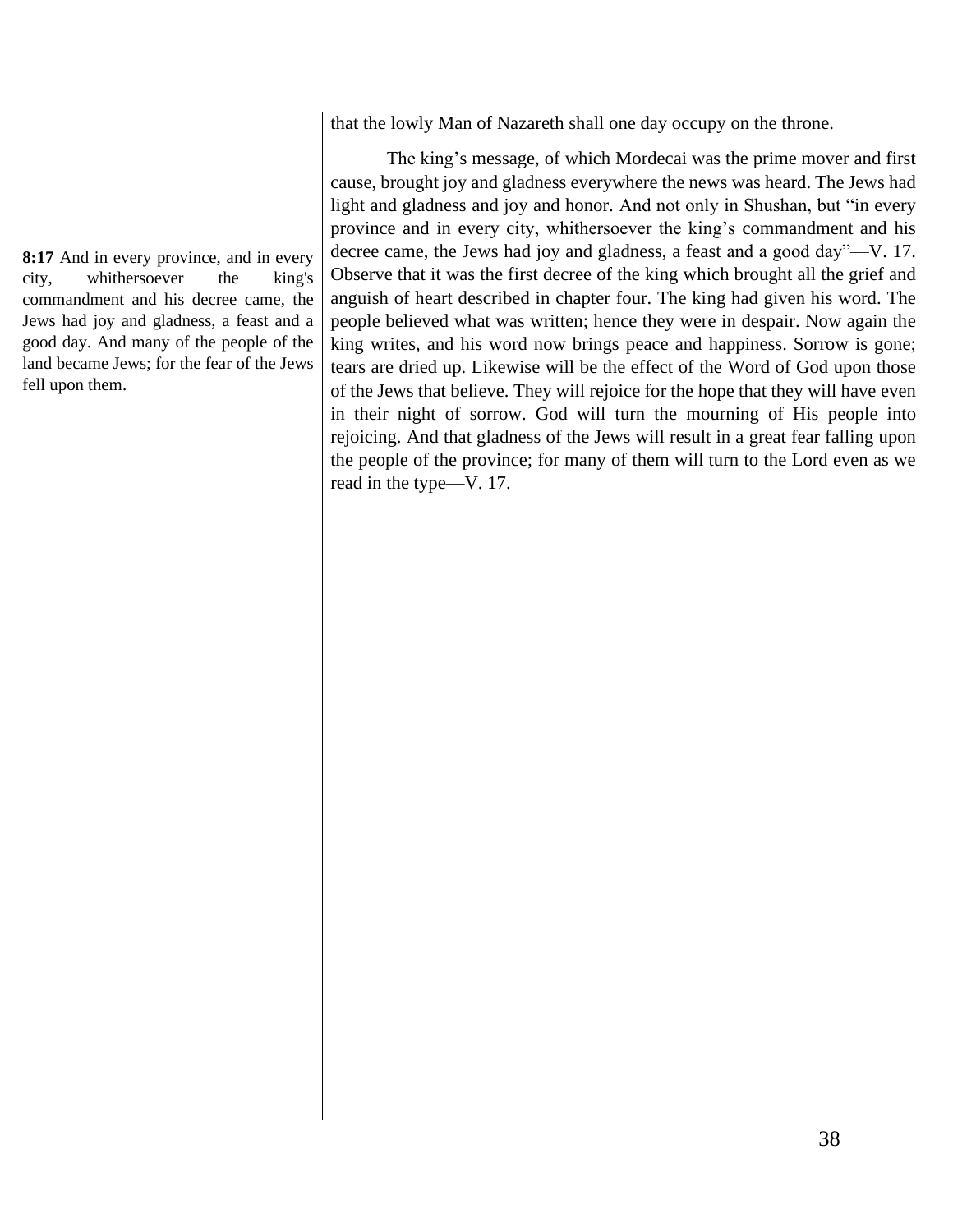#### Chapter 9

**9:1** Now in the twelfth month, that is, the month Adar, on the thirteenth day of the same, when the king's commandment and his decree drew near to be put in execution, in the day that the enemies of the Jews hoped to have power over them, (though it was turned to the contrary, that the Jews had rule over them that hated them;)

**9:2** The Jews gathered themselves together in their cities throughout all the provinces of the king Ahasuerus, to lay hand on such as sought their hurt: and no man could withstand them; for the fear of them fell upon all people.

**9:3** And all the rulers of the provinces, and the lieutenants, and the deputies, and officers of the king, helped the Jews; because the fear of Mordecai fell upon them.

**9:4** For Mordecai *was* great in the king's house, and his fame went out throughout all the provinces: for this man Mordecai waxed greater and greater.

**9:5** Thus the Jews smote all their enemies with the stroke of the sword, and slaughter, and destruction, and did what they would unto those that hated them.

**9:6** And in Shushan the palace the Jews slew and destroyed five hundred men.

**9:7** And Parshandatha, and Dalphon, and Aspatha,

**9:8** And Poratha, and Adalia, and Aridatha,

**9:9** And Parmashta, and Arisai, and Aridai, and Vajezatha,

**9:10** The ten sons of Haman the son of Hammedatha, the enemy of the Jews, slew they; but on the spoil laid they not their hand.

**9:11** On that day the number of those that were slain in Shushan the palace was brought before the king.

#### **Division Six**

#### **The Vindication of Mordecai**

Chapter 9:1-32

The Great Battle

"Now in the twelfth month, that is the month Adar, on the thirteenth day of the same, when the king's commandment and his decree drew near to be put into execution in the day that the enemies of the Jews hoped to have power over them (tho' it was turned to the contrary that the Jews had rule over them;) the Jews gathered themselves together in their cities thruout all the provinces of the king Ahasuerus to lay hands on such as sought their hurt, and no man could withstand them; for the fear of them fell upon all the people"— Chap. 9:1, 2.

The above citation explains itself. When the due time arrived for the first decree of the king to be carried out, the enemies of the Jews gathered themselves together to put an end to the hated race, but lo, there was a change. The Jews were ready and waiting for them. All fear was gone. They stood and fought against the folks that thought to slay them and no man could withstand them. Their strength and courage were phenomenal, and fear fell upon their enemies. Even the rulers of the provinces have a change of heart.

"The lieutenants and deputies and officers of the king helped the Jews, because the fear of Mordecai fell upon them"—V. 3. Authority is in the hand of a Jew, hence the tide has turned in their affairs.

"For Mordecai was great in the king's house, and his fame went out thru all the provinces; for this man Mordecai waxed greater and greater"—V. 4.

How marvelously we have the Man, Christ, figured here—the Jew, who is destined to rule the heavens and the earth and whose fame and greatness cannot be estimated in words. Who can doubt the typical significance of Mordecai? And all these types of Christ only feebly represent the magnitude and splendor of the glorious God Man who shall sit upon the throne of empires.

The news of the slaughter in the city of Shushan was reported to the king at the close of that eventful day. And the king said unto Esther the queen, "The Jews have slain and destroyed five hundred men in Shushan the palace, and the ten sons of Haman; what have they done in the rest of the king's provinces? Now what is thy petition? and it shall be granted thee; or what is thy request further? and it shall be done"—V. 12.

Esther controls the situation. She holds the life of the people in her hand. If it is her request that more of the enemies of her people perish, then her will shall be done. Then said Esther, "If it please the king, let it be granted to the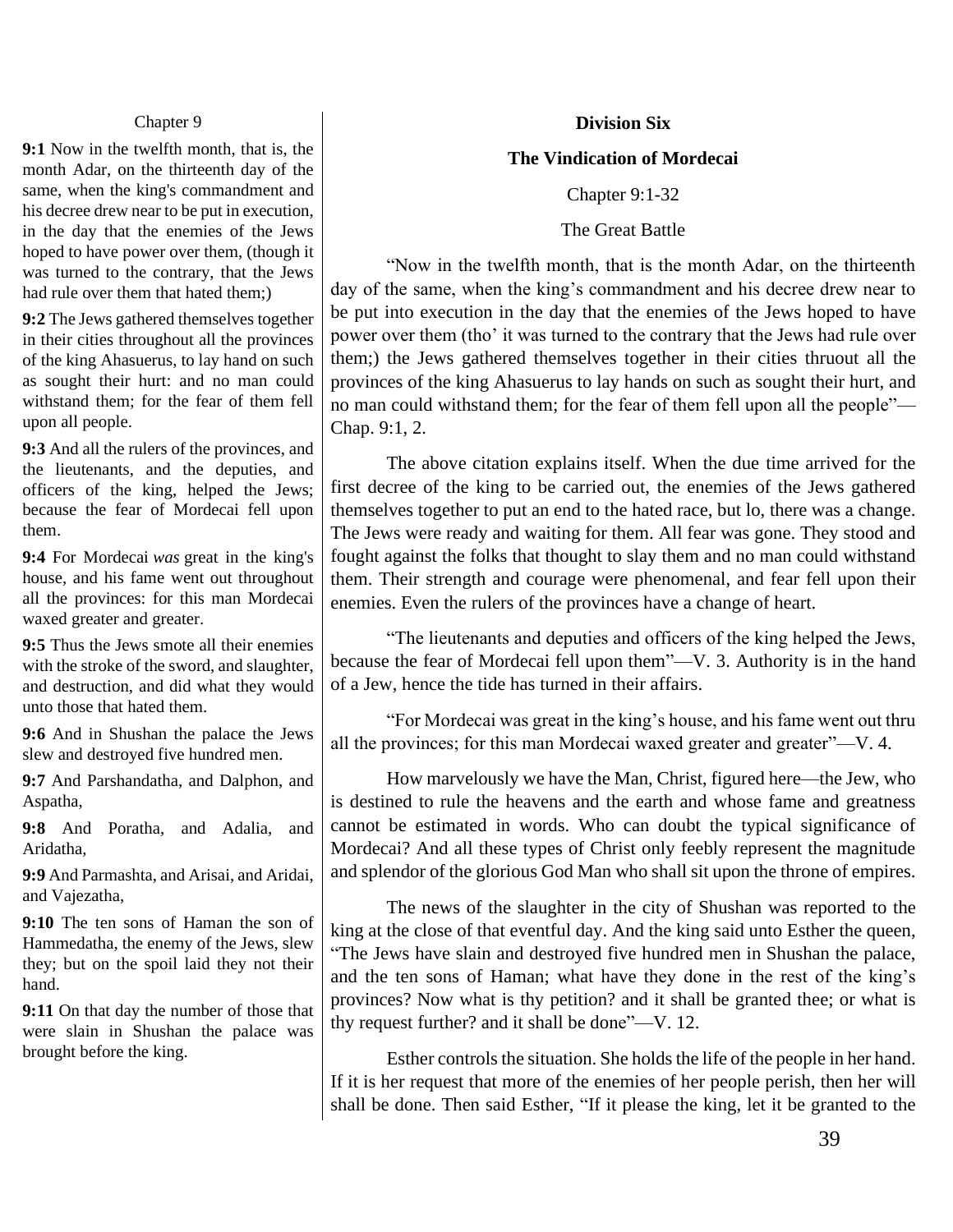**9:12** And the king said unto Esther the queen, The Jews have slain and destroyed five hundred men in Shushan the palace, and the ten sons of Haman; what have they done in the rest of the king's provinces? now what *is* thy petition? and it shall be granted thee: or what *is* thy request further? and it shall be done.

**9:13** Then said Esther, If it please the king, let it be granted to the Jews which *are* in Shushan to do to morrow also according unto this day's decree, and let Haman's ten sons be hanged upon the gallows.

**9:14** And the king commanded it so to be done: and the decree was given at Shushan; and they hanged Haman's ten sons.

**9:15** For the Jews that *were* in Shushan gathered themselves together on the fourteenth day also of the month Adar, and slew three hundred men at Shushan; but on the prey they laid not their hand.

**9:16** But the other Jews that *were* in the king's provinces gathered themselves together, and stood for their lives, and had rest from their enemies, and slew of their foes seventy and five thousand, but they laid not their hands on the prey,

**9:17** On the thirteenth day of the month Adar; and on the fourteenth day of the same rested they, and made it a day of feasting and gladness.

**9:18** But the Jews that *were* at Shushan assembled together on the thirteenth *day* thereof, and on the fourteenth thereof; and on the fifteenth *day* of the same they rested, and made it a day of feasting and gladness.

**9:19** Therefore the Jews of the villages, that dwelt in the unwalled towns, made the fourteenth day of the month Adar *a day of* gladness and feasting, and a good day, and of sending portions one to another.

**9:20** And Mordecai wrote these things, and sent letters unto all the Jews that *were* in all the provinces of the king Ahasuerus, *both* nigh and far,

Jews which are in Shushan to do tomorrow also according unto this day's decree and let Haman's ten sons be hanged upon the gallows"—V. 13. Some have harshly criticized Esther at this juncture; but we must bear in mind that she represents the spirit of judgment which will characterize the people of which she is the figure. The spirit of meekness and surrender, the spirit of grace and love predominate the people of God today, for this is the spirit that Christ manifested to His enemies, and God is showing grace to the rebellious and blasphemous; hence this is our attitude. But this spirit of divine forbearance is going to change shortly. The Lamb will become the Lion. The tender affectional nature of Christ will be girt up  $(^1$ Rev. 1:13) and He will manifest Himself in judgment; therefore the same spirit will sway His people. They will cry for vengeance upon their enemies, even as Esther, the fair, gentle lady, and their prayer will be granted— ${}^{2}$ Rev. 15:6. Then again it is not an indiscriminate, wholesale massacre that Esther desires, but simply another day of opportunity to meet their foes if they sought to rise against them. She also asks that the ten sons of Haman be hanged even as their father, as accursed of God—<sup>3</sup>Deut. 21:22.

On the fourteenth day there was another battle. The people were not satisfied. They had the daring to come out against the Jews again; hence we see how wise was the request of Esther. The Jews were the victors again. They slew "three hundred men at Shushan," over half the number of the previous day. And we are told that, as on the previous day, they laid not their hands on the prey. That is, they would not be enriched at the expense of the enemies of the Lord.

The Jews were equally victorious thruout the entire empire. We read not of the death of even one of them, but they "slew of their foes seventy and five thousand"—V. 16. Truly their sorrow had been turned into rejoicing. And so it will be in the end of the dreadful day of tribulation which is due as the portion of the Jews. Their weeping and sorrow will disappear when the Lord comes to their help and fights for them as well as in them.

# The Feast of Purim

"And Mordecai wrote these things and sent letters unto all the Jews that were in all the provinces of king Ahasuerus both nigh and far, to establish this among them that they should keep this fourteenth day of this month Adar and the fifteenth day of the same, yearly, as the days wherein the Jews rested from

<sup>1</sup> Revelation 1:13 "And in the midst of the seven candlesticks *one* like unto the Son of man, clothed with a garment down to the foot, and girt about the paps with a golden girdle."

<sup>&</sup>lt;sup>2</sup> Revelation 15:6 "And the seven angels came out of the temple, having the seven plagues, clothed in pure and white linen, and having their breasts girded with golden girdles."

<sup>3</sup> Deuteronomy 21:22 "And if a man have committed a sin worthy of death, and he be to be put to death, and thou hang him on a tree:"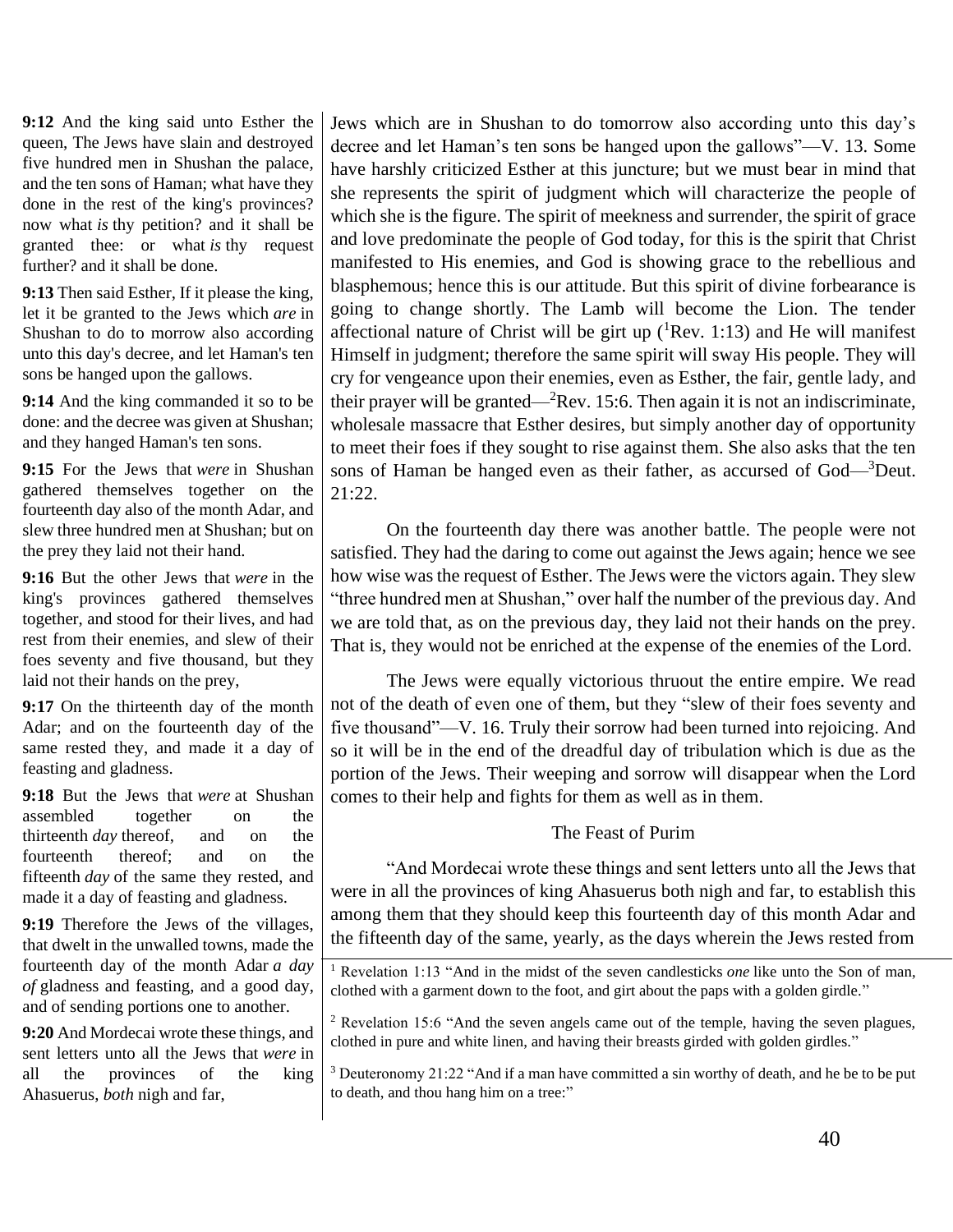**9:21** To stablish *this* among them, that they should keep the fourteenth day of the month Adar, and the fifteenth day of the same, yearly,

**9:22** As the days wherein the Jews rested from their enemies, and the month which was turned unto them from sorrow to joy, and from mourning into a good day: that they should make them days of feasting and joy, and of sending portions one to another, and gifts to the poor.

**9:23** And the Jews undertook to do as they had begun, and as Mordecai had written unto them;

**9:24** Because Haman the son of Hammedatha, the Agagite, the enemy of all the Jews, had devised against the Jews to destroy them, and had cast Pur, that *is*, the lot, to consume them, and to destroy them;

**9:25** But when *Esther* came before the king, he commanded by letters that his wicked device, which he devised against the Jews, should return upon his own head, and that he and his sons should be hanged on the gallows.

**9:26** Wherefore they called these days Purim after the name of Pur. Therefore for all the words of this letter, and *of that* which they had seen concerning this matter, and which had come unto them,

**9:27** The Jews ordained, and took upon them, and upon their seed, and upon all such as joined themselves unto them, so as it should not fail, that they would keep these two days according to their writing, and according to their *appointed* time every year;

**9:28** And *that* these days *should be* remembered and kept throughout every generation, every family, every province, and every city; and *that* these days of Purim should not fail from among the Jews, nor the memorial of them perish from their seed.

their enemies and the month which was turned from sorrow to joy and from mourning into a good day"—Vs. 20-22. This feast of Purim was not a divinely ordained festival like the seven set times of Jehovah—Lev. 23. It was simply the feast of grateful remembrance of the people for signal mercy bestowed upon them. And as commanded by Mordecai and Esther, it was in keeping with the figurative significance. The Jews, no doubt, all during the millennium will remember with feasting and the sending of presents, one to another, their wonderful deliverance from the death that is ordained of their enemies to be meted out to them.

They called the name of the feast Purim, after the name of Pur which signifies "lot;" for Haman had cast the lot to destroy them. And they had truly learned by experience that "the lot is cast into the lap; but the whole disposing thereof is of the Lord"—Prov. 16:33. No device of the wicked against the righteous will ever stand unless the Lord allows it. They may cast the lot, make decrees, etc.; but the final issue of it all is in the hand of the Lord. How good to rest upon the comforting assurance that "if God be for us, none can be against us" *("If God be for us, who can be against us?"—Rom. 8:31 KJV)*.

The feast of Purim then voices the nation's gratitude, tho' but feebly, that it was God that had come in for them and made their affliction the occasion of His acting in grace. And Esther and Mordecai confirmed all the matters concerning the feast of Purim.

And so we have come to the end of our story. It has been interesting and instructive. We are always delighted to read about the brides of Scripture; for in all of them, even if they do not figure the bride of the Lamb, we have precious lessons taught us. Many of the characteristics are the same. And Esther has been especially charming. Her name in Hebrew, Hadassah, "Myrtle," is fitting in our memory of her. She lives as the evergreen myrtle, sign of the resurrection of the Jews. Age cannot wither her, nor time destroy them. And even unto this very day, as Paul declares, "there is a remnant according to the election of grace"—Rom. 11:5.

## **Chapter 9 (cont'd)**

**9:29** Then Esther the queen, the daughter of Abihail, and Mordecai the Jew, wrote with all authority, to confirm this second letter of Purim.

**9:30** And he sent the letters unto all the Jews, to the hundred twenty and seven provinces of the kingdom of Ahasuerus, *with* words of peace and truth,

**9:31** To confirm these days of Purim in their times *appointed*, according as Mordecai the Jew and Esther the queen had enjoined them, and as they had decreed for themselves and for their seed, the matters of the fastings and their cry.

**9:32** And the decree of Esther confirmed these matters of Purim; and it was written in the book.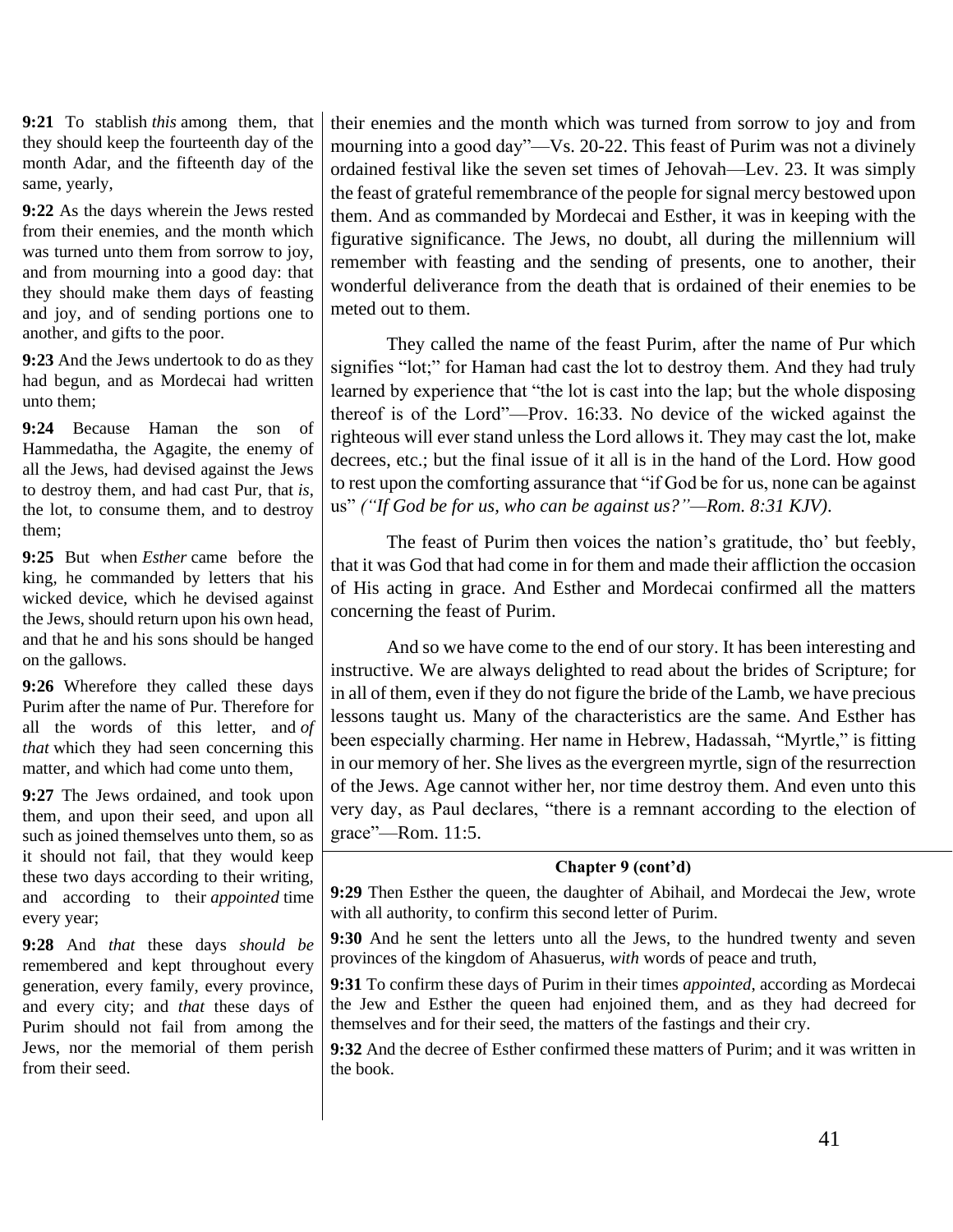## **Division Seven**

## **The Exaltation of the Jews**

#### Chapter 10:1-3

"And the king Ahasuerus laid a tribute upon the isles of the sea. And all the acts of his might and the declaration of the greatness of Mordecai whereunto the king advanced him, are they not written in the chronicles of the kings of Media and Persia? For Mordecai the Jew was next unto king Ahasuerus and great among the Jews and accepted of the multitude of his brethren, seeking the wealth of his people and speaking peace to all his seed"—Chap. 10.

The book ends with the declaration of Mordecai's exaltation. His name and fame were recognized thru all the kingdom of Persia which was the world empire of that day. How supremely harmonious when seen in its typical setting. Ahasuerus and Mordecai are really but one. They represent the Lord Jesus Christ, as we have noted, in His divine and human natures having authority over all the earth. In chapters four and five of the book of Revelation, we have these two aspects of Christ distinctly emphasized. In chapter 4, He is viewed as God Almighty sitting upon the throne; in chapter 5, He is seen as "a Lamb as it had been slain" (Rev. 5:6), the crucified, humbled man of Calvary. And yet these two representations are of one Person, the God-Man, the Lord Jesus Christ, who shall reign from sea to sea.

The whole of the revelation which John received on the isle of Patmos has yet to find its fulfillment in the exaltation of Jesus Christ. The world is all out of joint, because He is not in His place on the throne. The Jew, in the Person of Christ, must get justice, and then His people will get justice. The nations have been crucifying the Jews ever since they crucified their Messiah; but the end is almost at hand. One more fierce onslaught remains and then they will be vindicated and exalted, because their King will be the ruler of the universe of God. The prophets are all agreed relative to these things. The Scripture bears witness with no uncertain sound as to the destiny of the Jew. He shall be the head and not the tail of the nations. Listen to the prophet Isaiah, 2:2, 3.

"And it shall come to pass in the last days that the mountain of the Lord's house shall be established in the top of the mountains and shall be exalted above the hills and all nations shall flow into it. And many people shall go up and say, Come ye, and let us go up to the mountain of the Lord to the house of the God of Jacob and He will teach us of His ways and we will walk in His paths; for out of Zion shall go froth the law and the word of the Lord from Jerusalem"—Isa. 2:2, 3.

And Zechariah 8:23, comes on the prophetic stage later and tells us, "In those days it shall come to pass that ten men shall take hold out of all languages

#### Chapter 10

**10:1** And the king Ahasuerus laid a tribute upon the land, and *upon* the isles of the sea.

**10:2** And all the acts of his power and of his might, and the declaration of the greatness of Mordecai, whereunto the king advanced him, *are* they not written in the book of the chronicles of the kings of Media and Persia?

**10:3** For Mordecai the Jew *was* next unto king Ahasuerus, and great among the Jews, and accepted of the multitude of his brethren, seeking the wealth of his people, and speaking peace to all his seed.